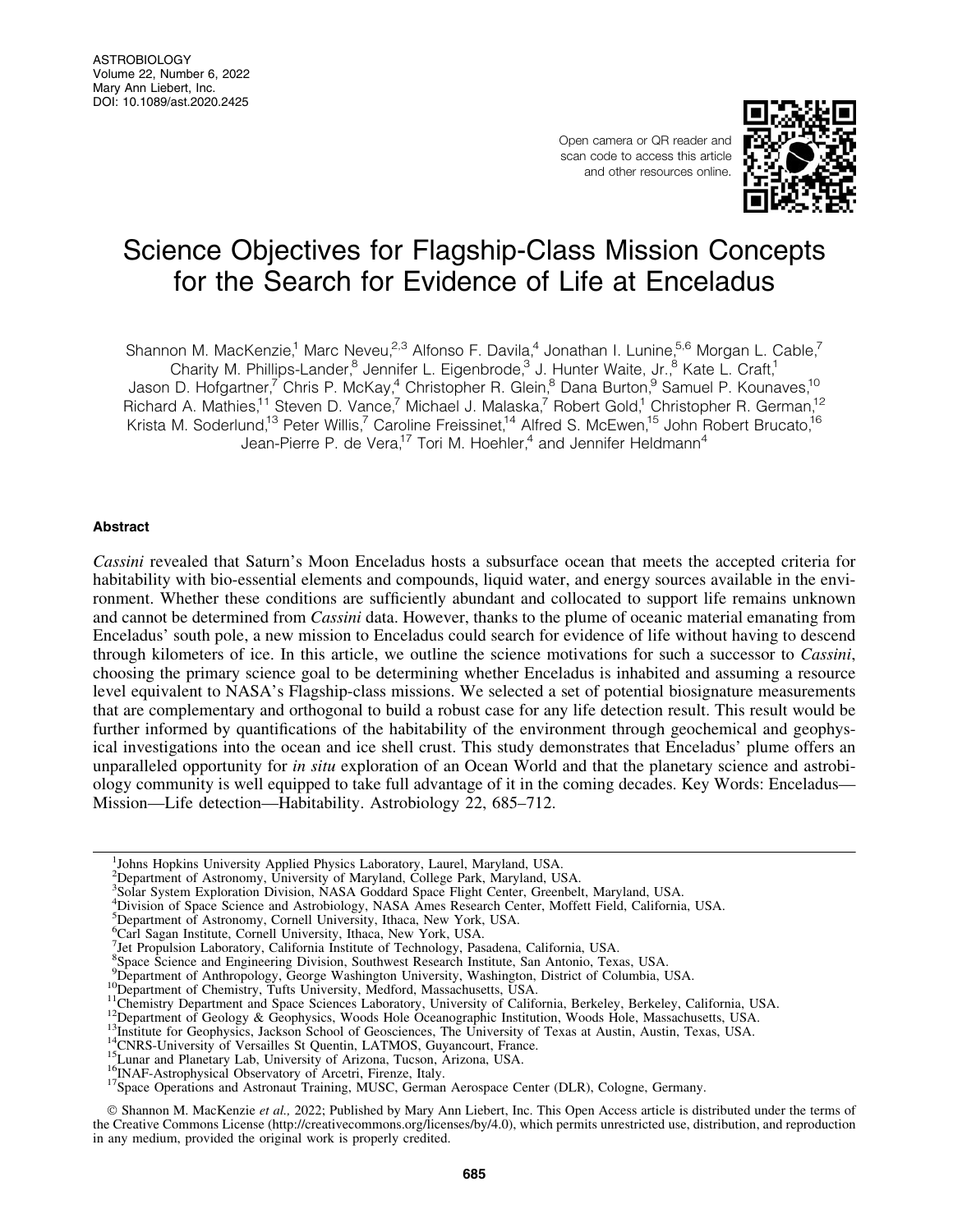# 1. Introduction

The search for evidence of life elsewhere in the Solar System as a concerted effort is almost as old as the space age itself (Klein *et al.*, 1972) and continues to be a central research question guiding NASA's strategies for space exploration. Much progress has been made to develop the framework for such a search, from identifying the key ingredients for a habitable environment (*e.g*., Capone, 2006; Hoehler, 2007; Shock and Holland, 2007; Lammer *et al*., 2009; Cockell *et al.*, 2016) to expanding and refining biosignature detection strategies (*e.g*., Summons *et al.*, 2008; Nadeau *et al.*, 2016; Benner, 2017; Marshall *et al.*, 2017; Neveu *et al.*, 2018).

Further, strategies are being defined to ensure measurements are robust against false positives and meaningful in the absence of life signatures (Hand *et al.*, 2017; Neveu *et al.*, 2018; National Academies of Sciences, Engineering, and Medicine, 2019). And yet, since *Viking* of the 1970s, no flown NASA missions have been specifically designed with the *primary* goal of searching for evidence of life (present or past). Instead, subsequent planetary missions have focused on searching for and characterizing environments that could support life as a necessary preamble to eventually searching for evidence of life there.

With the discovery of chemolithotrophic ecosystems at the bottom of Earth's oceans and beneath kilometers of ice (Corliss *et al.*, 1979; Horrigan, 1981; Lin *et al.*, 2006), light-independent ecosystems in Earth's crust (Stevens and McKinley, 1995; Chapelle *et al.*, 2002), and sessile communities far from the ice shelf of an Antarctic ice sheet (Griffiths *et al.*, 2021), the subsurface oceans of icy moons around Jupiter and Saturn (*e.g*., Nimmo and Pappalardo, 2016) have become increasingly compelling astrobiological targets (*e.g*., Lunine, 2017; Hendrix *et al.*, 2019). Congress recognized this potential by directing NASA ''to create an Ocean World Exploration Program whose primary goal is to discover extant life on another world using a mix of Discovery  $\lceil \sim $500M \rceil$ development-phase cost cap], New Frontiers  $\lceil \sim \$1B \rceil$  cost cap], and Flagship [no cost cap, typically >\$1.5B]-class missions consistent with the recommendations of current and future Planetary Decadal surveys'' (\*H.R., 2016).

The Roadmap to Ocean Worlds Committee, commissioned by the Outer Planets Assessment Group, proposed a five-part strategy for such discovery: (1) identify Ocean Worlds; (2) characterize their oceans; (3) evaluate their habitability; (4) search for life; and (5) characterize any life we might find (Hendrix *et al.*, 2019).

Enceladus, a 500 km diameter Moon of Saturn, is one such Ocean World. Unlike others, however, materials from Enceladus' ocean are readily accessible via a persistent plume emanating from its South Polar Terrain (SPT). Ice grains and vapor erupt in jets and/or curtains at velocities typically <0.1–1 km/s from the ''tiger stripes'' (subparallel, linear fractures approximately 130 km long and 2 km wide) in the SPT (Spencer and Nimmo, 2013 and references therein).

A subsurface liquid body has long been invoked as the ultimate source of the plume material (Porco *et al.*, 2006, 2014; Matson *et al.*, 2007; Schneider *et al.*, 2009; Waite *et al.*, 2009; Postberg *et al.*, 2011) and to explain the observed high heat flux from the SPT (Spencer *et al.*, 2006; Meyer and Wisdom, 2007; Roberts and Nimmo, 2008; Tobie *et al.*, 2008). Gravity field and shape data were consistent with both a regional sea and global ocean (Nimmo *et al.*, 2011; Iess *et al.*, 2014).

The inference of a global subsurface ocean from the fracture history (Patthoff and Kattenhorn, 2011) and a reanalysis of the gravity field (McKinnon, 2015; Hemingway *et al.*, 2019) were confirmed by observations of physical liberation (Thomas *et al.*, 2016) and topographic evidence for true polar wander (Tajeddine *et al.*, 2017).

Simple and complex (*i.e.*, greater than  $\sim$  100 Da) organic compounds were detected among the water ice and vapor plume material (Waite *et al.*, 2009, 2017; Postberg *et al.*, 2011, 2018; Khawaja *et al.*, 2019). The presence of salts (Postberg *et al.*, 2011), nearly pure silica nanograins (Hsu *et al.*, 2015), carbon dioxide  $(CO_2)$ , methane  $(CH_4)$  (Bouquet *et al.*, 2015), and molecular hydrogen (H<sub>2</sub>) (Waite *et al.*, 2017), in the plume suggests that the ocean is geochemically interacting with a rocky core, generating chemical disequilibria. On Earth, seafloor hydrothermal systems that emit  $CO_2$ ,  $CH_4$ , and  $H_2$  can both host *de novo* abiotic organic synthesis (McDermott *et al.*, 2015) and provide chemical energy for some of the most primitive known forms of life (Reveillaud *et al.*, 2016).

We, therefore, have compelling evidence that Enceladus' ocean meets the canonical requirements for habitability: liquid water, chemical building blocks, and energy sources (*e.g*., McKay *et al.*, 2008, 2014; Cockell *et al.*, 2016; Waite *et al.*, 2017; Postberg *et al.*, 2018; Cable *et al.*, 2021). *Cassini* checked off the first three elements of the Roadmap to Ocean Worlds for Enceladus—the only world to reach this level of characterization. Taking the next steps by searching for signs of life is, therefore, well motivated.

The search for evidence of life at Enceladus is further readily achievable due to the relative accessibility of fresh oceanic material on the surface and from orbit. The plume of Enceladus offers the unique opportunity for studying the subsurface ocean without the need for subsurface access; that is, without the need to descend through at least several kilometers of ice. Both the ejection and fallout of Enceladus' plume material have been mapped (Spitale and Porco, 2007; Porco *et al.*, 2014, 2017; Helfenstein and Porco, 2015; Spitale *et al.*, 2015; Teolis *et al.*, 2017; Hedman *et al.*, 2018; Southworth *et al.*, 2019), providing new insight into both in-orbit and on-surface sample collection opportunities.

Ground-based Cassini observations over several decades of the plume, Saturn's E-ring, and the paucity of surface craters indicate that the plume is long-lived and modeling suggests that such activity could be sustained over millions to billions of years (*e.g*., Hora´nyi *et al.*, 2008; Kirchoff and Schenk, 2009; Kempf *et al.*, 2010; Choblet *et al.*, 2017; Hansen *et al.*, 2020; Hemingway *et al.*, 2020; Ingersoll *et al.*, 2020).

Although the ejection mechanics governing the plume, and thus the potential for modification of the sample, are uncertain, the detection of organics by Cassini (Postberg *et al.*, 2018a; Khawaja *et al.*, 2019) and recent experimental and modeling efforts quantifying the survivability of organics during high-velocity impacts (Blank *et al.*, 2001; Bowden *et al.*, 2009; Burchell *et al.*, 2014; New *et al.*, 2020, 2021; Jaramillo-Botero *et al.*, 2021) provide confidence that biosignatures could be retrievable from plume samples.

<sup>\*</sup>House of Representatives 2016 Commerce, Justice, Science, and Related Agencies Appropriations, [https://www.congress.gov/](https://www.congress.gov/congressional-report/114th-congress/house-report/130/1) [congressional-report/114th-congress/house-report/130/1](https://www.congress.gov/congressional-report/114th-congress/house-report/130/1)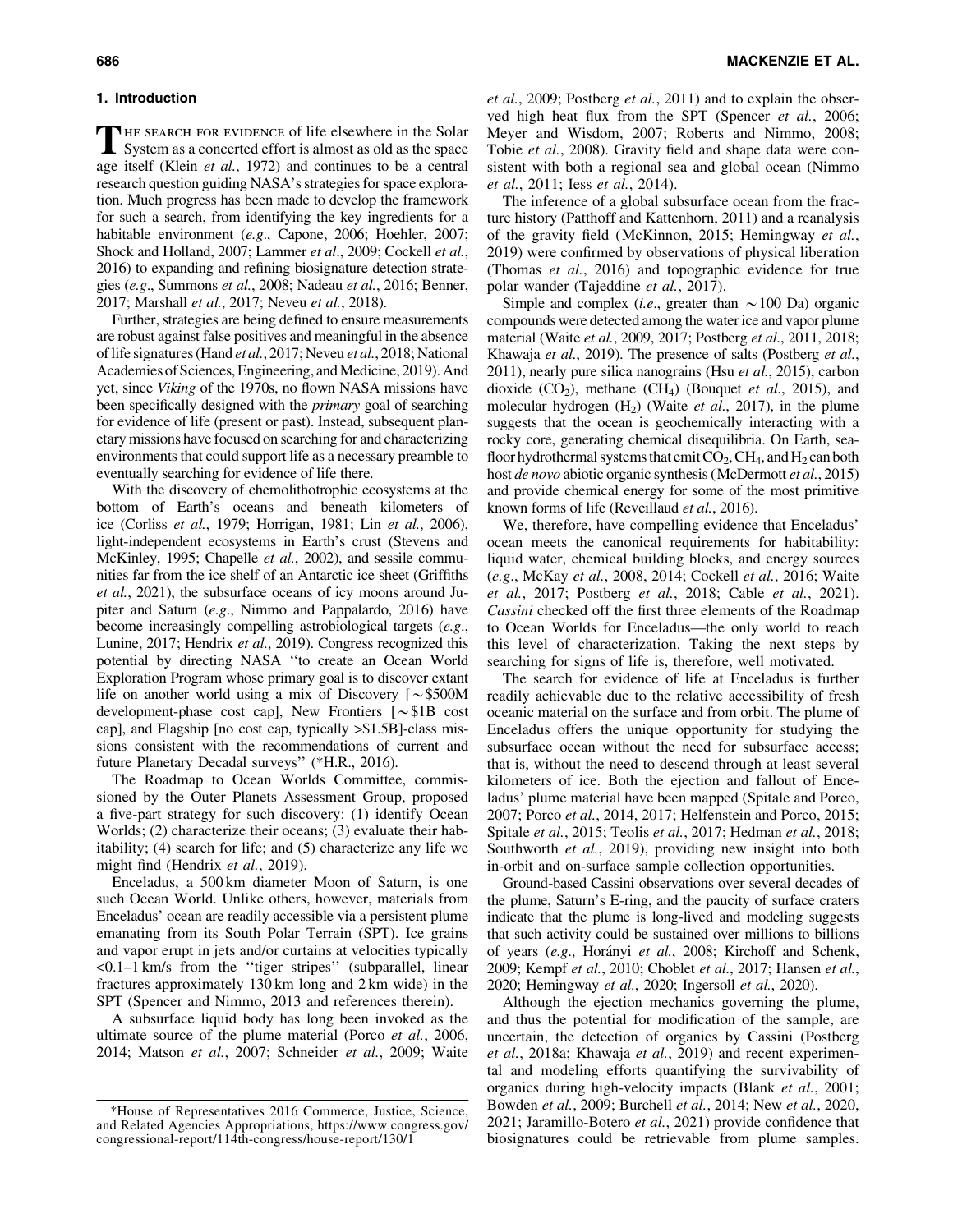Bubble-scrubbing, as well as the process by which bursting bubbles concentrate organic materials at the vacuum-liquid interface, may even concentrate certain signatures (*e.g*., Porco *et al.*, 2017).

As part of a mission concept study commissioned by NASA to evaluate the trades associated with Flagshipclass mission architectures for the 2023–2032 Planetary Science and Astrobiology Decadal Survey (conducted by the National Academies of Sciences, Engineering, and Medicine, NASEM), we created a comprehensive science investigation to address the key goals of searching for life at Enceladus and quantifying Enceladus' habitability. These objectives were used to explore a set of four mission architectures with common science mission objectives and evaluate the science return per dollar.

Critically, we sought to elucidate the science scope of a Flagship-class architecture, given the demonstration of Enceladus exploration with New Frontiers-class mission concepts by previous proposals and studies (*e.g*., MacKenzie *et al.*, 2016; Cable *et al.*, 2017; Eigenbrode *et al.*, 2018). The architecture selected as the best return for investment was one in which a single spacecraft would first orbit Enceladus and then land, called Orbilander. It is detailed in a companion paper (MacKenzie *et al.*, 2021) and a report to NASA, which also describes the other three architectures studied.

Here, we present the rationale by which we derived science objectives from the multitude of questions left to answer at Enceladus (*e.g*., Cable *et al.*, 2021) and arrived at a payload of instrument types. This process is inherently iterative: Requirements for scientific measurements inform which instrument types to select, but instrument and spacecraft capabilities inform which measurements can be accommodated. In this article, we therefore first outline how the science objectives address the primary (Is there life in Enceladus' ocean?) and secondary (To what extent is Enceladus' ocean able to sustain life and why?) questions. We then trace these science objectives to a set of measurement requirements to demonstrate how a model instrument payload would meet those requirements, and we conclude with a discussion of the implications for future Enceladus exploration.

## 2. Science Objectives

The search for evidence of life, our primary goal, is directly addressed by the search for potential biosignatures and is supported by the goals of quantifying the habitability of the ocean and understanding the mechanics of ejection that affect the sample between its synthesis and its measurement. The latter provide a crucial context to the search for evidence of life and thus are of high science priority but are considered lower priority in mission architecture decisions. Together, these three goals, summarized in Table 1, represent an appropriately broad Flagship-level scientific scope, providing meaningful understanding into the extent to which, and why, Enceladus is habitable and (perhaps) inhabited.

## 2.1. Search for evidence of life beyond Earth

There are numerous and diverse approaches to searching for evidence of life that can be implemented on spaceflight missions (*e.g*., Neveu *et al.*, 2018). Given constrained mission resources of mass, power, and data return, we prioritized the search for chemical signatures of life (organic compounds of biological origin) for several reasons. First, *Cassini* confirmed organic compounds in the plume material, so measurements that require further analyses of organics are lower risk (*e.g*., *Cassini* data can directly inform instrument selection and design). Second, as captured in the NAS document ''An Astrobiology Strategy for the Exploration of Mars" (2007) "... of all the various life-detection techniques available, analysis of carbon chemistry is the first among equals.''

This is also true for Enceladus, both in terms of the diversity of complementary organic chemical analyses that can be implemented, and in terms of their sensitivity. Third, organic chemical analyses, when properly designed and executed, can provide a broad context to a potentially negative result, for example, by providing insight into abiotic or prebiotic chemistry. Finally, several technologies relevant to organic chemical analyses are currently available for infusion into flight (Technology Readiness Level, TRL, 6 or higher) that can make complementary and/or repeated measurements, making the results more robust against instrumental false positives (by adding complementarity) or malfunction (by adding redundancy).

Recognizing that finding unambiguous evidence of life will require multiple, independent lines of evidence (*e.g*., Neveu *et al.*, 2018), the proposed life detection strategy includes seven distinct investigations, including two higherrisk but higher-reward measurements: a search for a linear polyelectrolyte; and a search for cell-like structures. It should be emphasized that none of the ''life-detection'' measurements discussed here can be considered in isolation. The final interpretation of whether Enceladus is inhabited or not would be based on the collective analysis of all the data, including the contextual information.

One of the main motivations to search for evidence of life at Enceladus is access to fresh ocean material in the plume (and in the plume fallout). However, in orbit and on the surface, plume materials would be sampled only seconds after they are ejected from the interior. Since ultraviolet (UV) and ionizing radiation at Saturn's moons, including Enceladus, are relatively benign compared with other solar system targets such as the jovian moons (*e.g*., Nordheim *et al.*, 2017, 2018), alteration of organic matter and potential molecular biosignatures during plume ejection and before sampling is expected to be limited.

In the following sections, we highlight different lifedetection measurements that could establish the origin (biotic or abiotic) of organic matter in the plume (Sections 2.1.1–2.1.3), and measurements that could provide insights into the nature of forms of life in the ocean if present (Sections 2.1.4–2.1.5).

2.1.1. Molecular Assembly Index. Biochemistry on Earth facilitates and relies on the creation of a variety of complex organic molecules. Thus, organic molecule complexity has been put forth as a potential biosignature (Marshall *et al.*, 2017), though how complexity is defined and quantified remains a topic of active research. One compelling framework for quantifying organic complexity and establishing an abiotic/biotic threshold is the Molecular Assembly (MA) Index put forth by Marshall *et al.* (2021).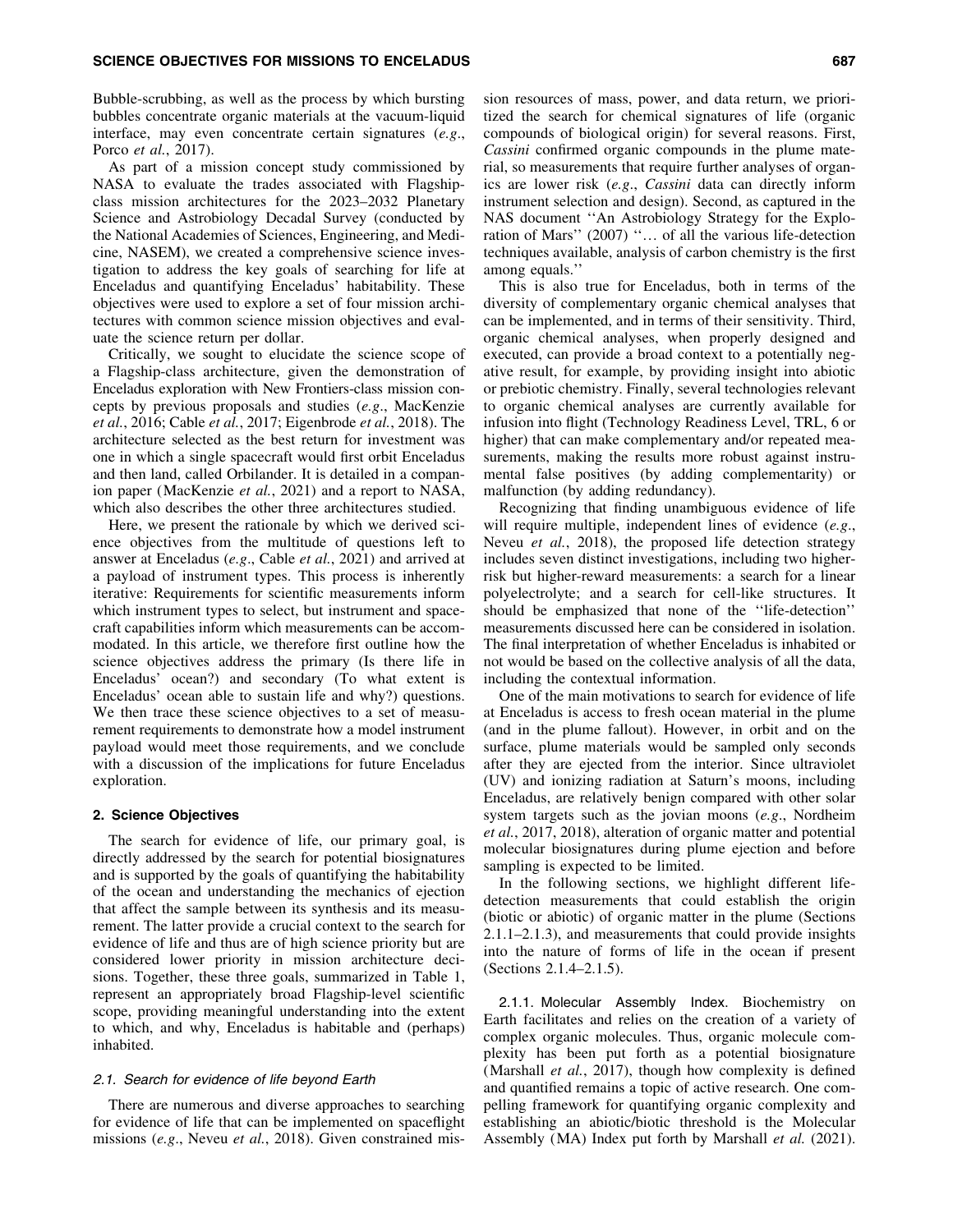| Science                    |                                                                                                    | <i>Feature of life</i><br><i>(from Neveu)</i> |                                                                                                                                                                                                                                                                                                                                                                                                                                                                                                                   |                                                                                                                                                                                                                                                                                                                                                                                                                                                                                                                                                                                                                                                                                                                                                                                                                          |                           |
|----------------------------|----------------------------------------------------------------------------------------------------|-----------------------------------------------|-------------------------------------------------------------------------------------------------------------------------------------------------------------------------------------------------------------------------------------------------------------------------------------------------------------------------------------------------------------------------------------------------------------------------------------------------------------------------------------------------------------------|--------------------------------------------------------------------------------------------------------------------------------------------------------------------------------------------------------------------------------------------------------------------------------------------------------------------------------------------------------------------------------------------------------------------------------------------------------------------------------------------------------------------------------------------------------------------------------------------------------------------------------------------------------------------------------------------------------------------------------------------------------------------------------------------------------------------------|---------------------------|
| Questions                  | <i>Objective</i>                                                                                   | <i>et al., 2018</i> )<br>or environment       | Measurement                                                                                                                                                                                                                                                                                                                                                                                                                                                                                                       | Rationale<br><i>(biosignature/interpretation)</i>                                                                                                                                                                                                                                                                                                                                                                                                                                                                                                                                                                                                                                                                                                                                                                        | <i>Instrument</i><br>type |
| Is Enceladus<br>inhabited? | 1. Characterize<br>the bulk organic<br>fraction of volatile<br>and non-volatile<br>plume materials | Potential<br>biomolecule<br>components        | 1A. Molecular weight<br>distribution of organic<br>matter from 16 Da<br>(CH <sub>4</sub> ) to $\geq$ 1000 Da in<br>plume vapor and icy<br>particles<br>diversity of organic<br>functional groups,<br>including whole<br>molecules, molecular<br>fragments, and<br>compounds potentially<br>indicative of life such<br>as hopanes<br>1C. ${}^{13}C/{}^{12}C$ abundances of<br>$CO2$ , CO, and CH <sub>3</sub> -type<br>molecular fragments<br>released by heating<br>sampled material at<br>different temperatures | A. Pathway Complexity Index:<br>distribution of the number of types<br>of operations needed to obtain each<br>molecule in the pool of detected<br>organic compounds (Marshall<br><i>et al.</i> , 2017).<br>1B. Relative abundance and B. Chemical Context: Inventory of<br>organic chemical species, including<br>specific functional groups, in the<br>context of known biotic and abiotic<br>distributions.<br>C. Isotope Patterns: Isotopes become<br>unevenly distributed due to<br>biological and abiotic processes in<br>ways that inform the history and<br>provenance of the material<br>(Hinrichs <i>et al.</i> , 2001).                                                                                                                                                                                        | $H RMS$ ; $\mu$ CE-LIF    |
|                            | 2. Characterize<br>the amino-acid<br>composition<br>of plume<br>materials                          | Potential<br>biomolecule<br>components        | a.a. isomers, including<br>at least Gly and four of:<br>Ala, Asp, Glu, His,<br>Leu, Ser, Val, Iva,<br>$\beta$ -Ala, $\gamma$ -amino-<br>butyric acid, and<br>aminoisobutyric acid.<br>with at least one abiotic<br>and biotic<br>representative, at<br>$accuracy \leq 10\%$                                                                                                                                                                                                                                       | 2A. Relative abundances of Use Gly abundance to normalize other SMS; µCE-LIF<br>abundances: Gly is the smallest a.a.<br>and the most common in abiogenic<br>meteoritic samples (Creamer et al.,<br>2017). Aminoisobutyric acid is<br>abiotic, rare on Earth, but abundant<br>in some carbonaceous meteorites<br>(Glavin <i>et al.</i> , 2020). $\beta$ -Ala and $\gamma$ -<br>aminobutyric acid are found in<br>biology as metabolic intermediates<br>but are not used to build proteins<br>(Glavin <i>et al.</i> , 2020). The other<br>amino acids are proteinogenic and<br>expected in higher abundance<br>relative to Gly in biogenic samples<br>compared with abiogenic samples.<br>A 10% relative uncertainty enables a<br>clear distinction between biotic and<br>abiotic distributions (Creamer et al.,<br>2017). |                           |
|                            |                                                                                                    | Enantiomeric<br>excess                        | L- and D-enantiomers of<br>a.a. with molecular<br>mass $b/w$ $D/L$ -Ala (71)<br>Da) and $D/L$ -Glu (129<br>Da), including $\geq 2$<br>among Ala, Val, and $\beta$ -<br>amino-n-butyric acid;<br>$\geq$ 3 proteinogenic; 1<br>abiotic a.a.; and<br>histidine at accuracy<br>$\leq 10\%$                                                                                                                                                                                                                            | 2B. Relative abundances of Ala, Val, and $\beta$ -amino-n-butyric acid<br>are usually present as racemic or<br>near-racemic mixtures in meteorites<br>and other abiotic systems (Glavin<br><i>et al.</i> , 2012, 2020). Histidine has not<br>been found abiotically (Glavin et al.,<br>2020).                                                                                                                                                                                                                                                                                                                                                                                                                                                                                                                            |                           |
|                            | 3. Characterize<br>the lipid<br>composition<br>of plume<br>materials                               | Potential<br>biomolecule<br>components        | 3A. Relative abundances,<br>composition, and<br>commonalities of<br>compounds that define<br>subsets of long-chain<br>aliphatic hydrocarbons<br>(e.g., carboxylic acids,<br>fatty acids, (un)saturated<br>hydrocarbon chains) up<br>to 500 Da at accuracy<br>$\leq$ 20%                                                                                                                                                                                                                                           | Distribution abundance pattern as a<br>function of carbon chain length;<br>patterns in molecular size<br>distributions $(e.g.,$ limited carbon<br>chain length range) (Summons et al.,<br>2008).                                                                                                                                                                                                                                                                                                                                                                                                                                                                                                                                                                                                                         |                           |
|                            | 4. Search for<br>evidence<br>of a genetic<br>biopolymer<br>in plume<br>materials                   | Functional<br>molecules<br>and<br>structures  | 4A. Presence of a poly-<br>electrolyte (polymer with<br>a repeating charge in its<br>backbone)                                                                                                                                                                                                                                                                                                                                                                                                                    | A linear polymer with repeating charge Nanopore<br>could be a universal feature of life.<br>indicative of a biological entity<br>capable of Darwinian evolution<br>(Benner, 2017). This can also be<br>used as a terrestrial contamination<br>test, for example, by looking for<br>DNA sequences of microorganisms<br>common in clean rooms.                                                                                                                                                                                                                                                                                                                                                                                                                                                                             | sequencer                 |

Table 1. Science Traceability Matrix Derived for This Study

(*continued*)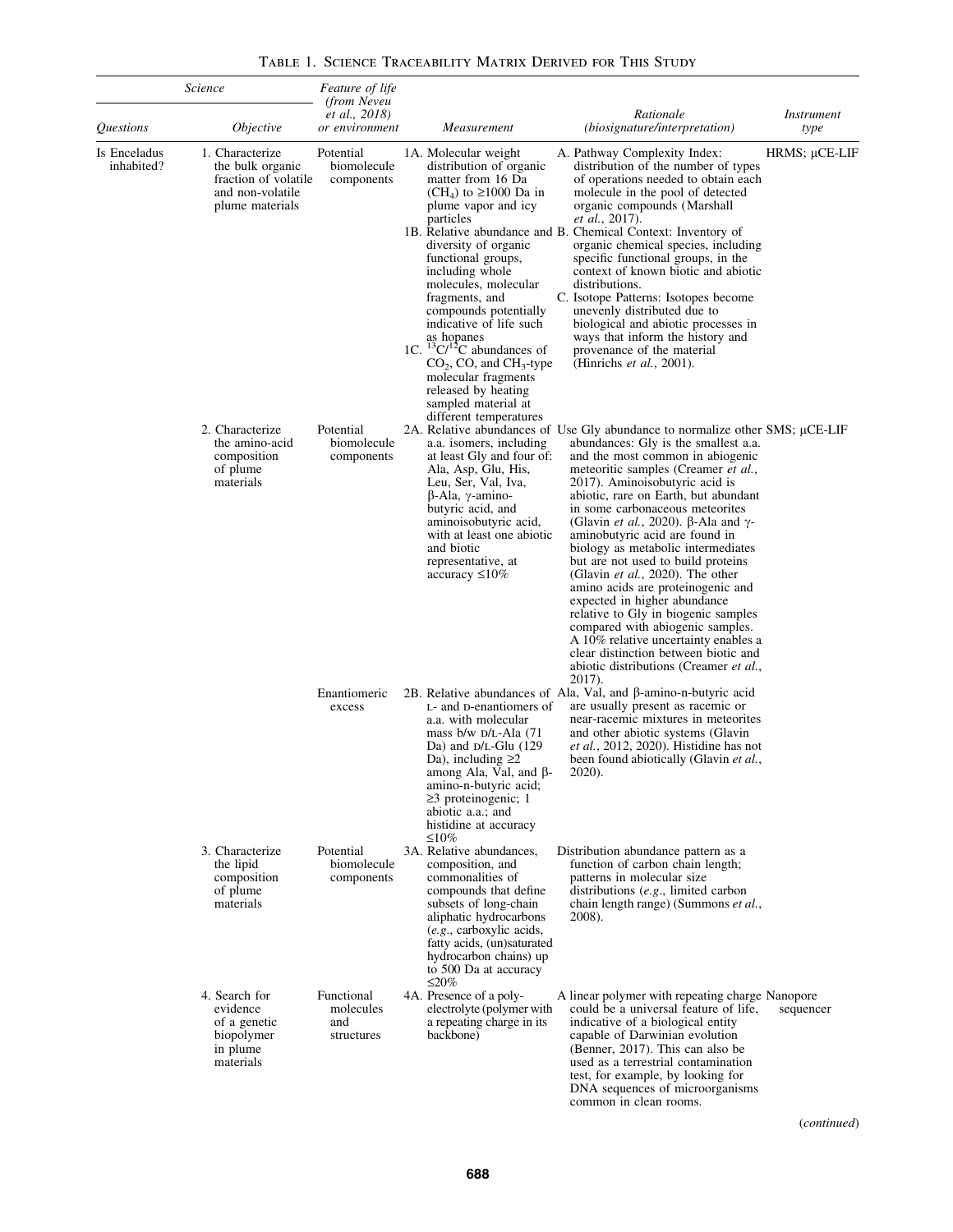|                                                                | Science                                                                    | <i>Feature of life</i><br>(from Neveu<br><i>et al., 2018</i> )                                                                                                                                                                                                                                                                                                                                                                                                                                                                |                                                                                                                                                                                                                                                                                                                                                                                            | Rationale                                                                                                                                                                                                                                                 | <i>Instrument</i>   |  |
|----------------------------------------------------------------|----------------------------------------------------------------------------|-------------------------------------------------------------------------------------------------------------------------------------------------------------------------------------------------------------------------------------------------------------------------------------------------------------------------------------------------------------------------------------------------------------------------------------------------------------------------------------------------------------------------------|--------------------------------------------------------------------------------------------------------------------------------------------------------------------------------------------------------------------------------------------------------------------------------------------------------------------------------------------------------------------------------------------|-----------------------------------------------------------------------------------------------------------------------------------------------------------------------------------------------------------------------------------------------------------|---------------------|--|
| <i><u><b>Questions</b></u></i>                                 | <i>Objective</i>                                                           | or environment                                                                                                                                                                                                                                                                                                                                                                                                                                                                                                                | Measurement                                                                                                                                                                                                                                                                                                                                                                                | (biosignature/interpretation)                                                                                                                                                                                                                             | type                |  |
|                                                                | 5. Search for<br>evidence of<br>cells in plume<br>materials                | Cells                                                                                                                                                                                                                                                                                                                                                                                                                                                                                                                         | 5A. Morphology (size,<br>shape, and aspect ratio)<br>of non-icy particles as<br>small as $0.2 \mu m$ in<br>diameter<br>5B. Organic content<br>$(e.g.,$ native<br>autofluorescence)<br>associated with non-icy<br>particles                                                                                                                                                                 | Morphologies resembling cells<br>colocated with physical activity<br>$(e.g., \text{motion})$ , chemical activity,<br>or biocompositional features.                                                                                                        | Microscope          |  |
| To what<br>extent is<br>Enceladus'<br>ocean able<br>to sustain | 6–7. Determine<br>the physical-<br>chemical<br>environment<br>of the ocean | Ocean pH                                                                                                                                                                                                                                                                                                                                                                                                                                                                                                                      | 6.1A. Hydrogen ion<br>concentration                                                                                                                                                                                                                                                                                                                                                        | Direct measurement.                                                                                                                                                                                                                                       | ESA                 |  |
| life and why?                                                  |                                                                            |                                                                                                                                                                                                                                                                                                                                                                                                                                                                                                                               | 6.1B. Abundances of $CO2$ ,<br>and bicarbonate or<br>carbonate; relative<br>abundances of all<br>organic and inorganic<br>species $(e.g., Cl-)$<br>containing compounds,<br>carbonates, sulfates,<br>metal hydroxides,<br>silica, and silicates)                                                                                                                                           | pH Derived from relative abundances HRMS<br>of $CO2$ , and bicarbonate or<br>carbonates in the plume (Glein<br><i>et al.</i> , 2015).                                                                                                                     |                     |  |
|                                                                |                                                                            | Ocean<br>temperature                                                                                                                                                                                                                                                                                                                                                                                                                                                                                                          | of D/H of $H_2$ , D/H of<br>$H_2O$ , and ethylene/<br>ethane<br>6.2B. Relative abundances<br>of bulk organic and<br>inorganic species<br>$(e.g., Cl-containing)$<br>compounds,<br>carbonates, sulfates,<br>metal hydroxides,<br>silica, and silicates)<br>with masses $\leq 500$ Da                                                                                                        | 6.2A. Relative abundances A. Derived from geothermometer<br>species (Proskurowski et al., 2006;<br>Fiebig et al., 2013).<br>B. Infer possible reaction temperatures<br>from high-mass species and silica<br>concentration (e.g., Sekine et al.,<br>2015). | <b>HRMS</b>         |  |
|                                                                |                                                                            |                                                                                                                                                                                                                                                                                                                                                                                                                                                                                                                               | Ocean salinity 6.3A. Conductivity of<br>plume materials<br>6.3B. Abundance of Na, Cl<br>ions                                                                                                                                                                                                                                                                                               | A. Direct measurement.<br>B. Direct measurement. Na and Cl<br>appear to dominate Enceladus' salt<br>abundances (e.g., Postberg et al.,<br>2018a).                                                                                                         | ESA;<br><b>HRMS</b> |  |
|                                                                | Sources<br>of nutrients<br>and energy                                      | abundances of<br>CHNOPS-bearing<br>compounds<br>(including $H_2$ ) in<br>plume materials and<br>other micronutrients<br>(e.g., Ca, Mg,<br>and Fe)<br>6.4B. Redox potential (Eh)<br>6.4C. Abundances of<br>oxidants<br>$(e.g., SO4-2, CO2$ or<br>$\overline{HCO_3}^-$ , $\overline{NO_3}^-$ , $\overline{O_2}$ )<br>and reductants<br>$(e.g., H_2S, CH_4, NH_3)$<br>or NH4+, $H_2$ )<br>6.4D. Presence and relative<br>abundances of<br>products of radiolytic<br>decomposition of<br>surface water ice<br>$(e.g., OH-, H2O2)$ | 6.4A. Presence and relative A. Direct measurement. Cassini<br>detected all but P.S.<br>B. Inferred from the presence and<br>abundance of redox-active species.<br>C-D. Constrains redox disequilibria<br>due to products of radiolytic<br>decomposition of surface ice<br>(McCollom and Shock, 1997) by<br>comparing plume abundances with<br>surface deposits (Ray <i>et al.</i> , 2021). | HRMS:<br>ESA                                                                                                                                                                                                                                              |                     |  |

TABLE 1. (CONTINUED)

(*continued*)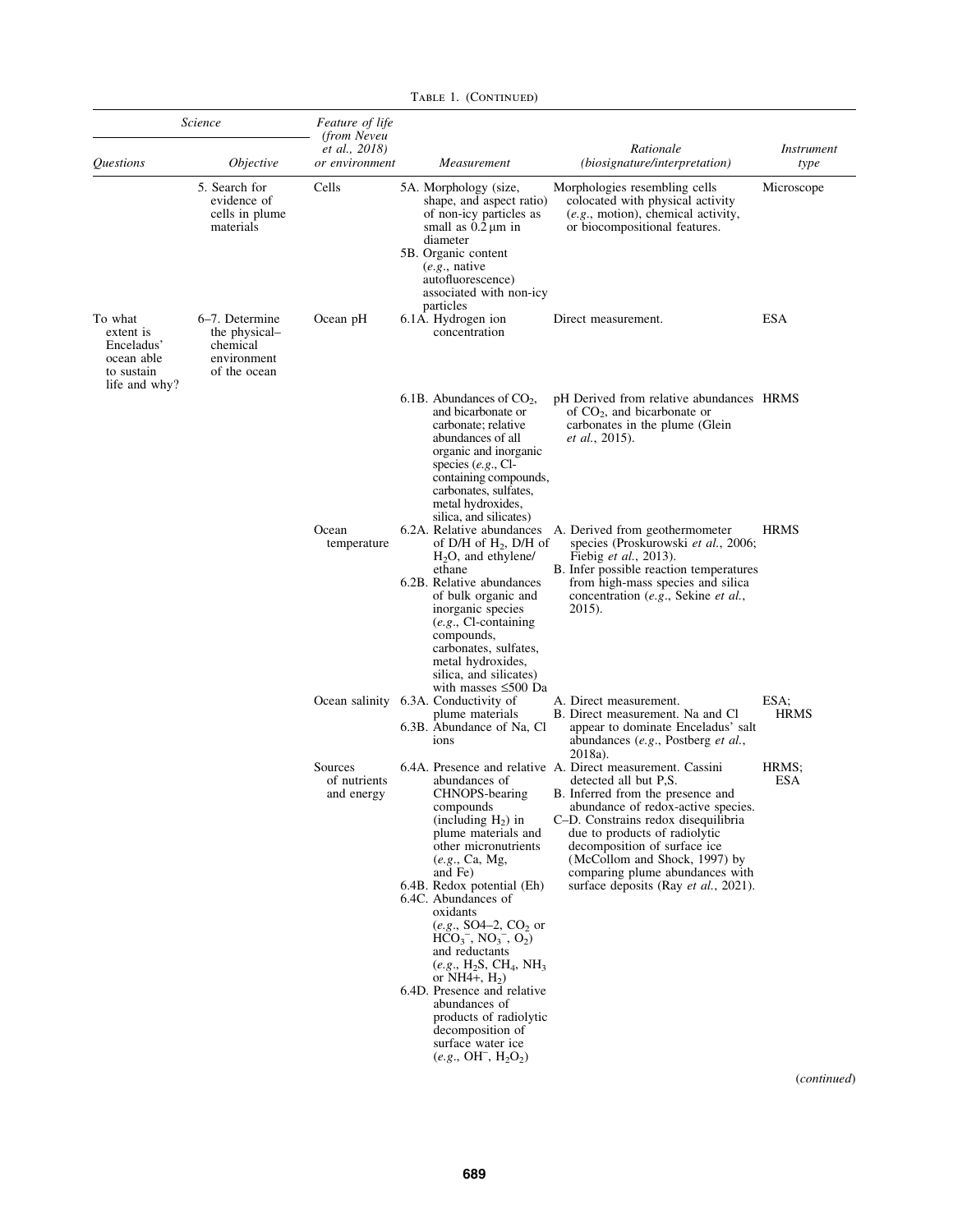TABLE 1. (CONTINUED)

| Science   |                                                                    | <i>Feature of life</i><br>(from Neveu                             |                                                                                                    |                                                                                                                             |                                                                                                                                                                                                                                                                                                                                                                                                                                                                                                                                                                                                                                                                                                                                                                                                                                                                                                                                                                                                                                                                               |                                                         |  |  |
|-----------|--------------------------------------------------------------------|-------------------------------------------------------------------|----------------------------------------------------------------------------------------------------|-----------------------------------------------------------------------------------------------------------------------------|-------------------------------------------------------------------------------------------------------------------------------------------------------------------------------------------------------------------------------------------------------------------------------------------------------------------------------------------------------------------------------------------------------------------------------------------------------------------------------------------------------------------------------------------------------------------------------------------------------------------------------------------------------------------------------------------------------------------------------------------------------------------------------------------------------------------------------------------------------------------------------------------------------------------------------------------------------------------------------------------------------------------------------------------------------------------------------|---------------------------------------------------------|--|--|
| Questions | <i><b>Objective</b></i>                                            | <i>et al., 2018</i> )<br>or environment                           |                                                                                                    | Measurement                                                                                                                 | Rationale<br>(biosignature/interpretation)                                                                                                                                                                                                                                                                                                                                                                                                                                                                                                                                                                                                                                                                                                                                                                                                                                                                                                                                                                                                                                    | <i>Instrument</i><br>type                               |  |  |
|           |                                                                    | Structure,<br>dynamics,<br>and<br>evolution<br>of the<br>interior |                                                                                                    | 7A. Body-wave arrival<br>times<br>7B. Tide-induced<br>displacement<br>7C. Free oscillations                                 | Seismic sources are expected to<br>abound on Enceladus' fractured<br>SPT, which experiences<br>cryovolcanism and tidal flexing<br>$(e.g.,$ Kite and Rubin, 2016;<br>Běhounková et al., 2017).<br>Monitoring seismic waves<br>propagated through Enceladus'<br>interior and along its surface probes<br>its interior structure (ice thickness,<br>ocean depth, core size and<br>mechanical properties, and ocean<br>stratification if any), surface, and<br>shallow fracturing due to tidal<br>flexing, and associated tidal<br>periodicities, informing the<br>properties and processes affecting<br>ocean samples along their path to<br>the plume (Vance et al., 2018).                                                                                                                                                                                                                                                                                                                                                                                                     | Seismometer                                             |  |  |
|           |                                                                    |                                                                   | 7D. Abundances of noble<br>gases (especially <sup>40</sup> Ar),<br>K, D/H, and ${}^{16}O/{}^{18}O$ |                                                                                                                             | Determine the abundance of radiogenic HRMS<br><sup>40</sup> Ar to constrain its timescale of<br>accumulation (Waite et al., 2009).<br>The Cassini INMS measurement<br>could not be reproduced in later<br>observations due to both insufficient<br>sensitivity and mass resolution to<br>distinguish <sup>40</sup> Ar from organic<br>compound fragments. This also<br>enables radiometric dating of plume<br>material by concurrently measuring<br>the plume K abundance (e.g., via<br>MS) (Postberg et al., 2011). Expect<br>a K-Ar age = solar system age,<br>unless Enceladus rock experienced a<br>more recent resetting $(e.g., \text{ melting})$<br>event.<br>Determine whether noble gas<br>abundances are similar to or distinct<br>from those expected if trapping into<br>clathrate hydrates occurs, informing<br>the presence of clathrates and their<br>ability to trap other volatiles $(e.g.,$<br>$H_2$ , $CO_2$ , $CH_4$ ) and affect the<br>thermal and mechanical properties<br>of the interior and the composition<br>of the ocean (Bouquet et al., 2015). |                                                         |  |  |
|           | 8.1. Characterize<br>the structure<br>and dynamics<br>of the crust | reservoirs                                                        |                                                                                                    | Intracrust fluid 8.1A1. Body wave coda,<br>body and surface<br>wave arrival times<br>8.1A2. Radargrams over<br>SPT          | A1. Used to determine the speed of<br>sound and any attenuation within<br>the ice shell due to local fluid<br>reservoirs; detect seismic sources<br>due to fluid flow in the shell<br>(Vance <i>et al.</i> , 2018).<br>A2. Dielectric changes indicative of<br>compositional changes result in<br>interfaces that reflect radar-<br>emitted waves (Grima et al., 2016;<br>Heggy et al., 2017).                                                                                                                                                                                                                                                                                                                                                                                                                                                                                                                                                                                                                                                                                | Seismometer;<br>Radar<br>sounder;<br>Gravity<br>science |  |  |
|           |                                                                    | Regional<br>crustal<br>thickness                                  |                                                                                                    | 8.1B1. Surface wave<br>dispersion curves,<br>body and surface<br>wave arrival times<br>8.1B2. Radargrams over<br><b>SPT</b> | B1. Seismic monitoring can be used to<br>derive ice shell thickness variations<br>of $<$ 50 m with spatial resolution<br>$1 \text{ km}$ (Vance <i>et al.</i> , 2018).<br>B2. Density changes indicative of<br>compositional changes result in<br>interfaces that reflect radar-emitted<br>waves (Heggy et al., 2017).                                                                                                                                                                                                                                                                                                                                                                                                                                                                                                                                                                                                                                                                                                                                                         |                                                         |  |  |
|           |                                                                    | Regional<br>topography<br>and Love<br>numbers                     |                                                                                                    | 8.1C1. Limb profiles<br>8.1C2. Height of surface                                                                            | Spatiotemporal variations of<br>Enceladus' shape are essential in<br>helping determine Enceladus'<br>interior structure (Thomas et al.,<br>2016; Hemingway and Mittal,<br>2019).                                                                                                                                                                                                                                                                                                                                                                                                                                                                                                                                                                                                                                                                                                                                                                                                                                                                                              | Navigation<br>cameras;<br>NAC;<br>Laser<br>altimeter    |  |  |

(*continued*)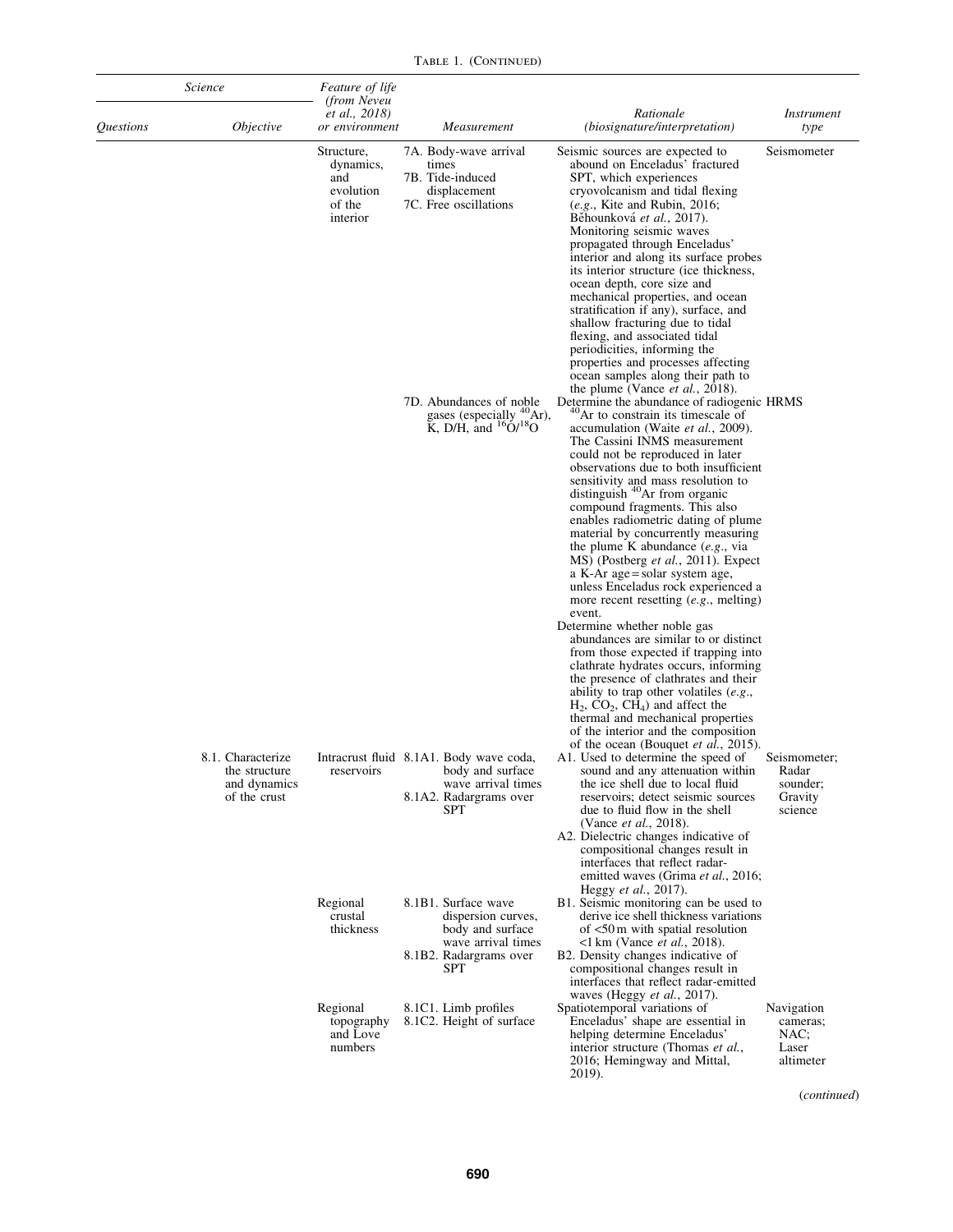| Science                 |                                                                            | Feature of life<br>(from Neveu          |                                                                                                        |                                                                                                                                                                                                                     |                                                                                                                                                                                                                                                                                                                                                                                                                                                    |                                           |  |
|-------------------------|----------------------------------------------------------------------------|-----------------------------------------|--------------------------------------------------------------------------------------------------------|---------------------------------------------------------------------------------------------------------------------------------------------------------------------------------------------------------------------|----------------------------------------------------------------------------------------------------------------------------------------------------------------------------------------------------------------------------------------------------------------------------------------------------------------------------------------------------------------------------------------------------------------------------------------------------|-------------------------------------------|--|
| <i><b>Questions</b></i> | <i>Objective</i>                                                           | <i>et al., 2018</i> )<br>or environment |                                                                                                        | Measurement                                                                                                                                                                                                         | Rationale<br>(biosignature/interpretation)                                                                                                                                                                                                                                                                                                                                                                                                         | <i>Instrument</i><br>type                 |  |
|                         |                                                                            |                                         |                                                                                                        | $l_2$ , and $k_2$ to 0.1%                                                                                                                                                                                           | 8.1D. Love numbers, hi, $h_2$ , Temporal variations of Enceladus'<br>shape and gravity constrain the<br>mechanical properties of the interior<br>(e.g., Iess et al., 2014; Hemingway)<br>and Mittal, 2019). Meaningful<br>constraints can be derived with sub-<br>percent precision on the Love<br>numbers.                                                                                                                                        | Laser<br>altimeter,<br>Gravity<br>science |  |
|                         | 8.2. Infer ascent<br>and freezing<br>conditions                            | Composition                             |                                                                                                        | grains at various<br>locations, altitudes,<br>and mean anomalies                                                                                                                                                    | 8.2A. Composition of plume Spatiotemporal variations in plume<br>compositions constrain processes<br>and conditions of eruption. The<br>kinetics of freezing during ascent<br>can influence composition (Thomas<br>$et al., 2019$ . The plume<br>composition varies with tidal forcing<br>(Hurford <i>et al.</i> , 2007) and spatially<br>(grain-to-gas ratio; Hedman et al.,<br>2018), finer compositional variations<br>remain to be elucidated. | HRMS:<br><b>ESA</b>                       |  |
|                         |                                                                            | Rate of fallout 8.2B. Rate of plume     |                                                                                                        | material collected<br>in orbit and on the<br>surface                                                                                                                                                                | Quantify the mass of ejected material Fallout<br>that cannot be sampled during fly-<br>throughs.                                                                                                                                                                                                                                                                                                                                                   | collector;<br>particle<br>counter         |  |
|                         | 8.3. Determine<br>the physical<br>structure<br>of the jet vent<br>openings | Surface<br>thermal<br>properties        |                                                                                                        | 8.3A. Thermal emission<br>spectra at<br>wavelengths 10-<br>$50 \mu m$                                                                                                                                               | Map surface temperatures, surface heat TES<br>flux, and determine the thermal<br>properties of surface material from<br>temperature variations $(e.g.,$ Howett<br><i>et al.</i> , 2011).                                                                                                                                                                                                                                                           |                                           |  |
|                         | Vent<br>morphology<br>and<br>topography                                    |                                         | 8.3B. Surface topography<br>near the vents at<br>sub-meter horizontal,<br>10 cm vertical<br>resolution | The topography near vents informs<br>their shape and thus conditions $(e.g.,$<br>temperature, pressure, velocity)<br>encountered by ocean samples<br>during ejection (Goldstein et al.,<br>2018; Ono et al., 2019). | NAC; laser<br>altimeter                                                                                                                                                                                                                                                                                                                                                                                                                            |                                           |  |
|                         |                                                                            |                                         |                                                                                                        | 8.3D. Horizontal and<br>vertical surface<br>displacement at sub-<br>meter spatial<br>resolution, 10 cm<br>vertical resolution                                                                                       | Tidally modulated vent eruptions<br>(Hurford et al., 2007; Goldstein<br><i>et al.</i> , 2018) expected to result in<br>m-scale displacement (Běhounková<br>et al., 2017) quantifiable with<br>dm-scale resolution.                                                                                                                                                                                                                                 | Laser<br>altimeter                        |  |
|                         |                                                                            | Subsurface<br>structure                 |                                                                                                        | 8.3C. Location and extent<br>of liquid-filled<br>pockets in the SPT                                                                                                                                                 | See $8.1A$ .                                                                                                                                                                                                                                                                                                                                                                                                                                       | Radar<br>sounder:<br>seismometer          |  |

|  |  | TABLE 1. (CONTINUED) |
|--|--|----------------------|
|--|--|----------------------|

The science objectives listed here are those that drive requirements and are therefore not an exhaustive list of all science objectives that could be done at Enceladus or even with this example payload.

 $\mu$ CE-LIF = microcapillary electrophoresis with laser-induced fluorescence; a.a. = amino acid; CH<sub>4</sub> = methane; CO<sub>2</sub> = carbon dioxide;  $ESA =$ electrochemical sensor array;  $H_2$  = molecular hydrogen; HRMS = high-resolution mass spectrometer; NAC = narrow-angle camera; SMS = separation mass spectrometer; SPT = South Polar Terrain; TES = thermal emission (imaging) spectrometer.

These authors used a database of organic molecules of up to 800 Da to demonstrate that the assembly theory (the distribution of operations and the number of types of operations needed to create each molecule) could be used to distinguish abiotic from biotic sources, without assumptions about the nature of the processes at work.

Thus, this metric is agnostic as to the kind of organic molecules produced by life that may exist on a planetary body and is particularly powerful when coupled with contextual knowledge about the geochemical pathways available.

A survey of the plume particulate content with a mass spectrometer that is capable of isolating ions of individual molecules from complex mixtures and with adequate sensitivity ( $\sim$ ppb) over a mass range of 250 Da to at least 800 Da could provide the data necessary to determine the MA Index as was verified in Marshall *et al.* (2021). The MA is a computed number or index based on the smallest number of assembly operations it would take in mathematical space to construct a final molecule from its basic molecular subunits, where each sub-unit is structurally different. Using laboratory and environmental samples and tandem mass spectrometry (MS/MS) to isolate individual molecular spectra above 250 Da, Marshall *et al.* (2021) determined that MA values of 15 or more reliably infer a biological source.

Thus, since fragmentation products of a parent ion can be correlated with the MA, identifying compounds and their daughter products would be necessary. The distribution of estimated MA values from these measurements can then be compared with abiotic, dead, inorganic, and biotic distributions: Only biological processes produce high MA values. The broad nature of mass spectrometer measurements also offers the opportunity for fortuitous science return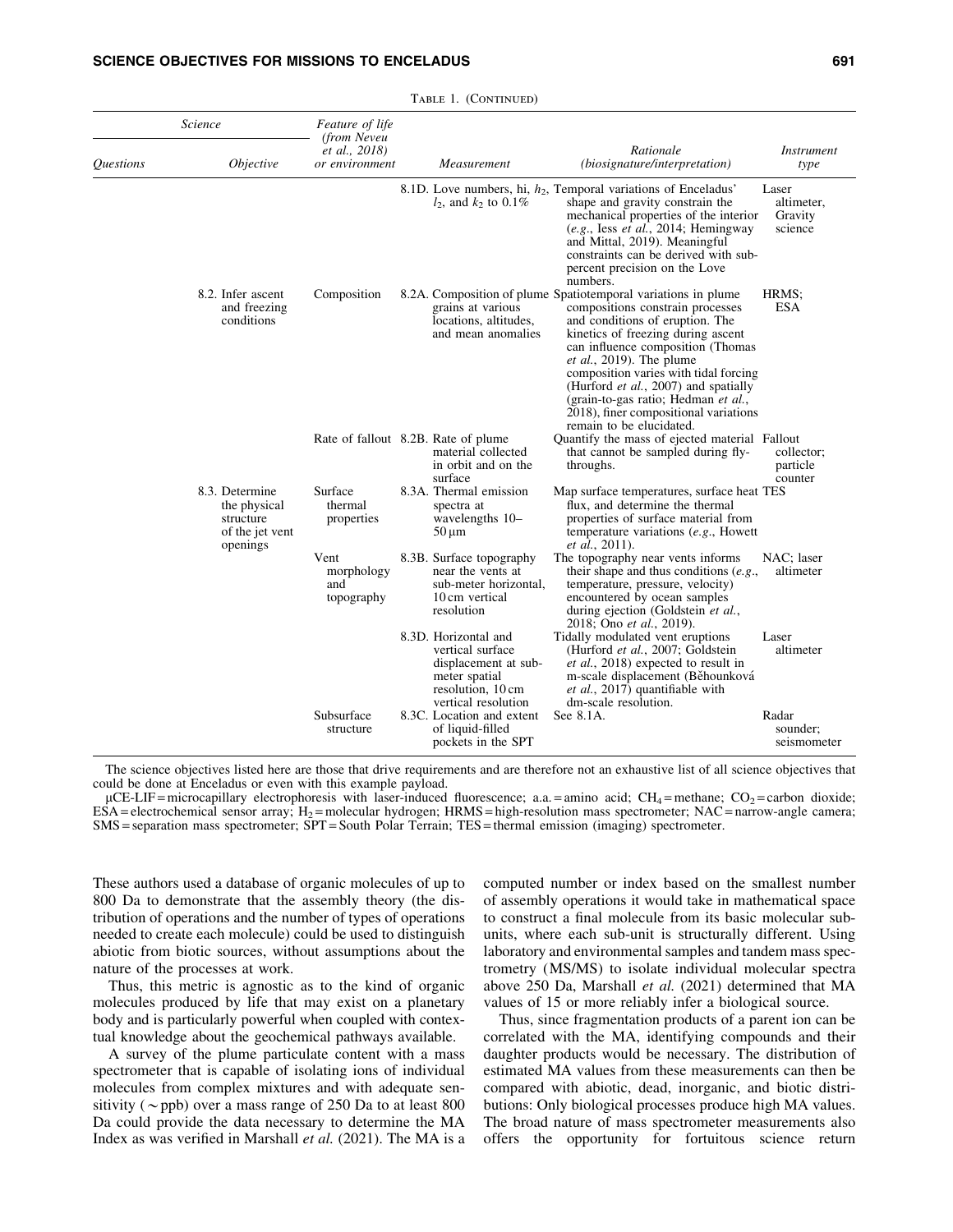by facilitating the identification of other potential biomolecules or environmental indicators such as saccharides that are not specifically targeted.

2.1.2. Amino acid characterization. The detection of amino acids alone is not necessarily a biosignature, given that they can be created from both biotic and abiotic processes (*e.g*., Koga and Naraoka, 2017). However, there are at least three attributes of biologically derived amino acids here on Earth that can be exploited to discern abiotic or biotic origin (Glavin *et al.*, 2020): abundance pattern, chiral excess, and isotopic fractionation.

First, a pattern in the relative abundance of amino acids can be a distinguishing metric (McKay, 2004; Dorn *et al.*, 2011). The relative concentrations of amino acids derived from biotic sources reflect life's preference for specific molecules based on the functional roles they can bestow in proteins. In contrast, the relative concentrations of amino acids derived from abiotic sources are dictated by reaction kinetics and thermodynamics; they tend to exhibit specific patterns dominated by small, low-formation-energy molecules formed from simple chemical processes (Cobb and Pudritz, 2014).

Second, a large excess of one enantiomer  $(L \text{ or } D)$  in a diverse set of amino acids can also be an indication of preferential chiral synthesis or degradation, implying biological sources using chiral molecules. Terrestrial life exclusively uses  $L-\alpha$ -amino acids to form peptides and proteins whereas abiotic processes tend to form racemic mixtures where the L- and D- forms are almost equally represented. However, homochiral mixtures of  $\alpha$ -amino acids tend to become racemic spontaneously over time and an excess of more than 20% up to 60% of the l-form has been measured in a few meteoritic a-amino acids (*e.g*., Glavin *et al.*, 2012). In fact, some bacteria also use  $D-\alpha$ -amino acids in their cell walls (*e.g*., Zhang and Sun, 2014), including deep-sea microorganisms (Kubota *et al.*, 2016; Wang *et al.*, 2020). Therefore, caution must be taken when interpreting enantiomer asymmetries in amino acids. On the other hand, a large excess of D-amino acids (a condition not yet measured in abiotic systems) might be a compelling indicator of a biological origin of life distinct from Earth's.

Finally, biogenic amino acids tend to be enriched in the lighter isotopes, creating an imbalance in the ratios of  $13^{\circ}C/I^{2}C$ ,  $15N/I^{4}N$ , and D/H. Together, these three measurements provide a more robust approach to assert the origin of amino acid mixtures than any one of them, as recently discussed in detail by Glavin *et al.* (2020). However, given the relative difficulty of measuring compound-specific isotopic abundances with current high-TRL instrumentation (though technologies are advancing, see Arevalo *et al.*, 2018), we considered only measurements of the relative abundance of amino acids and enantiomeric excess as science objectives in this mission concept study.

2.1.3. Lipid hydrocarbon characterization. Lipid compounds are also created from both abiotic and biotic processes. Earth-life uses phospholipid bilayers for selfenclosure (membranes) and to regulate chemical exchanges with the environment via peripheral and integral proteins embedded within the bilayer. Functional lipid membranes in Earth life are made of amphiphilic lipids, with an aliphatic hydrocarbon chain providing hydrophobicity, and a highly polar phosphate group. It is assumed that lipid membranes will be common in water-based life (Georgiou and Deamer, 2014).

Environmental characteristics have driven the optimization of membrane fluidity/rigidity of microorganisms' phospholipid membranes via factors such as the presence of the double bonds (*i.e*., whether the hydrocarbon chains are saturated or unsaturated) and the length of the hydrocarbon chains. Hydrocarbon chains that are too long cause membranes to be too rigid. Hydrocarbon chains that are too short cause membranes to be too fluid or unstable.

This need for tight regulation of the hydrocarbon chain length is reflected in at least two attributes of membraneforming lipids that can be exploited to discern a biotic source (Summons *et al.*, 2008; Georgiou and Deamer, 2014). (1) Cell membranes are typically built with C12 to C30 lipid hydrocarbons (*e.g*., Eigenbrode, 2008). At physiologically relevant temperatures, hydrocarbon chains shorter than C12 can become volatile, whereas hydrocarbon chains longer than C30 can become too waxy. In the cellular membranes of Earth-life, C16–C18 lipid hydrocarbons appear at the highest abundance, and the relative abundance of hydrocarbon chains diminishes toward longer and shorter lengths.

In contrast, hydrocarbon chain lengths in abiotic systems are strongly skewed toward short chain lengths (<C8), with an exponential decay in molecular abundance as a function of chain length (Lawless and Yuen, 1979; Shimoyama *et al.*, 1986; Naraoka et al., 1999). Long chains (>C12) are rarely produced by abiotic processes, or they are produced at relatively low abundances. (2) Lipid biosynthesis in Earth-life proceeds through the addition of specific subunits (C2 acetate and C5-isoprene) to the hydrocarbon chain. This leads to a higher predominance of even or odd chain lengths (due to C2-additions and C5-additions, respectively) that is not observed in abiotic systems (Summons, 2008).

Lipid hydrocarbons are an attractive target for life detection because they can persist in the environment over geologic time, being resilient to degradation by, for example, heat or water (Eigenbrode, 2008). To detect lipid hydrocarbons and discern structural and abundance patterns, the relative molar abundance of molecules up to at least 500 Da, or their fragmentation products, must be determined with £20% accuracy. Isotopic measurements can add strength to the interpretation of a lipid distribution pattern biologically derived lipids would be expected to have lighter isotopes (Horita and Berndt, 1999)—but are not included in this study's measurements due to a lack of high-TRL instrumentation at the time this concept study was performed.

2.1.4. Polyelectrolyte search. A polyelectrolyte chain, a linear polymer with a repeating charge, is postulated to be a universal feature of life indicative of biological entities that are capable of Darwinian evolution (Benner, 2017). Life on Earth universally uses DNA/RNA, but other chemical and structural solutions are possible (Eschenmoser, 2004). Depending on the detection method, this potential biosignature can be agnostic to the biochemistry at work (Pinheiro *et al.*, 2012). The search for a polyelectrolyte chain is high risk/high reward, and therefore an excellent complement to other chemical experiments that focus on amino acids and lipids, which are more likely to be present even in the absence of life.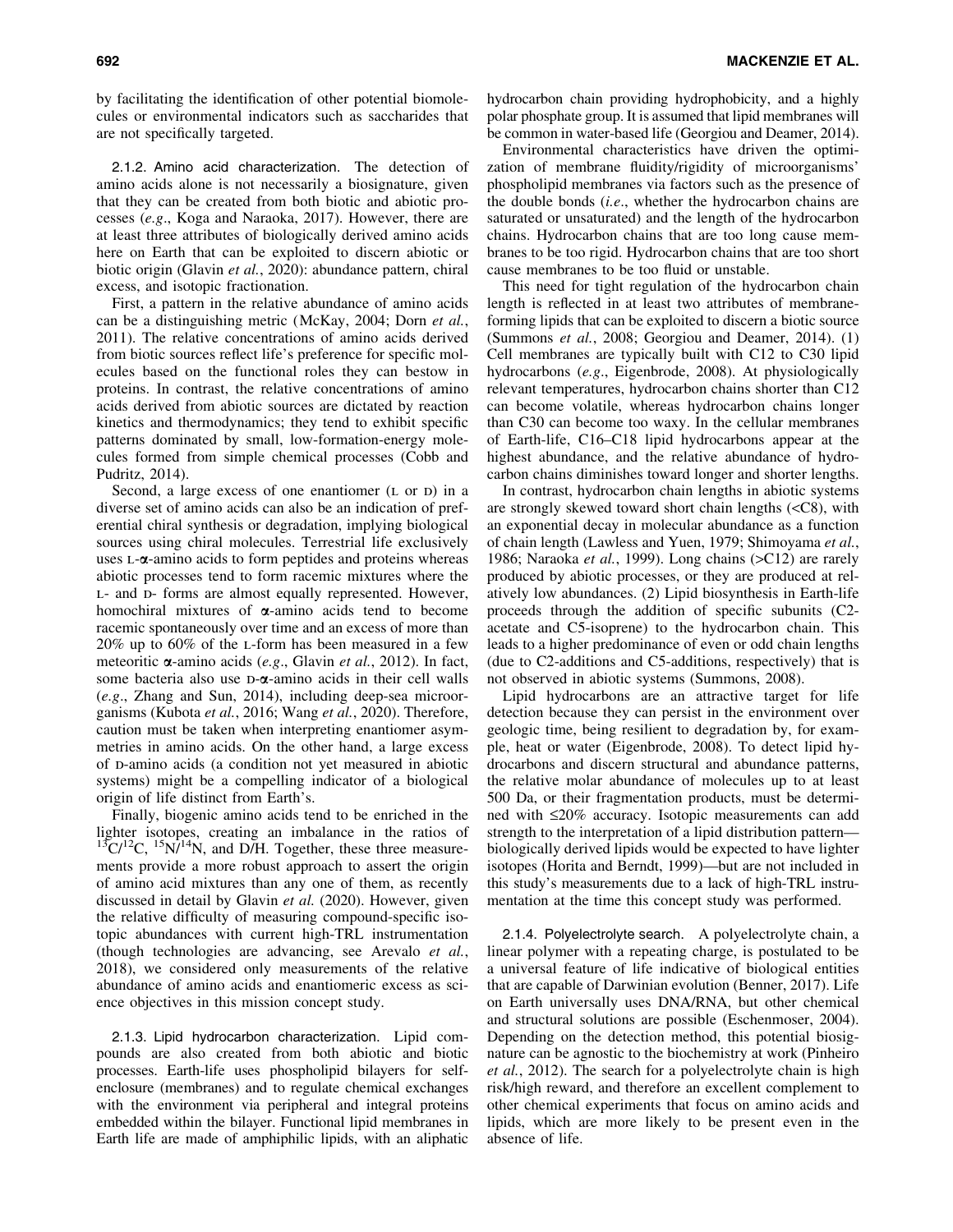## SCIENCE OBJECTIVES FOR MISSIONS TO ENCELADUS **FOR SEXUAL SEXUAL SEXUAL SEXUAL SEXUAL SEXUAL SEXUAL SEXUAL SEXUA**

The high risk stems from the relative instability of these types of molecules, their expected low abundances (see Section 4), our *a priori* lack of knowledge of their structure and composition, and the potential for terrestrial contamination (The latter can be mitigated by using in-flight decontamination steps, and it can also be screened based on genetic matches to DNA/RNA sequences in microorganisms commonly found in clean room facilities and on spaceflight hardware; Venkateswaran *et al.*, 2001).

The potential for a high reward stems from the unambiguous biological interpretation of a positive detection (assuming possible contamination sources are ruled out) and from the types of information that could be extracted about these molecules on further characterization of the returned data. The latter includes the biochemical underpinnings of the organisms that synthesized them (*e.g*., the genetic alphabet) and new critical insights of the processes that lead from abiotic chemistry to the first replicating organisms.

Extracting that information may require a follow-up sample return mission to exploit more sophisticated laboratory technologies, but the discriminatory power of *in situ* detection of a polyelectrolyte chain, in addition to its potentially high scientific return, drove us to prioritize the search for polyelectrolytes over the characterizations of possible cells (described in Section 2.1.5).

The technology exists for detecting the presence of polyelectrolyte chains, and even potentially sequencing the encoded genetic information, but is not yet flight-qualified (Carr *et al.*, 2017). The MinION<sup>"</sup> nanopore sequencer, for example, has been successfully operated on the International Space Station (Castro-Wallace *et al.*, 2017) and parabolic flights of varying simulated gravity (Carr *et al.*, 2020), but it relies on biological pores that would degrade over longlived missions.

The Enceladus Orbilander mission concept, for example, would require 7 years of cruise to reach the Saturn system and a further 4.5 years to pump down enough energy to enter Enceladus orbit (MacKenzie *et al.*, 2021)—a duration much longer than the 12-week useful lifetime quoted for the MinION by the manufacturer. Further, biological pores are tuned for the biochemistry of Earth: Proteins bind specifically to nucleic acids to ratchet the molecules through the pore. Life is expected to arise independently (if at all) in the outer solar system and thus may not use the adenine, guanine, thymine, uracil, and cytosine of terrestrial DNA to build its informational carriers.

Synthetic nanopore systems are in development through NASA-funded programs such as PICASSO and COLDTech and also through commercial and academic enterprises (*e.g*., Xue *et al.*, 2020 and references therein). Notably, a solidstate nanopore sequencer is the least flight-ready (*i.e*., lowest TRL) instrument required to meet the science objectives defined here. Although the multiple, ongoing development efforts will hopefully result in nanopores of sufficient TRL for a mission launch before the end of the 2030s (the concept study's baselined launch date), there is always an inherent risk when an instrument requires significant development.

We, therefore, note that the science objectives described here are specifically designed to be robust to such an eventuality. That is, a delay in nanopore sequencer development would not represent a death knell to the search for evidence of life at Enceladus: A search for an evidence-of-life mission at Enceladus is compelling without a nanopore sequencer. The search for cells with a microscope, described in the following section, also represents a non-chemical potential biosignature and can, therefore, serve as the ''confirmation'' biosignature.

2.1.5. Cell search. Identifying an intact cell can represent a strong indicator of life, orthogonal to the chemical indicators listed earlier. That identification, however, cannot rely on morphology alone. Several additional cellular attributes are measurable with spaceflight instrumentation, such as motion, autofluorescence, fluorescence, and biomechanical properties (Nadeau *et al.*, 2008, 2018).

However, like the search for a polyelectrolyte, the high reward potential of a search for cells comes with an element of risk. For this objective, the risk lies in the uncertainties in ejection mechanics and biomass available in the plume. Measuring motion and/or biomechanical properties require that sampled cells remain alive after their journey from the ocean to space (if sampled in the plume, *e.g*., Porco *et al.*, 2017) and on the surface (if sampled there). The likelihood of capturing viable cells is only beginning to be constrained.

Bywaters *et al.* (2020), for example, show that a few percent of *Escherichia coli* survive transport through a pressurized nozzle into vacuum, and Cosciotti et al. (2019) documented the survivability of cyanobacteria in low temperatures and salinities expected for Ocean Worlds. For the purposes of this study, we chose to avoid the requirement of a viable, motile cell by targeting only morphology and autofluorescence (Bhartia *et al.*, 2010; Hand *et al.*, 2017), though future work should investigate which dyes might be included to conduct a more encompassing fluorescence investigation. Tailoring to the water-rich, mineral-poor environments of ocean world exploration will certainly yield different formulations than fluorescence campaigns targeted for the search for evidence of life on Mars (*e.g*., Yamagishi *et al.*, 2018).

2.1.6. False negatives/positives and null results. The strategy outlined earlier to search for evidence of life at Enceladus seeks to minimize the likelihood of a false negative result. As recommended in the document ''An Astrobiology strategy for the Search for evidence of Life in the Universe'' (NASEM, 2019), multiple, independent lines of evidence coupled with a detailed environmental context can help mitigate the likelihood of false negative results. This includes the motivation to search for seven independent but complementary potential signs of life at Enceladus, and to also obtain detailed physicochemical information of the ocean (Section 2.2.1), as well as a better understanding of the internal structure of the Moon (Section 2.2.2) and how ocean materials are ejected into space (Section 2.2.3).

The diversity of independent but complementary measurements also seeks to provide a context for a null (no signs of life found) or an ambiguous result. Some of the signs of life targeted by the Orbilander mission concept are less definitive in isolation. Others, polyelectrolyte chains for example, would, if present, constitute unambiguous evidence of life (provided that a false positive from terrestrial contamination can be ruled out, as explained later). The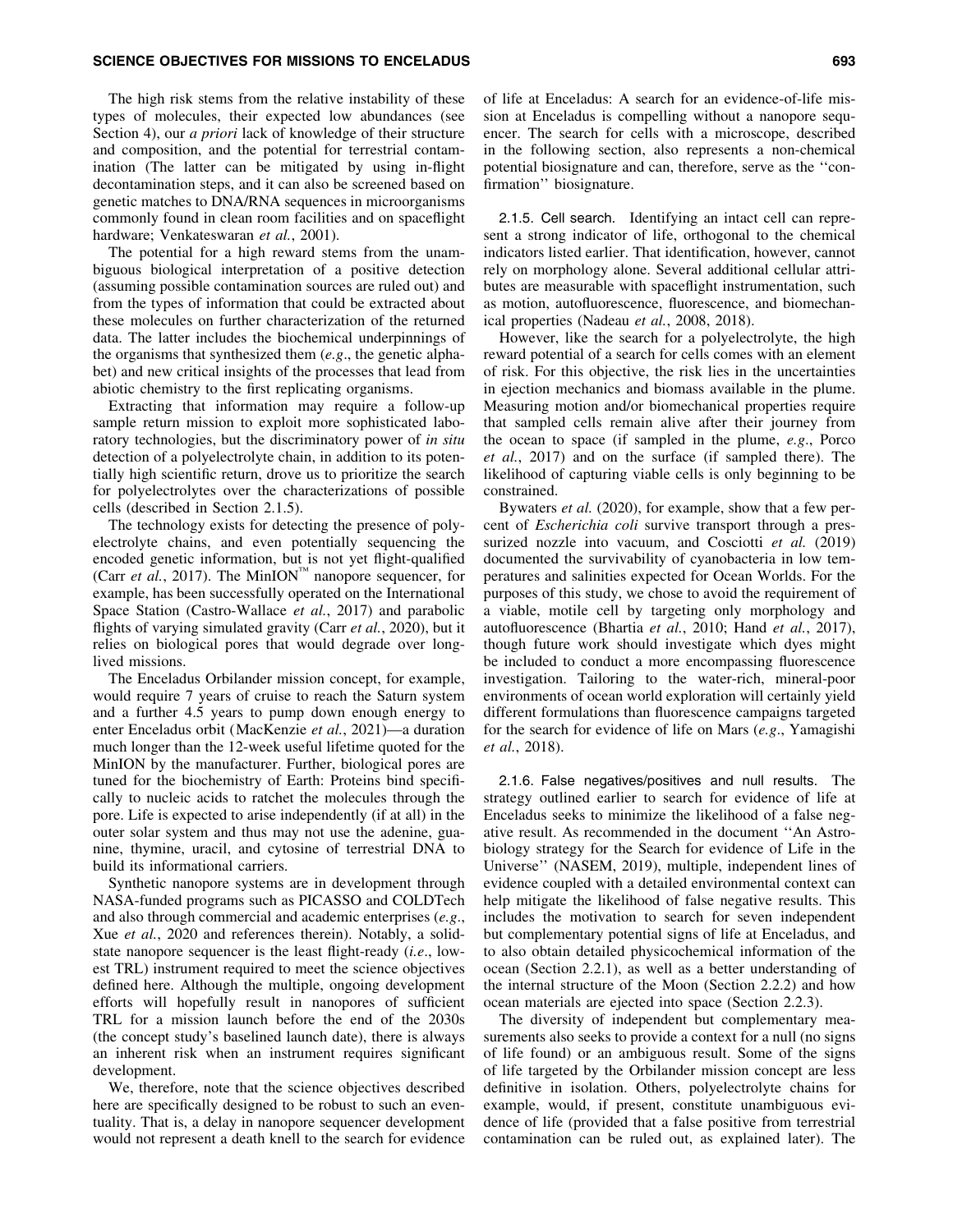definiteness of polyelectrolyte chains resides in the improbability of the non-biological processes producing them.

The downside of searching for such unambiguous signs of life is that a null result provides limited information regarding the extent of abiotic/prebiotic organic chemical evolution in the ocean, which is also of great scientific interest. That is why in addition to definitive signs of life, the Orbilander mission concept would target compounds that are expected to be present even if life never evolved on Enceladus, such as lipids and amino acids. In the absence of life signatures, the presence, abundance distributions, and molecular qualities of those compounds would provide insights regarding the extent of organic chemical evolution at Enceladus.

Those insights would inform models of prebiotic chemistry applicable to Earth, and they would contribute to a better understanding of the conditions that might have led to the origin of life on our planet. Targeting multiple compounds (and multiple molecular qualities of those compounds) would also help interpret ambiguous results possibly arising from mixtures of abiotic and biotic sources, or from degradation pathways of organic matter before sampling, noting, for example, that lipid compounds tend to be more resistant to degradation than amino acids or polyelectrolyte chains. Finally, targeting multiple compounds also retires some of the risk associated with uncertainties regarding the potential biomass in the ocean (that uncertainty is also mitigated by accessing different sample pools, and obtaining larger sample volumes on the surface, see Section 4.1).

Planetary Protection guidelines define the levels of spacecraft bioburden required to prevent the forward transfer of viable microorganisms to Enceladus. Orbilander would be a Category IV mission (as per the Committee on Space Research planetary protection designations\*) and spacecraft bioburden levels would have to be at least as low as those designated for Category IV Mars missions  $(3 \times 10^5$  spores in total; an average of <300 spores per square meter of exposed external and internal spacecraft surfaces) or lower. For a detailed description of forward contamination considerations, see Neveu *et al.* (*Astrobiology*, in review).

However, these limits are superseded in a search for an evidence-of-life mission such as Orbilander, where potential false positives due to terrestrial contamination must also be considered. Contamination must be controlled down to, in some cases, molecular levels to avoid interfering with analyses of samples. Given the low abundance of compounds of interest expected at Enceladus, and given the sensitivity of the analytical payload, the requirements to control molecular contamination are likely more stringent than the requirements imposed on bioburden levels, and they will also require cleaning and validation strategies that are different from those employed to limit bioburden (Eigenbrode *et al.*, 2021).

Samples obtained from sensitive spacecraft surfaces (*e.g*., along the sample chain) to validate contamination levels during assembly, test, and launch operations will also provide an important control for the interpretation of data obtained during the science phase, particularly in the event of a positive result from the life detection experiments. Contamination control would have to be an integral part of the design of a mission such as Orbilander through all mission phases. Possible contamination control strategies include, in addition to the assembly of parts and payload elements in ultra-clean rooms, the use of a full spacecraft barrier, and on-cruise bake-out of critical surfaces (*e.g*., the sample acquisition systems), both of which have proven efficient at reducing particle and molecular contamination by a factor of  $10^{-3}$  and  $10^{-1}$ , respectively (Eigenbrode *et al.*, 2021).

# 2.2. Quantify the habitability of Enceladus' ocean

*Cassini* already established that Enceladus' Ocean meets the minimal requirements for habitability (NAEM, 2018), thereby providing the evidentiary basis for a follow-up life detection mission (*e.g*., Hendrix *et al.*, 2019). Significant improvements over *Cassini* measurements and new insights into Enceladus' interior structure would enable major advances in quantifying the habitability of a subsurface ocean environment, beyond a binary yes/no assessment. Included among these improvements is the goal of narrowing by orders of magnitude the current uncertainty on how much biomass Enceladus can support (Cable *et al.*, 2020).

This greater fidelity would be achieved by constraining the types and abundances of Gibbs free energy available in the environment that biology could use for metabolism (*e.g*., Ray *et al.*, 2021), by constraining the extent and style of water–rock reactions through geochemical analysis of ocean materials, and by constraining the distribution of interfaces at which biomass may be more highly concentrated (*e.g*., through seismic analysis). Providing the ''why,'' ''why not,'' and ''how likely'' to a life detection result from an environmental perspective, the following objectives target key contextual evidence supporting the primary life-detection goal.

2.2.1. Physical/chemical environment of the ocean: hydrothermal conditions. Quantifying the habitability of the ocean (a separate question from whether it is inhabited) requires measurements of the physical and chemical state of the environment. Together, these measurements represent a rich scientific investigation that promises to provide the first comprehensive physiochemical picture of an extraterrestrial ocean, with information on par in many cases with what is known about the Earth's deep ocean and water bodies lying beneath the Earth's polar ice sheets. A partial list of the parameters to be determined is shown in Fig. 1, organized as an example flowchart for assessing the habitability of the ocean.

The determination of parameters such as hydrothermal temperatures and pH is accomplished by measuring sets of neutral and ionic species containing salts (Na, K, Mg, Ca) and the elements CHNO, all of which serve as geothermometers and inputs to thermodynamic models of carbon speciation (*e.g*., Giggenbach, 1988; Glein, 2015; Glein and Waite, 2020). The extent of hydrothermal chemistry is provided by such additional species and the measurement of  $^{40}$ Ar (McKinnon, 2010). Insight into the evolution of the hydrothermal system comes from comparing  ${}^{40}Ar$ , D/H, K,

[<sup>\\*</sup>https://cosparhq.cnes.fr/assets/uploads/2020/07/PPPolicyJune-](https://cosparhq.cnes.fr/assets/uploads/2020/07/PPPolicyJune-2020_Final_Web.pdf)[2020\\_Final\\_Web.pdf](https://cosparhq.cnes.fr/assets/uploads/2020/07/PPPolicyJune-2020_Final_Web.pdf)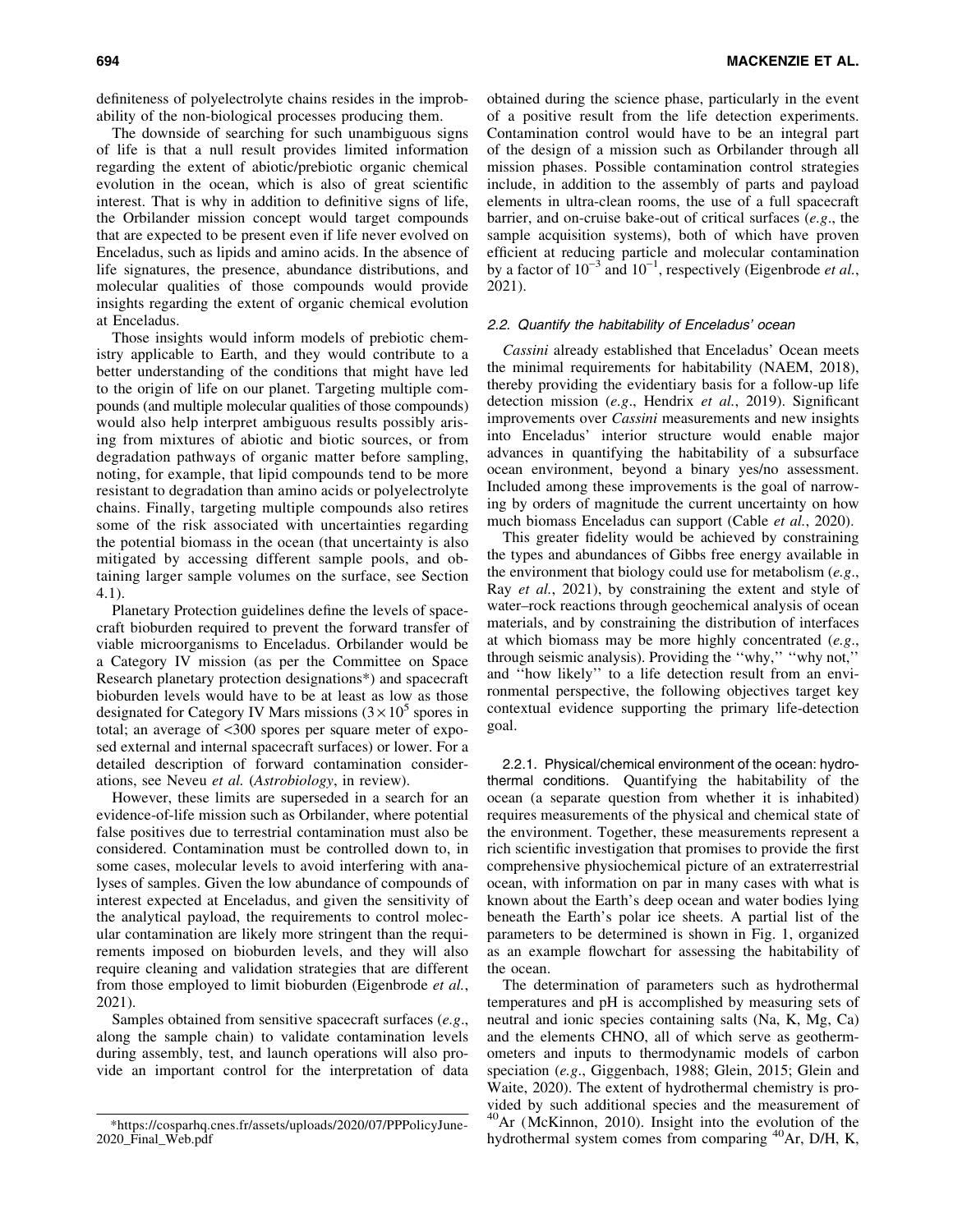

FIG. 1. Decision tree demonstrating the benefit of geochemical context for interpreting biosignature results. ''HRMS'' and ''ESA'' refer to two notional payload elements (high-resolution mass spectrometer and electrochemical sensor array, respectively) baselined in the concept study to measure the depicted quantities.

and  $16O/18O$  to baseline values and trends set by measurements of possible sources (*e.g*., cometary ices) and processes (*e.g*., volatile encapsulation in clathrate hydrates, or gas hydrate self-preservation, Boström et al., 2021).

Assessing the bioavailability of key elements requires completing the CHNOPS inventory, especially the molecular carriers of P and S. Abundances of many pairs of reduced and oxidized species commonly found in metabolic processes on the Earth are measured to determine the redox state of the ocean relative to chemical equilibrium (*e.g*., Shock and Holland, 2007). This enables the calculation of chemical affinities for specific metabolic reactions, which can be used to both quantify the biomass that can be supported by a given metabolism (Cable *et al.*, 2020) and assess the contribution of biological activity to the chemical state of the ocean (Waite *et al.*, 2017). (The extent to which any of these geochemical measurements is affected by the pathway from ocean to space is addressed by the objectives in Section 2.2.3.)

2.2.2. Physical/chemical environment of the ocean: structure and dynamics of the interior. Understanding the structure and dynamics of the rocky interior via seismic and gravity-field investigations (*e.g*., Vance *et al.*, 2018) provides key insights into the spatial extent and longevity of geochemical interactions. For example, a porous core provides a larger interface area for water–rock interactions and has implications for internal dissipation and the conditions necessary to sustain a global ocean (*e.g*., Neumann and Kruse, 2019).

Determining the structure and dynamics of the ice shell helps quantify the mechanisms and timescales of transport of oxidized species from the surface into the ocean that may act together with burial under plume fallout (million-year timescales = kilometer-scale shell thickness/millimeter-peryear fallout rates) (Southworth *et al.*, 2019). Gravity field,

radar sounding, and seismic investigations can provide observational constraints (*e.g*., Vance *et al.*, 2018, Marusiak *et al.*, 2021). Specifically, measuring the tidal Love number  $k_2$  to better than 0.1% would help in detecting tidal lag and constraining the extent of tidal dissipation in the interior (Ermakov *et al.*, 2021).

Measurements of the relative numbers  $h_2$  and  $l_2$  to the same accuracy would help disambiguate the interpretation of the internal rheology. If the ice–ocean interface is detected by radar, characterization of its basal properties may further indicate regions of melting or freezing (Grima *et al.*, 2019). A seismic investigation should be capable of detecting waves generated by strike-slip motions in the ice and possibly also noise generated at the ice–ocean interface by turbulent fluid flows (*e.g*., Panning *et al.*, 2017; Marusiak *et al.*, 2021).

Detecting waves generated in the rocky interior may prove difficult, given the unique problem in Ocean Worlds that the global ocean filters out the shear components of seismic waves, but both gravity and seismic measurements would be useful in detecting an inferred porous region in the upper part of the rocky interior. Seismology might also be used to investigate stratification in the ocean, which would further constrain ocean salinity and whether the values inferred from plume measurements reflect the bulk ocean composition (Lobo *et al.*, 2021; Zeng and Jansen, 2021). Seismic propagation in Enceladus, including waves from the deeper interior, is an active area of study (Vance *et al.*, 2020; Marusiak *et al.*, 2021), but Enceladus' seismic activity should be more observable than events on Earth's Moon due to the icy satellite's small size and short tidal cycle (orbital period of 33 h).

2.2.3. Investigate plume ejection mechanisms. The presence of water–rock interaction products in the ice grains (Postberg *et al.*, 2011; Hsu *et al.*, 2015; Waite *et al.*, 2017)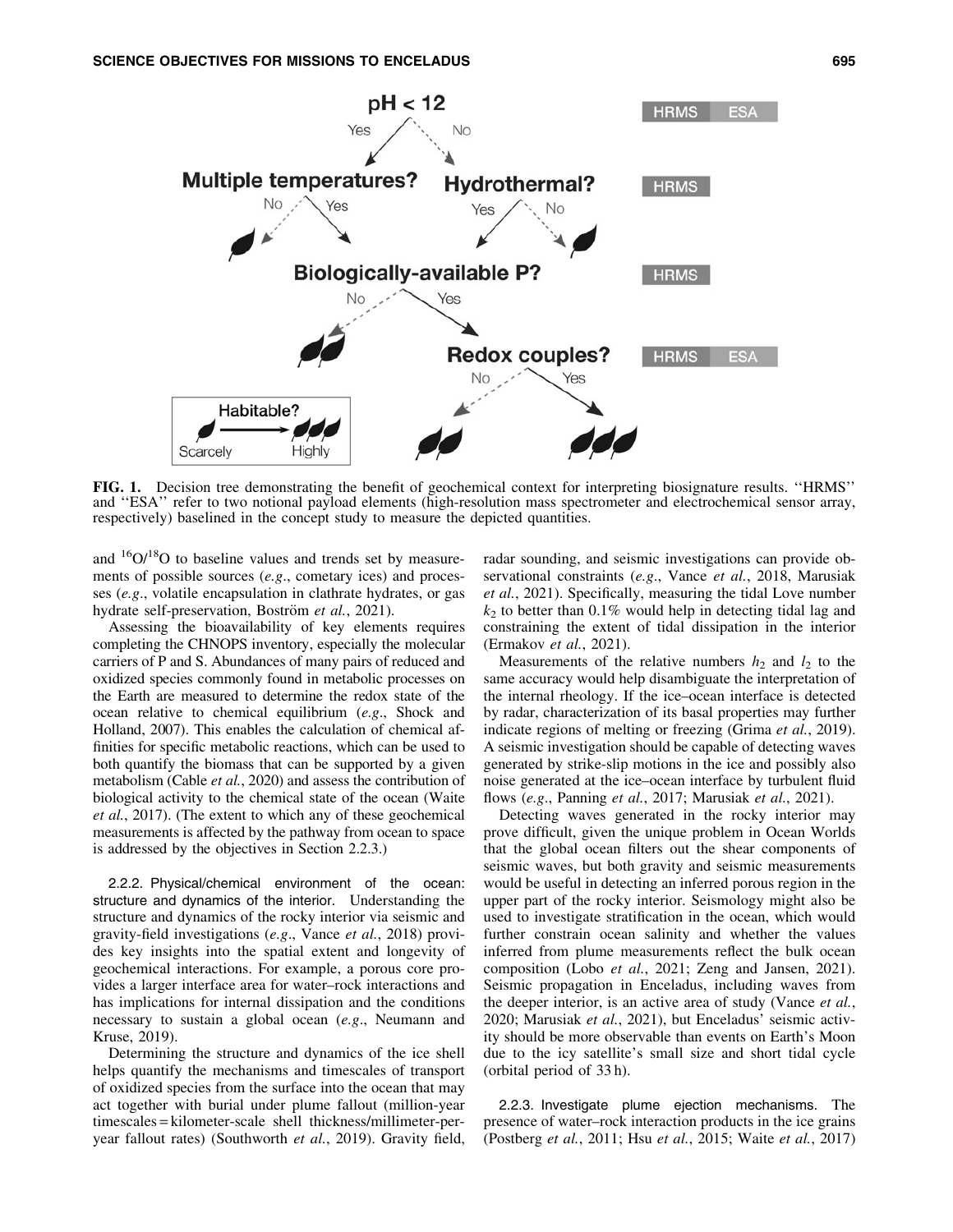proves that the ultimate source of the plume material at Enceladus is the subsurface ocean. Diverse compositions of plume grains coming from this single reservoir suggest that compositional enrichments or depletions are at play, for example, due to phased changes such as vaporization at the top of the water table with possible aerosolization, sublimation from grains, and condensation of vapors (Bouquet *et al.*, 2017; Khawaja *et al.*, 2019). Constraints on the path inform how we infer ocean conditions and the nature and composition of ocean material from the measurements of plume material.

The path between ocean and surface, however, remains ill-constrained, arising from uncertainties in which conditions within the ice shell (such as thickness, sources of stress, the extent to which fissures are filled) and the ocean (such as state of overpressure) control fracture initiation, propagation, and longevity (*e.g*., Schmidt *et al.*, 2008; Kite and Rubin, 2016; Spencer *et al.*, 2018; Hemingway *et al.*, 2020). These science objectives address how representative the plume material is of the ocean, and how to account for any ejection-driven changes to ocean material.

Note that alterations of organic matter and potential molecular biosignatures are not in the plume or on the surface. The radiation environment—both ionizing and UV—at Enceladus is relatively benign. For example, in the conservative case that Enceladus' magnetospheric radiation environment is the same as Mimas (Choukroun *et al.*, 2021), the time to reach a chemically significant dose at 1 mm depth is 100,000 years (Nordheim *et al.*, 2017), which is 2–3 orders of magnitude longer than at Europa (Nordheim *et al.*, 2018).

Extrapolating the wavelength-dependent photolysis rates of glycine to the photon spectrum at Enceladus, Choukroun *et al.* (2021) showed that degradation remains <10% within 1 mm of ice in 3 years. Comparing these timescales with the time from ejection to sample collection suggests that processes within the plume are minimal compared with potential vent processing. For orbital altitudes of 20–60 km, the largest particles travel at  $\sim$  200 m/s (Degruyter and Manga, 2011) and thus travel a few minutes before collection.

Catching the larger particles that fall out onto the surface  $(>10 \,\mu m)$  occurs in even less time, on the order of tens of seconds based on the model of Degruyter and Manga (2011). Particles that reach the surface are quickly buried by other particles (0.01–1 mm/year, depending on particle size) (Southworth *et al.*, 2019), providing shielding from incident radiation, and are only mechanically modified (*e.g*., by sintering) in the warmest surface environments very near the vents (Choukroun *et al.*, 2020).

Establishing whether fluid reservoirs or structural heterogeneities exist within the ice shell would indicate whether the plume plumbing includes pockets or sills where oceanic material can concentrate (*e.g*., due to partial freezing). From buoyancy arguments, fractures are expected to be filled up to a few hundred meters below the surface (Kite and Rubin, 2016). Radar sounding can reveal these structures similar to interrogations of terrestrial glaciers and ice shelves (*e.g*., Blankenship *et al.*, 2009; Schroeder *et al.*, 2020) and will be used to interrogate the jovian moons on upcoming missions *Europa Clipper* and *JUICE* (*e.g*., Bruzzone *et al.*, 2013; Heggy *et al.*, 2017). The thickness of the crust, especially at the SPT, defines the minimal path length for a conduit between the ocean and surface, and it can be determined from radar sounding and seismic monitoring (*e.g.*, Kalousová *et al.*, 2017; Vance *et al.*, 2018).

By analogy with geysers and other subsurface fluid motions on Earth, seismic data carry information about the amounts of materials, their speed, and fluid-to-gas transitions occurring during ascent from the ocean. Active and passive electromagnetic measurements would offer similar advantages (Marusiak *et al.*, 2021). Measuring the surface expression of the vent structures—morphology, topography, and thermal properties—conveys information about the venting mechanics (*e.g*., Nimmo and Pappalardo, 2016) and associated conditions encountered by the sample (*e.g*., temperatures, pressures, velocity vectors, compositional interfaces). For example, measurements of thermal emission and vent outlet width (*e.g*., Goguen *et al.*, 2013) and flux of water vapor (Hansen *et al.*, 2011, 2017) provided constraints for fluid dynamic models to derive crack width and extent (Ingersoll and Pankine, 2010; Nakajima and Ingersoll, 2016).

In addition to facilitating the search for biosignatures, measurements of the composition of plume ice grains and vapor as a function of altitude and Enceladus' mean anomaly enable investigations of whether kinetics of freezing influence composition (Thomas *et al.*, 2019), as well as how orbit controls the plume activity (Ingersoll and Ewald, 2017; Ingersoll *et al.*, 2020).

# 3. Traceability to the Science Payload

We trace these science objectives to a model payload grouped into three suites: the Life Detection Suite (LDS) (Table 2), the Remote Sensing and Reconnaissance Suite (Table 3), and the *In Situ* Suite (Table 4). We selected a suite of instruments with some overlapping capabilities to ensure robustness of the science investigation at the level

Table 2. Instrument Characteristics Used to Model the Life Detection Suite

| <i>Item</i>                                                     | <b>HRMS</b> | <b>SMS</b>                                                                                                                                                                                                   | ESA    | $\mu$ CE-LIF | Microscope | Nanopore | Units |
|-----------------------------------------------------------------|-------------|--------------------------------------------------------------------------------------------------------------------------------------------------------------------------------------------------------------|--------|--------------|------------|----------|-------|
| Size/dimensions                                                 |             | $0.39 \times 0.39 \times 0.39$ $0.15 \times 0.25 \times 0.12$ $0.1 \times 0.1 \times 0.2$ $0.15 \times 0.15 \times 0.15$ $0.11 \times 0.2 \times 0.1$ $0.14 \times 0.22 \times 0.15$ m $\times$ m $\times$ m |        |              |            |          |       |
| Mass with $30\%$<br>contingency                                 | 26          | 15.6                                                                                                                                                                                                         | 3.9    | 4.68         | 3.9        | 5.2      | kg    |
| Average power<br>with $40\%$<br>contingency                     | 98          | 91                                                                                                                                                                                                           | 21     | 8.4          | 21         |          | W     |
| Data volume over<br>prime mission<br>with $30\%$<br>contingency | 8.424       | 1.9188                                                                                                                                                                                                       | 0.3276 | 0.00234      | 0.3861     | 15.6     | Gb    |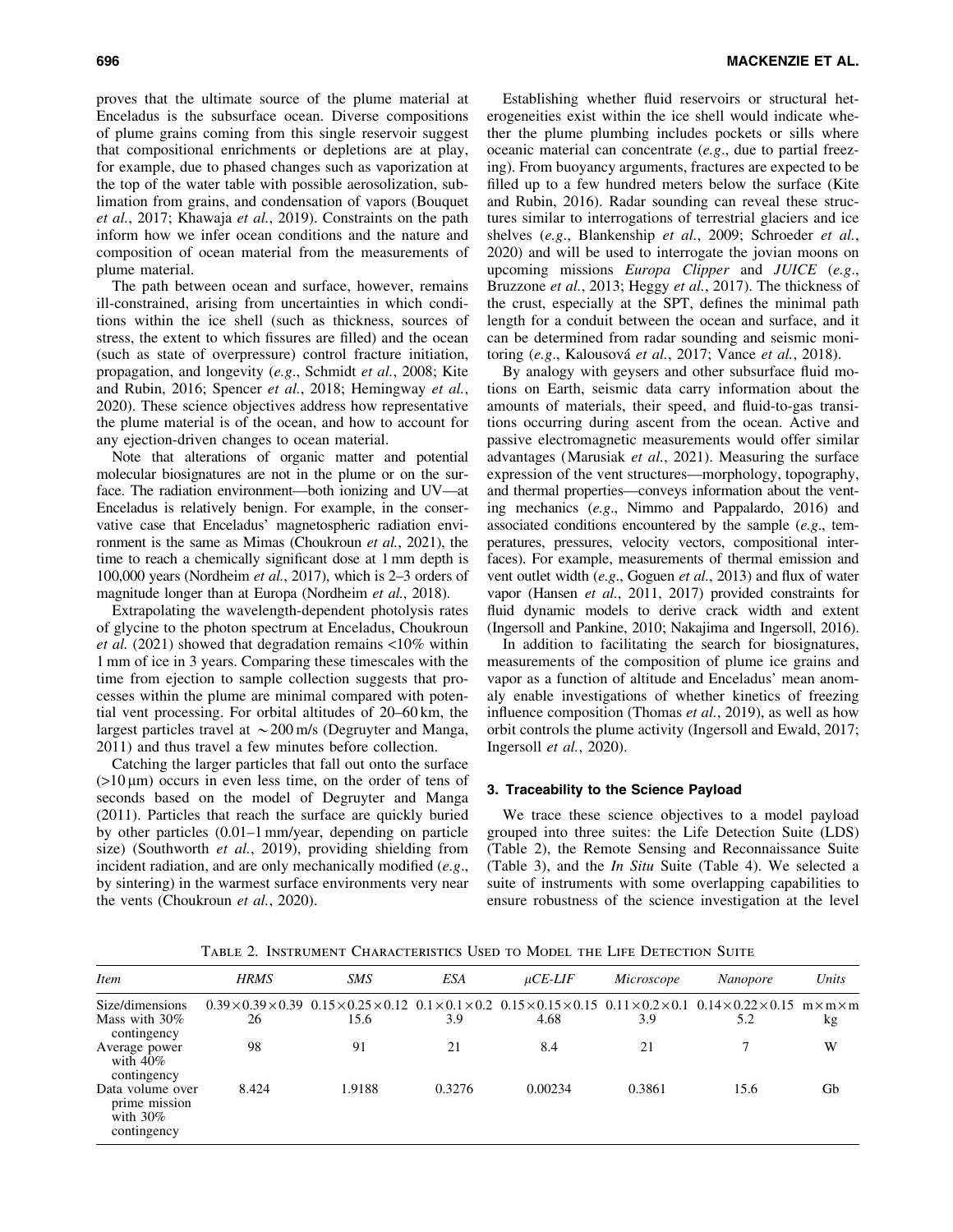# SCIENCE OBJECTIVES FOR MISSIONS TO ENCELADUS **FOR SEXUAL SEXUAL SEXUAL SEXUAL SEXUAL SEXUAL SEXUAL SEXUAL SEXU**

|                                                                       | NAC   | Wide-angle<br>camera                                          | <i>Thermal emission</i><br>spectrometer | Laser altimeter                                                | Radar sounder | Units                 |
|-----------------------------------------------------------------------|-------|---------------------------------------------------------------|-----------------------------------------|----------------------------------------------------------------|---------------|-----------------------|
| Size/dimensions                                                       |       | $0.39 \times 0.39 \times 0.70$ $0.78 \times 0.56 \times 0.44$ | $0.18 \times 0.18 \times 0.13$          | $0.26 \times 0.28 \times 0.28$ 1.4 $\times$ 2.0 $\times$ 0.025 |               | $m \times m \times m$ |
| Instrument mass<br>with $30\%$<br>contingency                         | 26    | 0.52                                                          | 4.94                                    | 9.62                                                           | 15.6          | kg                    |
| Instrument average<br>payload power<br>with $40\%$<br>contingency     | 7     | 3.50                                                          | 18.20                                   | 23.1                                                           | 35.00         | W                     |
| Instrument average<br>science data rate<br>with $30\%$<br>contingency | 5447  | 5447                                                          | 1505                                    | 13                                                             | 10,400        | kbps                  |
| Instrument fields<br>of view                                          | 0.293 | 44,003                                                        |                                         | 0.02                                                           | n/a           | Degrees               |

Table 3. Instrument Characteristics Used to Model the Remote Sensing and Reconnaissance Suite

expected for a Flagship-class mission. The model payload shown here proves that a robust search for evidence for life at Enceladus is possible in the next decade with a reasonable Flagship-class budget. Other implementations are possible and could be explored.

## 3.1. Life Detection Suite

A high-resolution mass spectrometer (HRMS) would conduct the volatile organic and inorganic characterization for Sci. Obj. 1, 6, 7, and 8.2 (Table 1). The modeled instrument

| TABLE 4. INSTRUMENT CHARACTERISTICS USED |  |
|------------------------------------------|--|
| TO MODEL THE IN SITU SUITE               |  |

|                                                                       |                                       | Units                       |
|-----------------------------------------------------------------------|---------------------------------------|-----------------------------|
| Context Imager                                                        |                                       |                             |
| Size/dimensions<br>Instrument mass with                               | $0.38 \times 0.25 \times 0.15$<br>5.2 | $m \times m \times m$<br>kg |
| 30% contingency<br>Instrument average<br>payload power<br>with $40\%$ | 16.52                                 | W                           |
| contingency<br>Instrument mission<br>data volume with                 | 7.02                                  | Gh                          |
| 30% contingency<br>Instrument field<br>of view                        | 15 per lens                           | Degree                      |
| Seismometer                                                           |                                       |                             |
| Size/dimensions                                                       | $0.075 \times 0.075 \times 0.045$     | $m \times m \times m$       |
| Instrument mass<br>with contingency<br>(CBE+Reserve)                  | 6.50                                  | kg                          |
| Instrument average<br>payload power<br>with $40\%$<br>contingency     | 5.6                                   | w                           |
| Instrument average<br>science data rate<br>with $30\%$<br>contingency | 0.46                                  | kbps                        |

type is a time-of-flight (TOF) mass spectrometer that separates ions by their transit time through a multi-bounce ion optical system. Advantages include high mass resolution  $(m/\Delta m > 20,000)$  and a wide mass range up to 1000 Da. A gas inlet with a cryotrap would facilitate sampling the vapor during plume flythroughs. Interior to the spacecraft, the HRMS would also receive vapor from the ice particle Sampling System (SS).

Some recently flown or in-development HRMS include MASPEX on *Europa Clipper* (Brockwell *et al.*, 2016) and COSAC on *Rosetta Philae* (Goesmann *et al.*, 2007). Other HRMS instruments in development for flight include the Orbitrap (Denisov *et al.*, 2012; Briois *et al.*, 2016; Arevalo *et al.*, 2018; Selliez *et al.*, 2019, 2020), multi-turn TOF mass spectrometers (Toyoda *et al.*, 2003), and miniature quadrupole ion mass spectrometers with chemical ionization (Waller *et al.*, 2020).

A separation mass spectrometer (SMS) would characterize simple and complex molecules, including amino acids (relative abundance and enantiomeric excess) and lipids for Sci. Obj. 2 and 3. We selected a gas chromatograph mass spectrometer (GCMS) as the model instrument type due to its high TRL: *Curiosity* SAM (Mahaffy *et al.*, 2012), *ExoMars* MOMA (Goesmann *et al.*, 2017), and *Dragonfly* DraMS (Trainer *et al.*, 2018) all include GC capabilities.

After heating a sample or applying a derivatization agent to it, volatilized materials would be passed through a capillary column to separate compounds by their retention time (related to molecular mass and polarity) at high enough precision to distinguish a full range of organic compounds, including the separation of enantiomeric mixtures. Other approaches, such as augmenting a GCMS with capillary electrophoresis, coupled to the same MS, are in development (PI Brinckerhoff, 18-ICEE2\_2-0044) (Creamer *et al.*, 2017).

Separation of individual compounds by liquid chromatography before their identification by MS (liquid chromatography–mass spectrometry [LC-MS]) is also under investigation (Getty *et al.*, 2013; Southard *et al.*, 2014), although the difficulties associated with the handling of such liquids in space environments make this technique of lower TRL. Critically, MS/MS with LC-MS has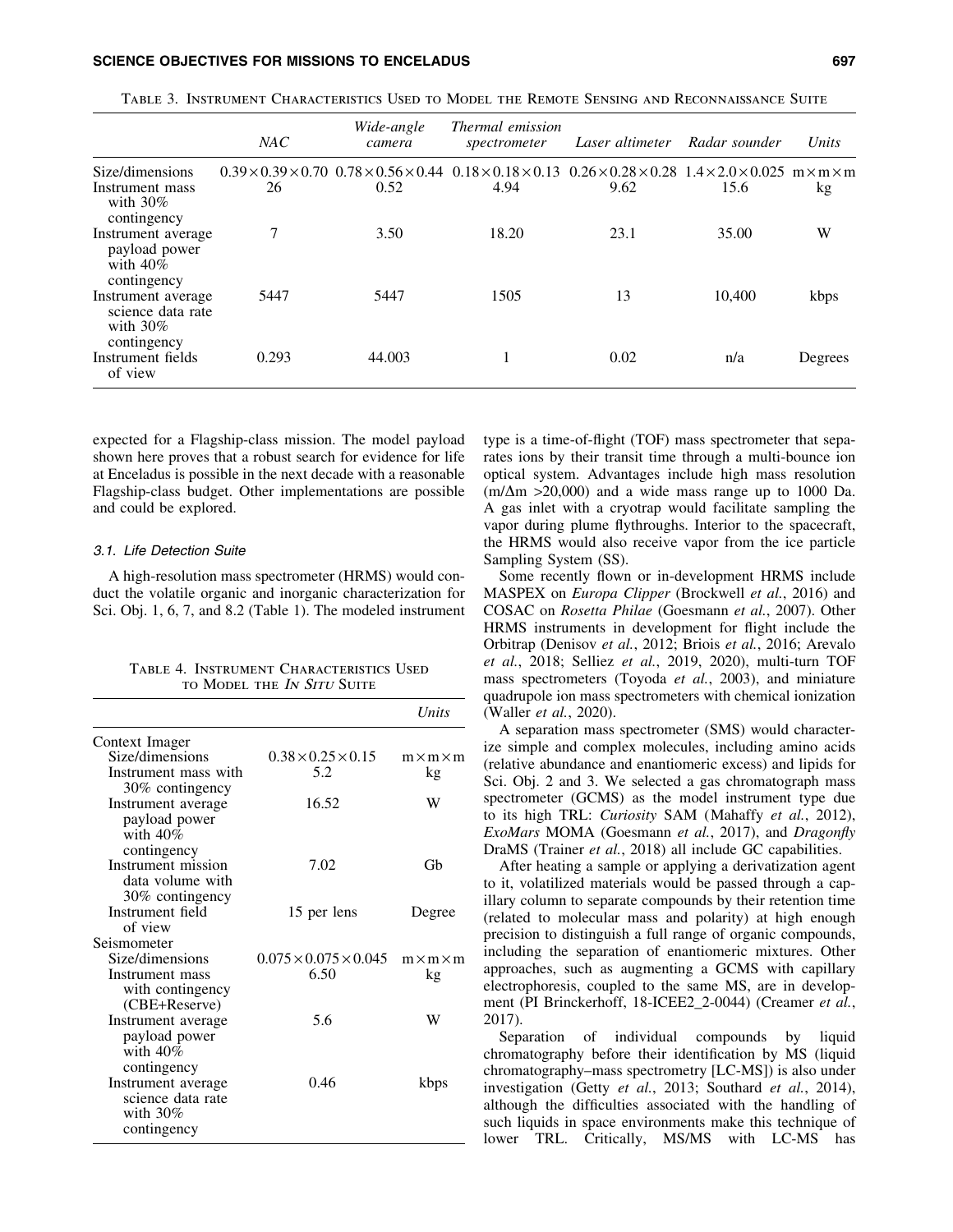been demonstrated as specifically enabling for determining MA Index (Marshall *et al.*, 2021), though other separation techniques may also be applicable.

An electrochemical sensor array (ESA) would characterize the physicochemical environment of the ocean (Sci. Obj. 6) and help infer ejection and freezing conditions from the composition of plume material (Sci. Obj. 8.2) by measuring the soluble ionic species in the melted plume ice grains and also determining average and individual-species redox potentials, salinity, and pH. The Wet Chemistry Lab (WCL) on *Phoenix* was the first of this kind of spaceflight instrument; it successfully operated on the surface of Mars (Hecht *et al.*, 2009; Kounaves *et al.*, 2009, 2010).

Recent developments—for example, the microfluidic Wet Chemistry Lab (mWCL) and Sample Processor for Life on Icy worlds (SPLIce) supported by NASA-COLDTech and the Microfluidic Icy-World Chemistry Analyzer (MICA) supported by the NASA ICEE-2 program—employ microfluidic engineering to decrease the volume of both the instrument and the sample needed (Chinn *et al.*, 2017; Chin *et al.*, 2018; Noell *et al.*, 2019; Radosevich *et al.*, 2019). The fluidics system that integrates the sensor array of the ESA would maximize the synergies with the capabilities and functions of the sample transfer and processing system; some critical measurements, for example, pH and ionic conductivity, are purposefully redundant to increase reliability and provide limited dual-string capability with minimal mass and complexity penalties.

Sci. Obj. 1, 2, and 3 would also be addressed with measurements by a capillary electrophoresis-laser-induced fluorescence microfluidics device. Fluorescent reagents specific to pendant functional groups would be mixed with the sample solution, passed through a capillary electrophoresis system to separate compounds by charge and by size, and finally analyzed via laser-induced fluorescence. This yields information on the concentration (from fluorescence intensity) and compound identity (based on retention time) (*e.g*., Stockton *et al.*, 2009a, 2010, 2011). In this study, we target molecules containing amino and/or carboxylic acid groups, which can be identified with better than nanomolar sensitivity (sub-ppb) (Mathies *et al.*, 2017).

Chirality would be measured via micellar electrokinetic chromatography (Chiesl *et al.*, 2009). These nondestructive techniques rely on concentration rather than mass to achieve high sensitivity through sample accumulation and are, thus, specifically complementary to the SMS and HRMS investigations. Several independent and collaborative efforts are developing these kinds of instruments (Mathies, University of California, Berkeley via NASA ICEE-2 and MatISSE programs; Stockton, Georgia Institute of Technology via NNX15AM98G and NNX16AM82H; Creamer *et al.*, 2017, 2018; Jet Propulsion Laboratory via NASA PICASSO program).

A solid-state nanopore sequencer would address Sci. Obj. 4 by detecting and characterizing linear polyelectrolytes. The liquid sample would be passed through a flow cell with synthetic pores with an applied electric field across the flow cell plane. Polyelectrolyte chains are made up of repeating sets of polymer features, such as the nucleobases A, T, G, and C of a DNA polymer. When a polyelectrolyte passes through the pore, different types of features induce a current change, and the magnitude and direction of that change (positive or negative) can be indicative of that feature.

Thus, the successive changes in current can potentially identify both the single polymer features and their ordered sequence. The powerful science return of this kind of analysis makes this instrument a key component of the Orbilander LDS, despite being currently at low TRL. The development of solid-state synthetic nanopore sequencers includes NASA programs, academic groups, and commercial enterprises (*e.g*., Carr, MIT via PICASSO; McKay, NASA Ames via COLDTech 80NSSC19K1028), which suggests near-term TRL increases. However, a compelling, Flagship-class astrobiological investigation at Enceladus in the next decade, such as any of the concepts described in this article, does not fundamentally require a solid-state nanopore sequencer, should development not proceed as anticipated.

A microscope would search for evidence of cells (Sci. Obj. 5). Given the relative ambiguity of relying on morphology alone for cell identification, measuring a second cell characteristic coincident with promising morphology is key to collecting less ambiguous evidence (Hand *et al.*, 2017; Nadeau *et al.*, 2018). For the Orbilander, we chose autofluorescence as the second characteristic as it does not require viable cells (Bhartia *et al.*, 2010; Hand *et al.*, 2017). More study is needed to elucidate whether autofluorescence would be diagnostic given the expected organic content of the plume or whether/which fluorescent tags should be employed. Fluorescent minerals can be disambiguated from the context of other instruments, such as the context imager (whose filters could be chosen specifically to provide this context) or the composition of plume material determined from the mass spectrometers and ESA.

Alternative cell characteristics could be considered, especially as technical maturity continues to advance. Digital holographic microscopes are capable of distinguishing biological from Brownian motion (Nadeau *et al.*, 2016; Serabyn *et al.*, 2016; Bedrossian *et al.*, 2017). Atomic force microscopes (AFM) can probe the biomechanical properties of cell candidates (Dorobantu *et al.*, 2012) and have been flown for non-astrobiology science objectives (Barth *et al.*, 2001). The Orbilander microscope is modeled after the requirements described by the Europa Lander Science Definition Team (ELSDT) without the AFM component (Hand *et al.*, 2017) and is based on the *Phoenix* MECA microscope (Hecht *et al.*, 2008).

Several groups are funded to develop microscopes specifically for astrobiological (rather than geochemical) investigations, microscopes that utilize multiple excitation wavelengths (including deep-UV) to excite biological autofluorescence and fluorescent stains that target specific structural and functional biomarkers (membrane lipids and proteins) (Quinn *et al.*, 2019) and digital holographic imaging (Kim *et al.*, 2020).

# 3.2. Remote sensing and reconnaissance suite

Here, we describe a model payload for the remote sensing and reconnaissance suite by analogy with similar instruments that have flown or are in development. The scientific drivers described are limited to those listed in Table 1, which is a non-exhaustive list of science objectives that could be accomplished with this set of instruments. For example, in addition to the remote sensing science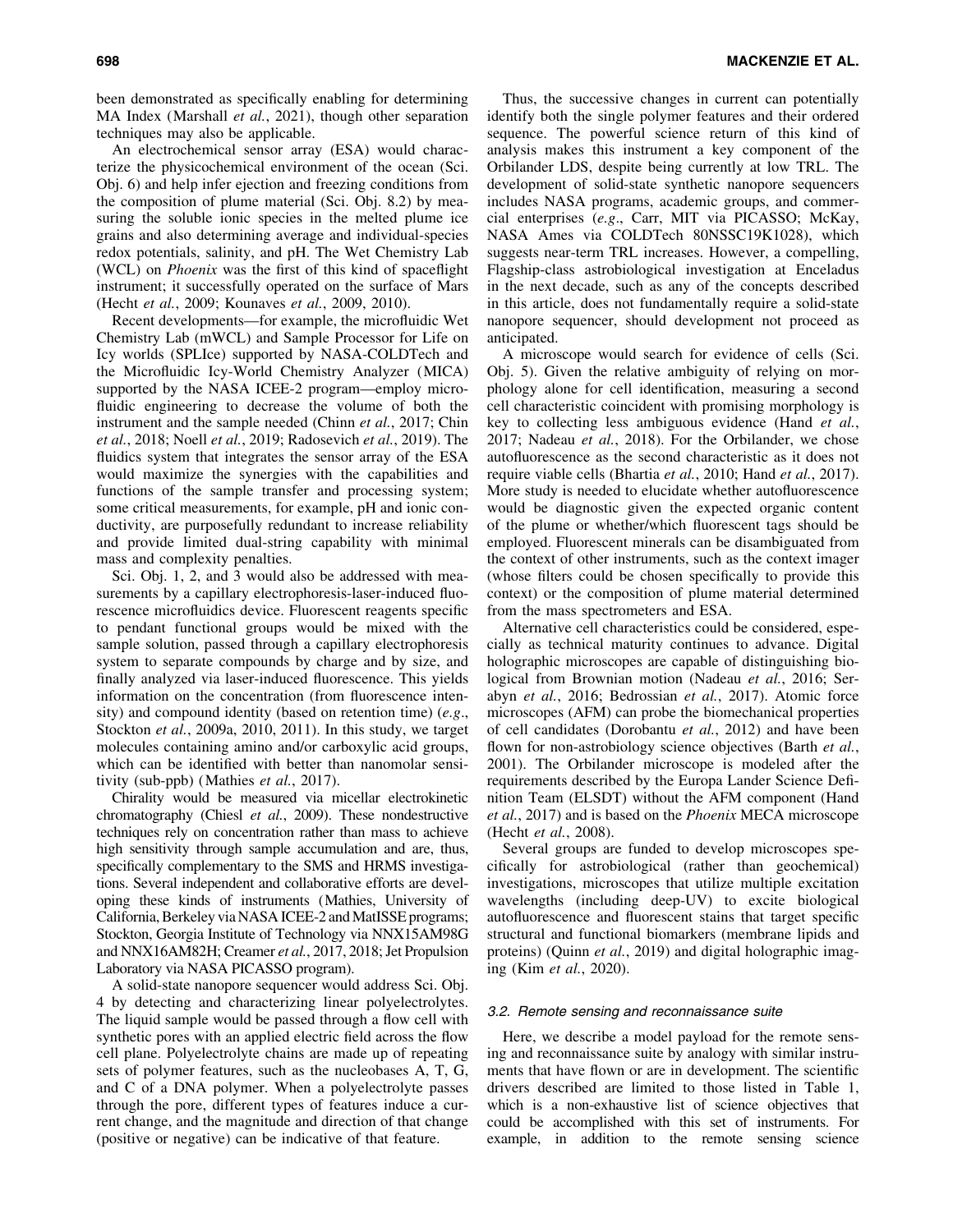objectives, these instruments are also part of the notional payload to identify a suitable landing site for the Orbilander (MacKenzie *et al.*, 2020).

A Narrow-Angle Camera (NAC) would provide the submeter resolution imaging required to characterize surface topography (Sci. Obj. 8.1), surface expression of the vents (Sci. Obj. 8.3), and to identify a safe landing site. The concept NAC is modeled on the *New Horizons* LORRI camera (Cheng *et al.*, 2009) that has sufficient resolution in a compact athermal design. However, to avoid smearing of highresolution images at the spacecraft's orbital speed near periapse at Enceladus, modifications would be necessary to accommodate the required short exposure times of  $\sim$  1 ms and low light intensity.

A Wide-Angle Camera (WAC) would provide the broad coverage of the SPT at coarser resolutions to allow the science and engineering teams to identify candidate landing site targets for the NAC observations. In the architectures described in this study, either of the two navigation cameras co-boresighted with the NAC would serve as the WAC, providing redundancy for this mission-critical component and ensuring the accomplishment of landing site reconnaissance in a timely manner. For landed architectures, the most demanding WAC requirements would come from navigation rather than science. The Orbilander WAC is modeled after ECAM-M50 from Malin Space Science Systems, a monochrome detector with electronics and optics similar to instruments that have flown on several previous missions.

A Thermal Emission Spectrometer or thermal mapper (TES) would enable measurements of surface thermal emission to inform the physical structure at the jet vents (Sci. Obj. 8.3) by mapping surface temperatures and associated heat fluxes, and determining the thermal properties of surface material from temperature variations (*e.g*., Howett *et al.*, 2011). The TES would also ensure the safety of the landing site. The resulting temperature maps must have temperature sensitivity of  $\sim$ 1 K and instantaneous field of view  $\langle 2^{\circ}$  to image the landing site candidates (5  $\times$  5 km) at least two pixels across. In this study, the TES is modeled on MERTIS on *BepiColombo*; other examples of this kind of instrument include OTES on *OSIRIS-REx* (Christensen *et al.*, 2018), TES on *Mars Global Surveyor* (Christensen *et al.*, 2001), and E-THEMIS on *Europa Clipper*.

To map the surface topography for Sci. Obj. 8.1 and 8.3 and to identify a safe landing site, the concept payload includes a laser altimeter modeled after OLA, the laser altimeter on *OSIRIS-REx*. The requirements for the laser altimeter are driven both by science (10 cm vertical resolution, sub-m spatial resolution) and by hazard avoidance during landing. In addition to OLA at Bennu, laser altimeters have flown to Mars (Zuber *et al.*, 1992), Mercury (Cavanaugh *et al.*, 2007), and the Moon (Smith *et al.*, 2010), and they are planned to fly to the jovian moons (Kimura *et al.*, 2019).

A radar sounder would address Sci. Obj. 8.1 and 8.3 from orbit with 10 m vertical resolution, driven by the anticipated physical structures of the vent and crust. Notably, Enceladus'  $SPT$  is presumed to be thinner (5 km at the SPT) (Cadek *et al.*, 2016; Thomas *et al.*, 2016), potentially in a melting regime (*i.e*., crustal thinning at the poles), and more uniform in depth when compared with Europa where complex thermal and chemical horizons are expected to be distributed through the ice shell (*e.g*., Soderlund *et al.*, 2020).

Because of the number of unknowns surrounding how and where fissures and vents operate in the subsurface of Enceladus as well as their structure, we selected a 60 MHz radar system modeled after the very-high-frequency element of *Europa Clipper'*s REASON (Moussessian *et al.*, 2015). This radar system can also be used to detect shallow brines, characterize the surface roughness statistically, and determine the dielectric constant as a proxy for near-surface porosity and load-bearing capability to assist with landing site selection (Grima *et al.*, 2014, 2016).

Since the surface return additionally provides altimetric measurements (*e.g.*, Steinbrügge *et al.*, 2018), the radar sounder would further add robustness to the laser altimeter. The achievement of the vertical resolution requires 15 MHz bandwidth, giving 25% relative bandwidth with a 60 MHz carrier frequency. A log-periodic dipole array 2 m long and 1.42 m at the longest crossbeam can satisfy these requirements. The 2 m boom could be deployed post-EOI, though calibration during Enceladus flybys necessary to get into Enceladus orbit could enhance the science return. Further study into the specific requirements for and implementation of a sounding investigation at Enceladus is particularly warranted given the uniqueness of the crust (thinner, different thermal gradients, potentially high porosity layers, *etc.*) relative to that of the Galilean satellites that have been studied for *JUICE* and *Europa Clipper*.

# 3.3. In Situ Suite

Selecting the target site for the active sampler requires a context imager that is capable of resolving the 1.5 m in front of the instrument panel at  $500 \mu m$  per pixel to discern the largest grains. At least 50% overlap is necessary for stereo coverage. A simple white-light LED lamp would facilitate imaging in the low light conditions expected during the landed phase of the mission. The concept context imager is modeled after ELSSIE, a context imager designed for the Europa Lander (PI Murchie, JHU APL), which is also capable of conducting a spectroscopic investigation to characterize sample provenance.

The latter is not a driving requirement for the architectures investigated here, as the surface materials we target are plume fallout materials for which we would already have some understanding from the compositional analyses conducted in the orbital phase. Examples of other context imagers include the Stereo Surface Imager on Phoenix (Lemmon *et al.*, 2008) and C-LIFE (PI Byrne, University of Arizona).

A seismometer would address Sci. Obj. 8.1 and 8.3. Notably, these are the same objectives addressed by the radar sounder in a highly complementary manner. The seismometer would be sensitive to structural transitions at much greater depths than the radar sounder (especially since we have chosen a higher frequency carrier to resolve the nearsurface crust at higher vertical resolution) and to the dynamics of the interior in real time. Tidally driven seismic events on Enceladus of the same order of magnitude as lunar seismic events should occur at least twice an Earth month (Hurford *et al.*, 2020); other possible sources of activity include ice shell fracturing, ocean currents, and geyser activity (Stähler et al., 2018; Vance et al., 2018). Monitoring the timing and location of these events could reveal further details of the interior structure of Enceladus.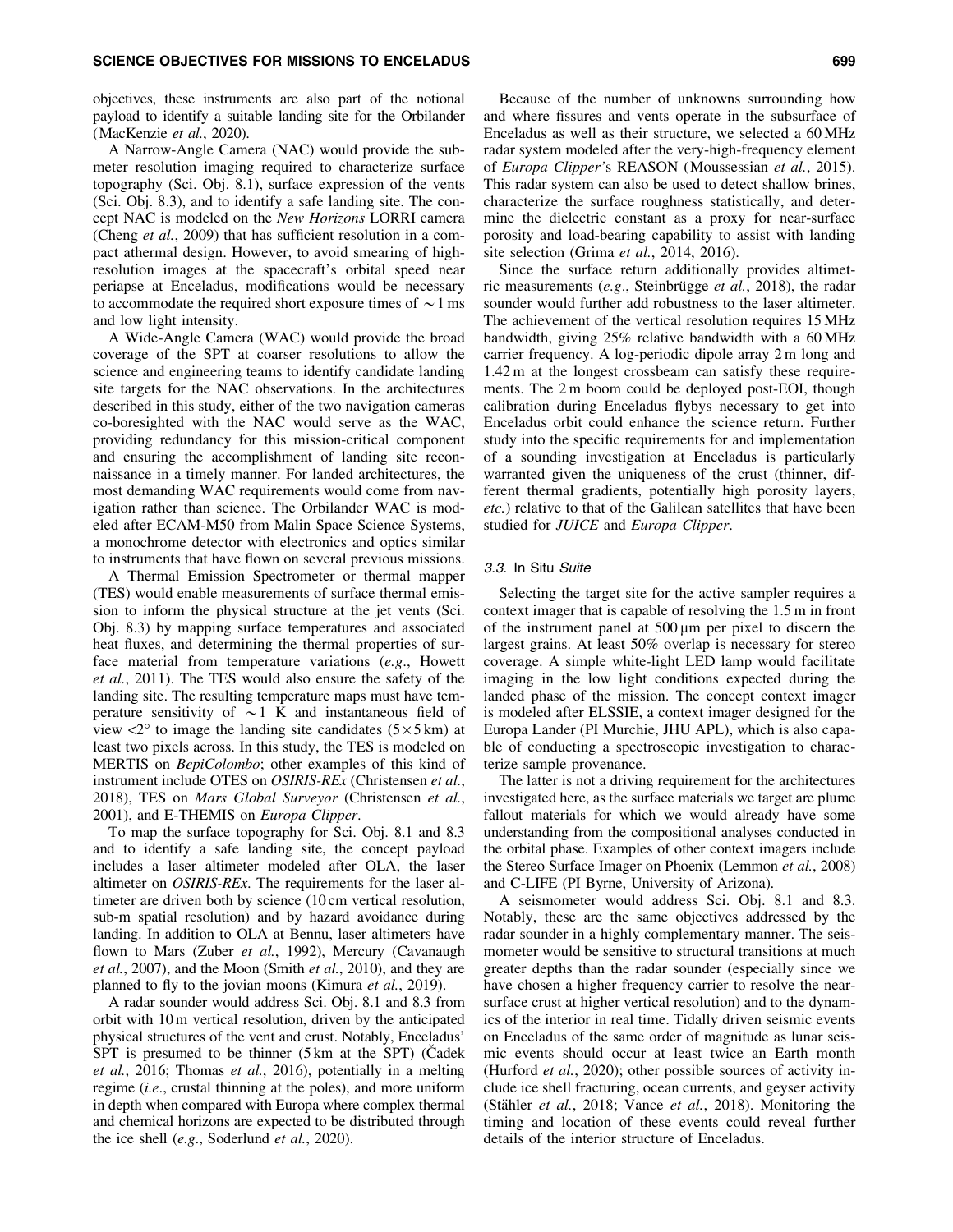Noise estimates for seismic activity at Europa suggest that high-frequency geophones may be sufficient seismic probes there (Panning *et al.*, 2018); a dedicated study of the conditions at Enceladus would be needed to inform a seismometergeophone trade. For example, tidally induced events at Enceladus are predicted to be 3 orders of magnitude lower than at Europa (Hurford *et al.*, 2020); however, since Enceladus is a smaller body, each event is subject to less geometric spreading. In the absence of such studies, we use the requirements outlined in Vance *et al.* (2018) for the seismic investigations of the architectures explored here.

A short-period seismometer capable of monitoring frequencies 0.1–10 Hz, such as the SEIS-SP on InSight (Lognonné *et al.*, 2019), served as our model implementation. The development of seismic packages specifically for Ocean World deployment is currently underway via PICASSO (PI Yee, JPL), MatISSE (PI Chui, JPL), ICEE2 (PI Bailey, University of Arizona; PI Panning, JPL), and COLDTech (PI Yu, Arizona State University) programs.

#### 4. Sample Requirements and SS

Plume material must be acquired for the LDS analyses how much depends on both the instrument functionality and the expected organic abundance and potential biomass in the ocean. The former is well known for the high-TRL instruments selected for the model payload. The latter, however, is highly uncertain as it depends on assumptions of the style and extent of water–rock reactions at the ocean– sediment interface, as well as on assumptions regarding the availability of energy sources for life (Cable *et al.*, 2020; Ray *et al.*, 2021).

Similar to the strategy of the ELSDT study report (Hand *et al.*, 2017), we modeled the organic abundance and potential biomass of Enceladus' ocean based on analogies to terrestrial values. Unlike the ELSDT report, however, our estimates are also anchored in observations (by the *Cassini* spacecraft) of the plume's organic content. One of the key drivers of a surface phase for the Orbilander mission was the increased access to plume material: It is possible to sample a larger volume of falling or fallen plume material from the surface. Increased sample access significantly increases the expected signal-to-noise ratio and would help retire some of the risk associated with uncertainties in the assumed organic content and biomass of ocean materials. We present our choices in Table 6 and describe our rationale in this section.

# 4.1. Organic abundance and potential biomass assumptions

We modeled the expected total organic carbon (TOC) of Enceladus' ocean as  $30 \mu M$  (1  $M=1$  molar = 1 mol per liter of  $H_2O$ , a value similar to that of Earth's circumpolar deep water and of seawater from Central North Pacific and Sargasso Sea (Kaiser and Benner, 2008), and on par with the ELSDT model for Europa's subsurface ocean  $(41 \mu M)$ . Unlike at Europa, our model can be compared with *in situ* data from *Cassini'*s Cosmic Dust Analyzer.

In Saturn's E-ring, 8% of the organic-rich (''Type 2'') grains have an organic concentration of  $\geq 1$  m*M* (Khawaja *et al.*, 2019). Type 2 grains should be more abundant at lower altitudes than in the E-ring, where they represent 30% of the plume content. Thus, *Cassini* data suggest that the overall concentration of organic material in the plume is higher than  $0.08 \times 1$  m*M* ×  $0.3 = 24$   $\mu$ *M*, a lower bound in line with our terrestrial model, noting that the concentration of organics in the plume material does not necessarily map 1:1 to the expected abundances in the subsurface ocean.

Changes in the overall concentration and relative abundances of organic compounds are likely to result from the mechanics of ejection. Proposed possibilities include bubble scrubbing (Porco *et al.*, 2017), bubble bursting at the liquid– vacuum interface (Porco *et al.*, 2017; Postberg *et al.*, 2018a), condensation and/or adsorption of volatile organic compounds onto ice grains within the vents (Postberg *et al.*, 2009; Bouquet *et al.*, 2019; Khawaja *et al.*, 2019), or concentration of bioessential elements at the ice–ocean interface due to ice crust recycling (Teolis *et al.*, 2017; Cable *et al.*, 2021; Ray *et al.*, 2021).

We then set the expected abundance of amino acids to 150 n*M* by using the 1:200 ratio of protein to organic content in Earth's oceans. This terrestrial ratio comes from considering the volume of protein per cell (25 fg protein/cell) (Zubkov *et al.*, 1999), the concentration of cells in ocean water (10<sup>5</sup> cells/g water) (Whitman *et al.*, 1998), and the concentration of total organic matter in the oceans (0.5 ppm by mass) (Thurman, 1985). This is less conservative than the ELSDT's 1:400 ratio, but less optimistic than Steel *et al.* (2017) whose model predicts tens of  $\mu$ *M* of amino acids. For lipids, we again employ a terrestrial ratio of lipids to amino acids in cells, 1:5.

Notably, these assumptions do not take into account the relative abundance of free or bound (in polymers, within cells, *etc.*) organic material, the ratio of which is unknown for Enceladus' ocean. Should abiotic processes dominate, for example, free organics may be at higher abundance than found in Earth's oceans. This uncertainty motivates the choice of instrument types that have low limits of detection (LODs) and to accommodate their respective sample processing needs (Section 4.3).

The concentration of free DNA in Earth's oceans is  $\sim$ 100 ng/L (Collins *et al.*, 2018). Unlike smaller precursor molecules, free DNA will require biological processes to be present in Enceladus' ocean. This is the critical unknown, but we derive a useful estimate for an Enceladus value by considering that, as detailed in Cable *et al.* (2020) and discussed later, the lower energy available to a putative Enceladus biosphere leads to a lower biomass density. We, therefore, decrease the terrestrial concentration by two orders of magnitude and assume a concentration of free biopolymer material in Enceladus' ocean  $\sim$  1 ng/L.

Salinity, pH, and Eh were based on *Cassini* results (*e.g*., Postberg *et al.*, 2008, 2009, 2011; Hsu *et al.*, 2015; Waite *et al.*, 2017) and geochemical models of Enceladus' ocean (Glein *et al.*, 2015, 2020; Sekine *et al.*, 2015) whereas macro- and micro-nutrient abundances (CHNOPS-bearing compounds and elements such as Mg, Ca, and Fe, respectively) in the  $mM$ - $\mu$ *M* range were informed by Cassini results (Waite *et al.*, 2009; Postberg *et al.*, 2011) and by geochemical models of Enceladus' ocean (Zolotov, 2007).

We assumed that the cell concentration in Enceladus' plume is  $\sim 10^3$  cells/mL based on model predictions and terrestrial analogues (Table 5). The biomass concentration in plume material might be two to three orders of magnitude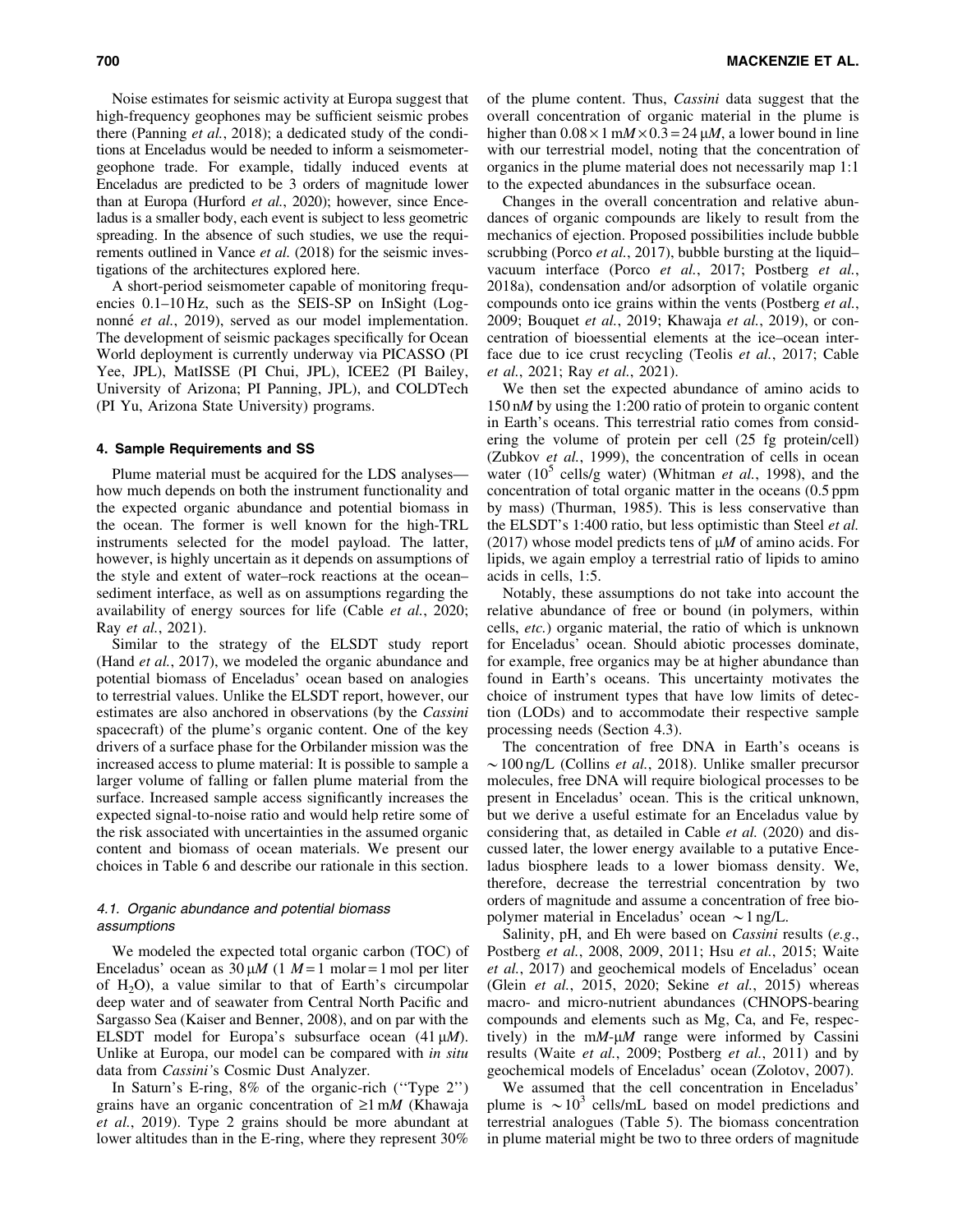# SCIENCE OBJECTIVES FOR MISSIONS TO ENCELADUS 701

| Cell concentration<br>(cells/mL) | Location                                             | Description                                                                                                                                                                                                                                                                                                     | References                                           |
|----------------------------------|------------------------------------------------------|-----------------------------------------------------------------------------------------------------------------------------------------------------------------------------------------------------------------------------------------------------------------------------------------------------------------|------------------------------------------------------|
| 100                              | Near subsurface ice.<br>of Europa                    | Informed by consideration of Lake Vostok accretion<br>and glacial ice (80–260 cells/mL) (Christner <i>et al.</i> ,<br>2006)                                                                                                                                                                                     | Hand <i>et al.</i> $(2017)$ ;<br>see their Table 3.1 |
| $10^4 - 10^7$                    | Enceladus plume                                      | Assuming cell concentrations at Enceladus<br>hydrothermal vents are comparable to terrestrial<br>values ( $\sim$ 10 <sup>5</sup> ) (Brazelton <i>et al.</i> , 2006; Perner <i>et al.</i> ,<br>2010; Reveillaud <i>et al.</i> , 2016) based on a<br>comparison of the ratio of energy fluxes at the sea<br>floor | Porco <i>et al.</i> (2017)                           |
| 80-4250<br>$8.5 \times 10^{7}$   | <b>Ambient Enceladus</b><br>ocean<br>Enceladus plume | Derived from a model of energy flux, hydrothermal<br>$H2$ production consistent with Cassini observations<br>and considering both abiotic and biotic production                                                                                                                                                 | Steel <i>et al.</i> (2017)                           |
| 10 <sup>9</sup>                  | Enceladus vents                                      | of amino acids                                                                                                                                                                                                                                                                                                  |                                                      |
| $0.6 - 890$                      | <b>Ambient Enceladus</b><br>ocean                    | Derived from the reported energy flux of<br>hydrothermal H <sub>2</sub> production of the Vance et al.<br>(2016) model, assuming methanogenesis                                                                                                                                                                 | Cable <i>et al.</i> (2020)                           |
| $6 \times 10^{-6} - 0.12$        | <b>Ambient Enceladus</b><br>ocean                    | Derived from the reported energy flux of<br>hydrothermal $H_2$ production of the Taubner <i>et al.</i><br>(2018) model, assuming methanogenesis                                                                                                                                                                 |                                                      |

Table 5. Considerations of Cell Abundances Used to Inform This Study

higher if plume enrichment processes such as bubble scrubbing are at play (Porco *et al.*, 2017). Our assumption is higher than that of the cell concentrations similarly derived for the surface of Europa,  $\sim$  100 cells/mL (Hand *et al.*, 2017), which reflects the difference in the provenance of the Enceladus samples as ejecta from the ocean.

Our assumed cell concentration is, however, two orders of magnitude lower than the biomass density in the Earth's oceans  $({\sim}5{\times}10^5 \text{ cells/mL})$  (Whitman *et al.*, 1998). A comparison of the range in biomass density spanned by (a non-exhaustive list of) example environments on Earth to modeled ocean world environments is presented in Fig. 2.

Table 6. Sample Requirements for Each Measurement and Instrument of the Life Detection SUITE DERIVED FOR THIS STUDY

|                           |                                                                  |                             |                            | Instrument requirements      |                            |                       |         |                               |                | Total                             |                   |                |
|---------------------------|------------------------------------------------------------------|-----------------------------|----------------------------|------------------------------|----------------------------|-----------------------|---------|-------------------------------|----------------|-----------------------------------|-------------------|----------------|
| Payload<br>element        | Target measurement                                               | Expected ocean<br>abundance |                            | <i>Instrument</i><br>$LOD^a$ |                            | Measurement<br>volume |         | Sample<br>volume <sup>b</sup> |                | No. of<br>independent<br>analyses | plume<br>material |                |
| <b>HRMS</b>               | TOC (Sci. Obj. 1.A-C; 3E-11<br>6.1B; 6.2; 6.3; 6.4;<br>7D: 8.2A) |                             | mol/µL                     | 5E-15                        | $mol/\mu L$                | 1                     | $\mu$ L | $0.0005$ µL                   |                | 5                                 | $0.0025$ µL       |                |
| <b>SMS</b>                | Amino acids (2.A-B)<br>Lipids $(3.A)$                            | $1.5E-13$<br>$3E-14$        | $mol/\mu L$<br>$mol/\mu L$ | $2E-11$<br>$1E-12$           | mol<br>mol                 |                       |         | 400<br>100                    |                | 5                                 | 2000<br>500       |                |
| $\mu$ CE-LIF <sup>c</sup> | Amino acids (2.A-B)<br>Lipids $(3.A)$                            | $1.5E-13$<br>$3E-14$        | $mol/\mu L$<br>$mol/\mu L$ | $3E-16$<br>$3E-16$           | $mol/\mu L$<br>$mol/\mu L$ | 6<br>6                |         | 0.04<br>0.2                   |                | 5                                 | 0.2               |                |
| <b>ESA</b>                | 6.4C Macro-nutrients<br>(oxidants)<br>and reductants)            | $1E-8$                      | mol/µL                     | 1.00E-10                     | $mol/\mu L$                | 50                    |         | 1.5                           |                | 5                                 | $375^{\rm d}$     |                |
|                           | 6.4A Micro-nutrients<br>(inorganic ions)                         | $2E-10$                     | $mol/\mu L$                | $1.00E-10$                   | $mol/\mu L$                |                       |         | 75                            |                |                                   |                   |                |
|                           | $6.1A$ pH                                                        | $8 - 12$                    |                            | $2 - 14$                     |                            |                       |         | n/a                           |                |                                   |                   |                |
|                           | 6.3 Salinity                                                     | $0.5 - 3$                   | $\%$                       | $0.01 - 30$                  | $\%$                       |                       |         | 15                            |                |                                   |                   |                |
|                           | $6.4B$ Eh                                                        | $-1.0$ to 1.0               | V                          | $-1.0$ to 1.0                | V                          |                       |         | n/a                           |                |                                   |                   |                |
|                           | Microscope Cells (Sci. Obj. 4)                                   |                             | cells/µL                   |                              | cells                      | 1                     |         | 1                             |                | 5                                 | 5                 |                |
| Contingency total         |                                                                  |                             |                            |                              |                            |                       |         | 0.6                           | m <sub>L</sub> |                                   | 2.96              | m <sub>L</sub> |
| Nanopore                  | Polyelectrolyte<br>(Sci. Obj. 5)                                 | $1E-12$                     | $g/\mu L$                  | $1E-15$                      | $g/\mu L$                  | 10                    |         | 10 <sup>e</sup>               |                | 3                                 | 30                |                |
| Full total                |                                                                  |                             |                            |                              |                            |                       |         | 10.6                          |                |                                   | 33.0              |                |

<sup>a</sup>Based on performance reported in the peer-reviewed literature (see text for references).<br><sup>b</sup>Calculated as the volume needed to detect a concentration  $3 \times$ LOD, that is, sample volume =  $3 \times$ LOD/[expected ocean  $abundance] \times [measurement volume]$ , except for the nanopore volume. If the sample volume exceeds the measurement volume, the sample needs to be concentrated (*e.g.*, by vaporizing and venting excess water) before analysis.

"Differences from Orbilander report reflect updated understanding of instrument capabilities.<br>"After multiplication of only the highest sample volume (75  $\mu$ L) as all ESA measurements of a given sample are made on the sa aliquot.

 $\epsilon$ Calculated as  $1 \times$ LOD due to high sample demand and lower confidence in instrument capabilities given by low TRL.

LOD = limit of detection; TOC = total organic carbon; TRL = Technology Readiness Level.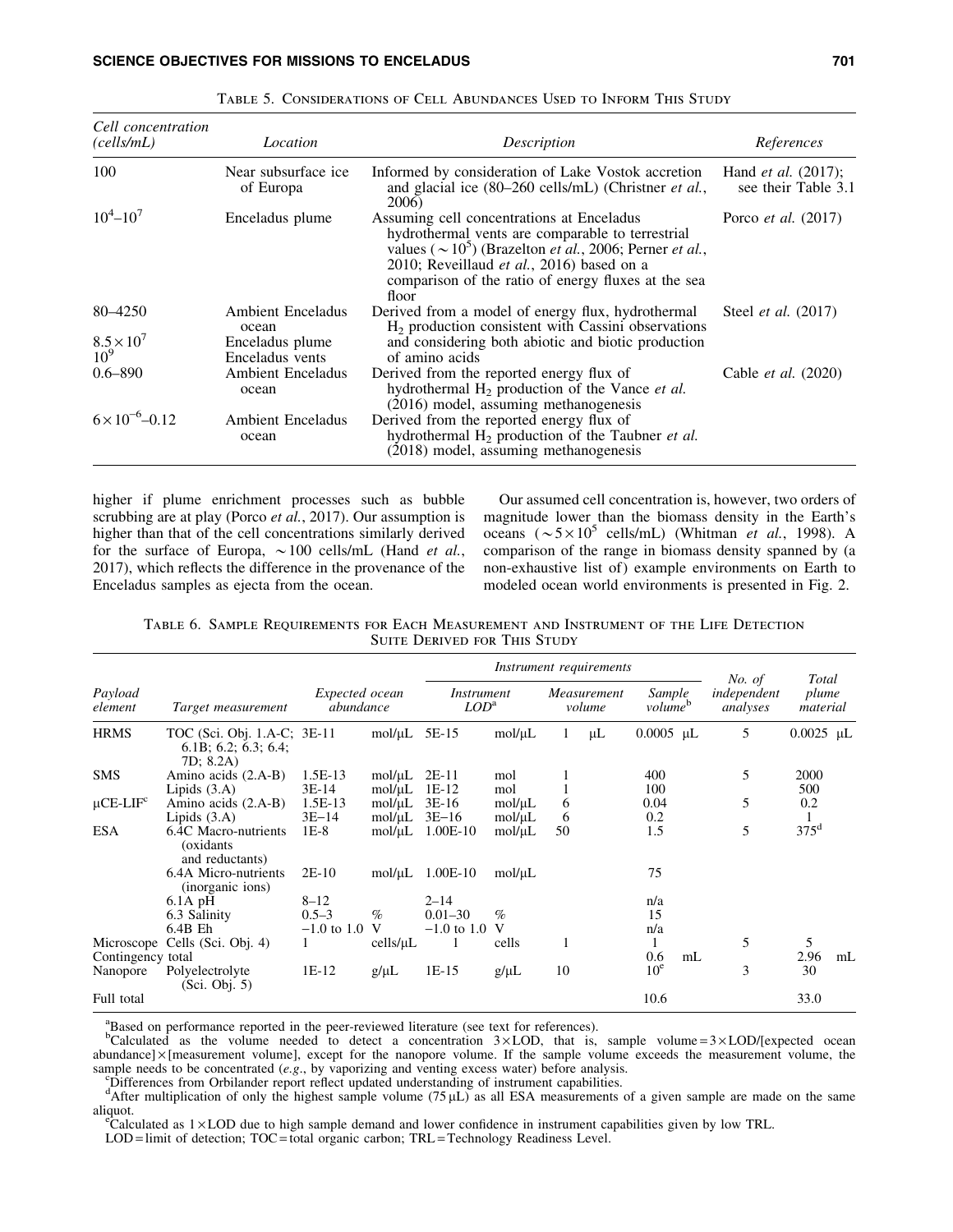

FIG. 2. Non-exhaustive examples of terrestrial biomass density compared with model predictions of ocean worlds described in Table 5.

Thus, although our philosophy was to take a more conservative stance than predictions for Enceladus available in the literature, it should be noted that these models are grounded in estimates of the energy available to support a biosphere and are therefore subject to the same level of uncertainty surrounding that energy flux. Because of Cassini's *in situ* investigations, we have more observational constraints—such as tidal energy dissipation (Choblet *et al.*, 2017; Lainey *et al.*, 2020) and flux of  $H_2$  observed in the plume (Waite *et al.*, 2017)—than for the oceans of other Ocean Worlds.

However, so many unknowns remain that predictions for energy fluxes vary by four orders of magnitude (Cable *et al.*, 2020). In the mission concepts built from the science objectives presented in this article, we therefore considered the impact of lower-than-assumed cell concentrations. The details differ somewhat between architectures and are described in MacKenzie *et al.* (2021). For the Orbilander architecture, where a single spacecraft first orbits Enceladus then lands, we maximized sample collection—and thus the potential for concentration—by including both passive and active sampling mechanisms.

The active sampling mechanism was assumed to excavate 5 mL per scoop. Thus, a single scoop should provide enough sample for microscopic imaging of a statistically significant number of cell morphologies even at lower-than-assumed cell abundances. Operational margin to accommodate additional sample collection time is another useful tool for ensuring robustness to the uncertainties in assumptions of biomass.

#### 4.2. Instrument requirements

The volume of sample a given architecture must collect will be a function of the chosen payload. For this concept, we used values for the LOD and volume necessary to run a measurement for each instrument type from published values for analogous instruments that have flown or from experts' best estimates for analogous instruments in development (Table 6). The sample requirements for each instrument of the LDS (except the nanopore) were then derived by convolving the earlier assumptions of ocean abundance with instrument requirements (for signal-to-noise ratio of 3, and the volume necessary to run the measurement):

Sample volume = (measurement volume)  $\times$  (3  $\times$  LOD)/ (expected ocean abundance)

Notably, at this level of study we did not fold in the volume of liquid necessary to flow the collected sample through the sample preparation and transfer system. For example, front-end sample handling systems currently in development require volumes larger than some instruments require, on the order of 20–50 µL (*e.g.*, Chinn *et al.*, 2017; Chin *et al.*, 2018). Thus, the total sample volume requirements would likely change with a more detailed model of the sample handling and preparation—especially considering whether the concentration before delivery to each instrument is possible or required—which was beyond the scope of this concept study.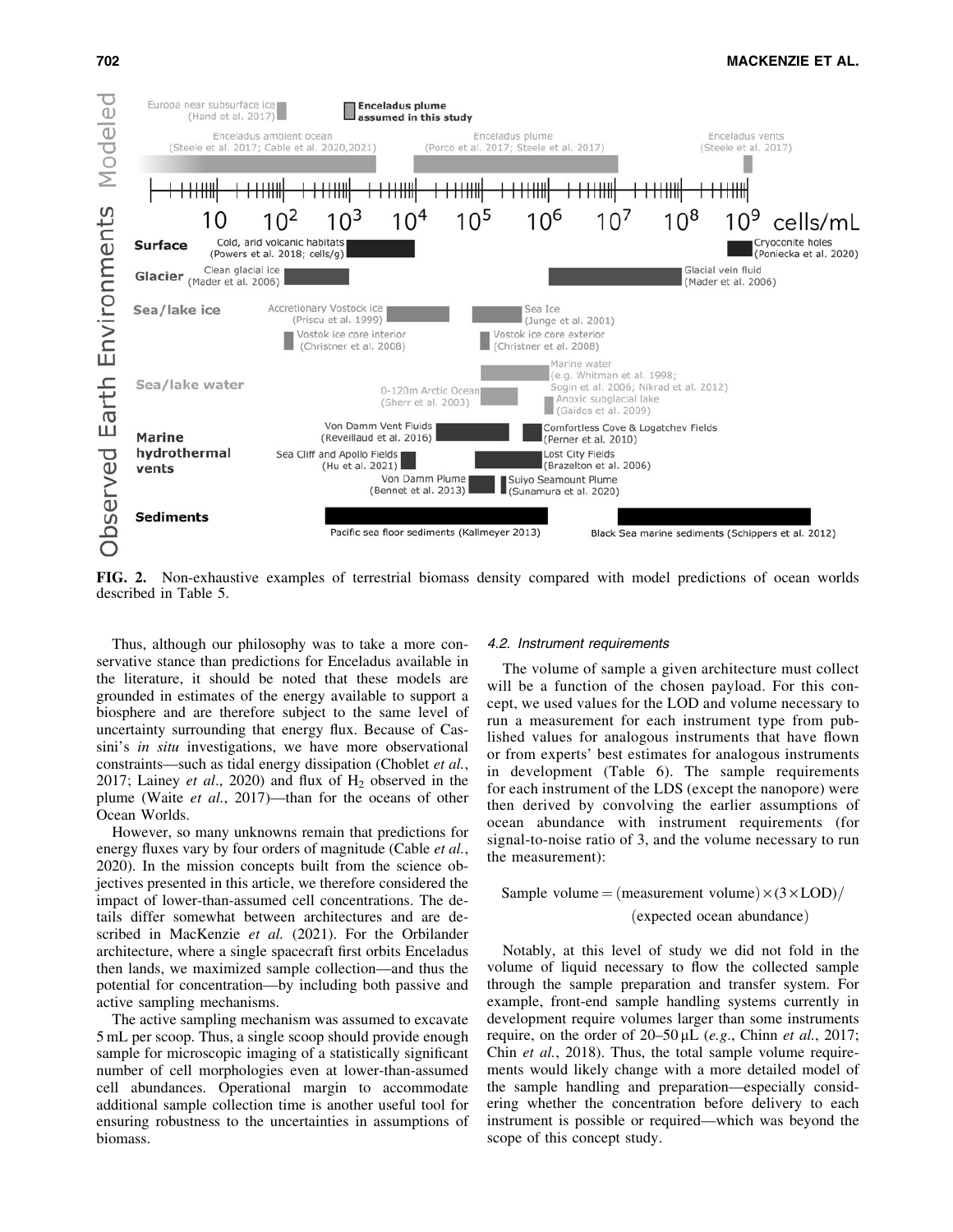Such an effort should take advantage of the lessons learned from efforts for designing an SS for a Europa Lander, while designing specifically for the unique challenges and advantages of the Enceladus surface (*e.g*., Badescu *et al.*, 2019; Backes *et al.*, 2020; Choukroun *et al.*, 2020, 2021).

Since solid-state nanopore systems are at a relatively low TRL at the time of this study, we describe here in detail how the requirements for this instrument were defined. We assumed a solid-state nanopore system that can withstand a long spaceflight duration with at least four wells delivering at least four synthetic nanopores (and thus the capability for four independent analyses, with this number being limited by data storage and data transfer rates; see appendix A of MacKenzie *et al.*, 2021).

Sample preparation steps necessary for biopolymer detection and sequencing were assumed to be part of the instrument itself but could be levied on the sample preparation system.

State-of-the-art nanopore sequencing systems can detect  $10^{-3}$  pg biopolymer (equivalent to  $10^{3}$  reads of average length  $10^3$  bases, or  $10^6$  bases) in a sample that contains 1 ng biopolymer per mL (Carr *et al.*, 2017). The expected concentration of biopolymer in Enceladus' ocean, extrapolated from comparisons with the Earth's oceans, is 1 pg/mL. To obtain 1 ng biopolymer per mL, the original sample must be concentrated by a factor of 1000. Since the sample volume required to perform a nanopore analysis is  $10 \mu L$ , the minimum original sample volume for an exotic biopolymer detection at Enceladus is 10 mL.

# 4.3. SS requirements

There are five key steps to ensure successful sample delivery to the LDS: (1) collection, (2) delivery to the central processing unit, (3) processing, (4) delivery to instruments, and (5) flushing the system clean for the next analysis. Thus, an SS is also a required element of the payload.

4.3.1. Collection. We modeled the passive ice particle collector as a  $1 \text{ m}^2$  funnel (Adams *et al.*, 2018), which would be employed during plume flythroughs and on the surface. The funnel opening would be protected by a reclosable cover during cruise and pre-landing descent. Collecting ice particles at the low relative velocity of the orbit and at near-zero relative velocity when landed eliminates impactinduced changes to the sample: Particles in the plume travel at velocities 100–200 m/s (Guzman *et al.*, 2019), whereas Orbilander's translational velocity is up to 200 m/s.

The modeled funnel has been tested for collection at up to 2 km/s. Alternative approaches for collection may be suitable, such as an impact capture plate (Mathies *et al.*, 2017) that has been demonstrated at hypervelocities to efficiently capture ice particles and their entrained organics with minimal decomposition, with data suggesting improved capture efficiency at the lower relative velocities of Enceladus orbit (New *et al.*, 2020).

A gas inlet is also included in the concept design to allow vapor to pass into the HRMS during plume flythroughs. A cover would prevent contamination during cruise. Descent contamination of the inlet is possible but not of concern, as on the surface the prime sample for the HRMS would be

vaporized ice grains supplied by the SS. Active sample collection would only be conducted on the surface and is modeled as a scoop capable of retrieving  $5 \text{ cm}^3$  of surface ice.

Optimization of the active collector (*e.g*., scoop, rasp, drill, pneumatic transfer) for the cold, low-gravity Enceladus environment was beyond the scope of this study but should be addressed in the next phase of the study.

4.3.2. Delivery to interior. The funnel and scoop would each have separate cups for receiving samples. These receiving mechanisms must be kept cold enough to minimize sample modification before analysis. When ready for analysis, the cups would be sealed and brought into the interior. Alternative arrangements that minimize transfer mechanisms may be considered, such as the CADMES concept under development for Europa Lander (*e.g*., Malespin *et al.*, 2020). Some means of estimating the amount of sample acquired would also be useful, informing distribution to the instruments downstream.

4.3.3. Processing and delivery to instruments. Sample preparation is an essential and often unappreciated requirement for sensitive life detection experiments (Willis *et al.*, 2015), particularly in the context of ocean worlds where organic matter could be bound to particles (mineral and organic), exist within protective layers such as spores or cell walls, or be polymerized (*e.g*., Toner *et al.*, 2016). For that reason, analytical instruments that target individual molecules (*e.g*., amino acids, lipid hydrocarbons, polyelectrolytes) require sample preparation steps that disaggregate macromolecular carbon and separate molecules from minerals.

The latter case might be less relevant for the case of Enceladus, where mineral particles are expected to be rare in the ocean column. The salts and silica nanoparticles detected by *Cassini* are perhaps the leading exception, though their binding potential is not yet fully understood. At the pH expected for Enceladus' ocean, the net negative charge of the silica grains may inhibit the adsorption of anions such as carboxylic acids, or very small particle sizes may create high surface free energies that could favor enhanced adsorption.

The concept process for Orbilander begins with heating the sealed cups to melt the ice. The resulting liquid would be transferred through microfluidic tubes to the Sampling Processing Subsystem (SPS). Careful laboratory testing of potential organic matter analogues (chondritic insoluble organic matter, humic acids, methanogen biomass, *etc.*) should be conducted to understand any fractionation effects of melting.

The SPS would either deliver pristine liquid directly to an instrument or conduct preparation steps depending on the needs of the instrument (*e.g*., Chinn *et al.*, 2017; Chin *et al.*, 2018; Kehl *et al.*, 2019; Radosevich *et al.*, 2019). Derivatization reactions, for example, are key for the amino acid and lipid hydrocarbon analyses conducted with instruments such as the microcapillary electrophoresis with laserinduced fluorescence  $(\mu$ CE-LIF) and the SMS.

These reactions can help break down bound organic matter (*e.g*., Mora *et al.*, 2020), making both free and bound organics available for analysis. For the SMS, chemical derivatization or thermochemolysis (heat-assisted derivatization) has been used on Earth and Mars to make both bound and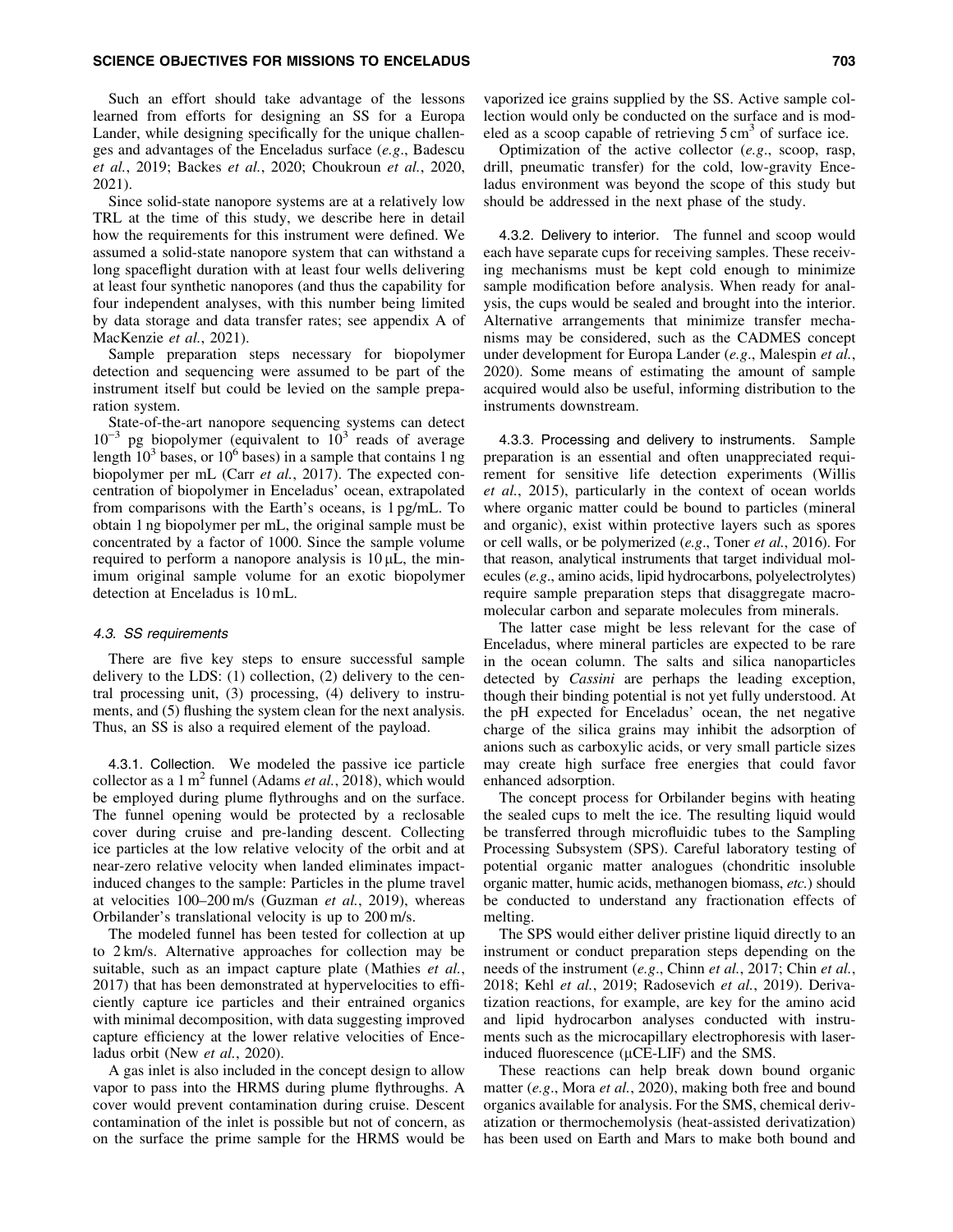free organics available for analysis; He *et al.* (2020) provide a recent review. Preparation steps for the  $\mu$ CE-LIF could include application of aqueous buffers (used by Stockton *et al.*, 2009a, *e.g*., on briny artic samples) and/or soluble reagents (such as Pacific Blue) (Kaiser *et al.*, 2013). Reagents can even be applied to solubilize hydrophilic compounds such as PAHs by using soluble cyclodextrans (Stockton *et al.*, 2009b). Micellar chromatography has also been used (Chiesl *et al.*, 2009) to preferentially solubilize amine-containing molecules.

Other preparation steps may include filtering, division, extraction, tagging, concentration, de-salting, de-bubbling, and/or characterization of properties such as salinity and pH. Concentration and extraction will be especially important for the polyelectrolyte search with the nanopore; efforts to tailor well-established terrestrial laboratory techniques such as mechanical lysis are already underway for Mars (Mojarro *et al.*, 2017) and Ocean World exploration (Craft *et al.*, 2020).

Liquids would be delivered to the ESA,  $\mu$ CE-LIF, microscope, and nanopore via microfluidic capillary tubes. The SPS would provide vapor to the SMS and HRMS by vaporizing the liquid sample. The model SMS contains a hermetically sealed supply of ultra-pure water, inert gases, and dry reagents (including calibrants and standards) for sample preparation.

Housing common preparation techniques in one unit achieves an advantageous minimization of mass, power, and volume resources (*e.g*., efficient dual-string implementation of certain key components such as pumps and sensors). Successful implementation requires an early, coordinated effort between instrument teams, which would be facilitated by continued development of microfluidic preparation and delivery systems (*e.g*., Zhong, JPL via PICASSO; Short, SR via PICASSO; Malespin, NASA GSFC via ICEE2; Ricco, NASA Ames via PICASSO, COLDTech; Mathies, Berkeley, via COLDTech and ICEE2; Bourouiba, MIT via PICASSO; Glein, SwRI via ICEE2). We modeled enough supplies for more than twice the required samples.

Although sample handling for flight missions is an active area of innovation, more investment might be needed to transfer sample preparation steps commonly used in the laboratory into flight instrumentation. Based on the current state of the art (*e.g*., Chinn *et al.*, 2017; Chin *et al.*, 2018; Radosevich *et al.*, 2019; Mora *et al.*, 2020) and assuming continued programmatic support, there are reasons to feel optimistic that adequate sample preparation technology will be matured within the timeframe of the Orbilander mission.

4.3.4. Flushing. A reservoir of sterile, contaminant-free solution would flush the SS in between analyses.

# 4.4. Sampling operations

The Enceladus plume can be considered as four different populations of material (Fig. 3). At altitudes  $\geq 40$  km, the individual jets mix, creating a more favorable environment for vapor sampling but particle sizes are on the order of nanometers. Below 40 km, the collimated jets contain larger, micron-sized particles (Guzman *et al.*, 2019). On the surface, fresh fallout of larger particles (too heavy to achieve escape velocity) can be intercepted with a passive collection mechanism.



FIG. 3. Particle size distribution, and therefore organic matter abundance, differs with location in the plume, motivating the capability of sampling from orbit and on the surface.

Finally, surface deposits are also available, offering the opportunity to rapidly collect large sample volumes with an active sample collector. However, these deposits may have experienced some modification from weathering (Bergantini *et al.*, 2014) or sintering (Choukroun *et al.*, 2020). Further work is needed to determine the extent of alteration of surface materials by processes such as this, and how these relate to the rate at which these materials are covered up by deposition of fresh plume material. There are several solutions for avoiding surface contamination from thruster firing during descent, should it be of concern (MacKenzie *et al.*, 2021).

In Enceladus' orbit, Orbilander velocity in the ram direction would peak at  $\sim 200$  m/s, about the escape velocity of jet particles. Plume flythroughs at these velocities, thus, allow collection with little modification to the sample. Using the model of Guzman *et al.* (2019), we assume that the flux of particulates in these reservoirs is  $1.6 \mu L/(m^2 \cdot \text{orbit})$ . This is conservatively at the lower end of published flux values [Porco *et al.*, 2017, *e.g.*, estimate  $0.5-6 \mu L/(m^2 \cdot \text{orbit})$ ]. During each orbit, particulates would be accumulated until a desired volume is reached.

The sample collection system must, therefore, be able to determine how much sample is acquired. The Orbilander concept SS includes this capability. Alternative solutions include microscopic imaging of the collector (if the geometry allows) or of a witness plate. Other solutions include using optical and/or AFM such as those employed by the Mars *Phoenix* lander and *Rosetta* spacecraft, tailored to the expected size and number density of collected particles (Bentley *et al.*, 2016).

Alternatively, one could measure the effect of a changing mass of the collection surfaces on the frequency of a quartz crystal microbalance. This technique is commonplace in monitoring chemical contamination (*e.g*., deposition of organic compounds outgassed from tapes or glues) during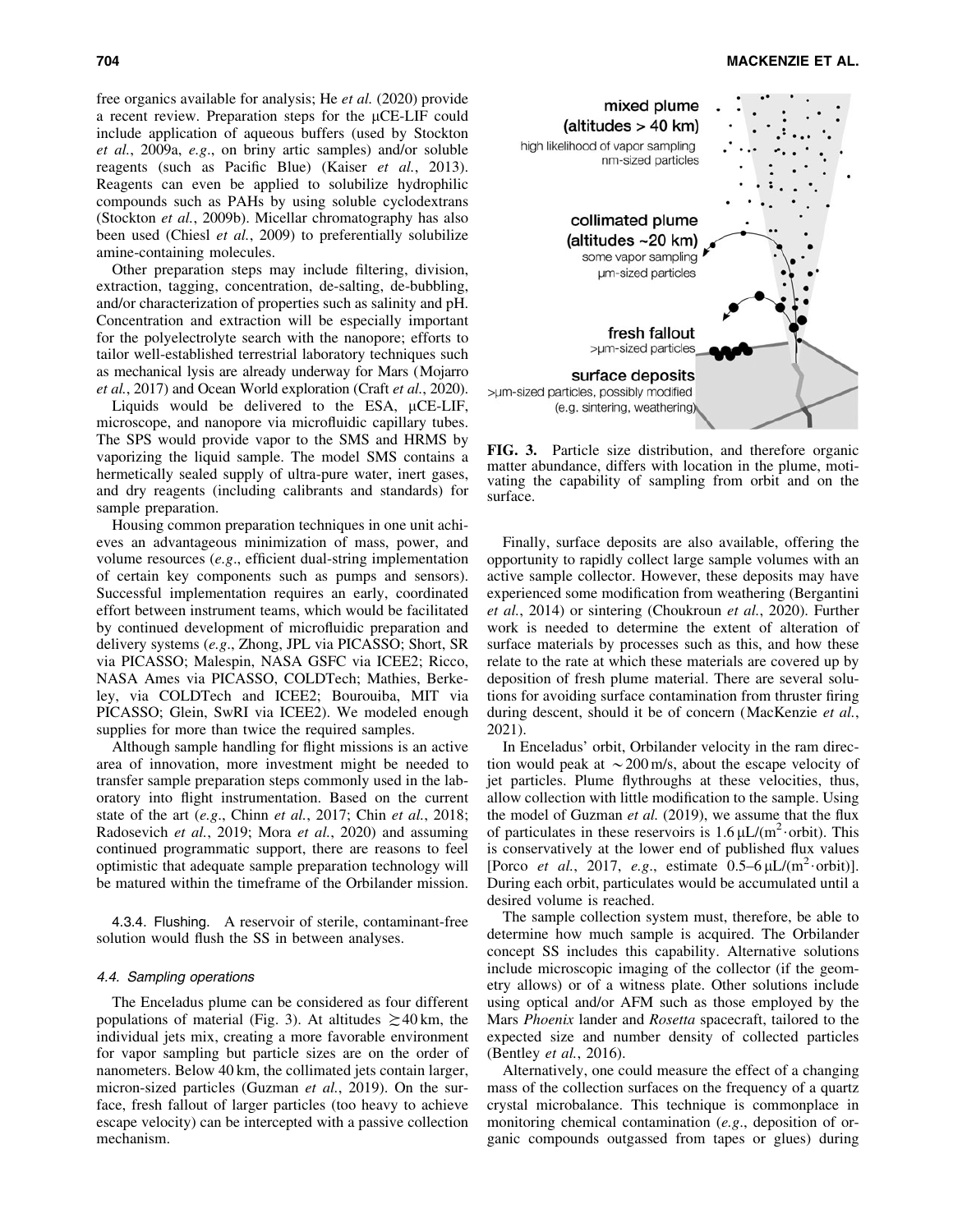spacecraft assembly or even in flight (Dirri, 2018). If the collected mass is significant (*e.g*., landed collection), its effect on the collector or spacecraft inertia could be monitored. This was the designed approach for the *OSIRIS-REx* asteroid sample return mission's goal to collect at least 60 g (Lauretta *et al.*, 2017).

On the surface, the rate of passive collection depends on the distance from jet vents. Predicted fallout rates vary across the surface by orders of magnitude, reaching up to 1 mm/year (Southworth *et al.*, 2019). In this study, we assumed that the spacecraft lands in an area where fallout is at least 0.1 mm/ year. The same passive collection mechanism used in orbit would be employed on the surface. The reclosable cover would prevent contamination during landing.

For the purposes of this study, we modeled the active sample collector as a scoop capable of excavating 5 cc of regolith as the active sampling collector, similar to the strategy of the ELSDT. The specific mechanism for excavating and retrieving samples in the cold, low-gravity environment of Enceladus' surface warrants dedicated study. Rasps or drills (Badescu *et al.*, 2019), perhaps combined with pneumatic transfer systems (Zacny *et al.*, 2019), may prove better suited.

#### 5. Conclusions and Recommendations

A return to Enceladus to search for evidence of life is not only well motivated by *Cassini* data but readily achievable with today's technology. As part of the mission concept study of Flagship-class architectures for the 2023–2032 Planetary Science and Astrobiology Decadal Survey, we identified a set of science goals and objectives to answer the questions of whether Enceladus is or has been inhabited and to what extent the subsurface ocean conditions are suitable for supporting life. By targeting biosignatures that span a variety of characteristics of life with instrumentation of overlapping capability, our set of five life detection objectives represents a complementary and orthogonal approach.

The selection of objectives for quantifying Enceladus' habitability was, in part, driven by the choice to study orbital and landed architectures. Notably, these are not the only conceivable science objectives possible at Enceladus or payload worth flying. Rather, the science traceability matrix shown here is a representation of the scope and possible payload. With continued funding for instrument development and maturation (*e.g*., programs such as MatISSE, PICASSO, SESAME, ICEE, COLDTech), new approaches will emerge. For example, instrumentation capable of measuring compound-specific isotopic abundances would strengthen both the amino acid and lipid characterization objectives, making a life detection claim more robust. However, this study demonstrates that a compelling and robust search for an evidence-of-life mission at Enceladus is possible in the next decade with readily available and indevelopment instrumentation.

#### Acknowledgments

The authors thank the APL Concurrent Engineering (ACE) Team for lending their expertise to this mission concept study: Karen Kirby, Pete Greenauer, Helmut Seifert, Ryan Hacala, Grace Colonell, Amanda Haapala Chalk, Seth Kijewski, Stewart Bushman, Rob Coker, Erich Schulze, Spencer Brock, Matt Shannon, Dan Gallagher, Jeff Boye, John Qirzburger, Michelle Chen, Tom Criss, Steve Jenkins, Ryan Mitch, Carolyn Sawyer, Kim Ord, Kathy Kha, and Stephen Price. They also thank Shyam Bhaskaran and Ralph Roncoli of JPL and Juan Arrieta of Nabla Zero Labs who assisted the ACE team in navigation. They also acknowledge the PIs of SESAME, COLDTech, MaTISSE, and PICASSO grants for graciously sharing insights into their instrument development. Any information about future missions discussed in this article is pre-decisional and is provided for planning and discussion only.

#### Author Disclosure Statement

No competing financial interests exist.

# Funding Information

This work was supported by grant 80NSSC20K0136 of the NASA Planetary Mission Concept Studies Program. Some of the research was carried out at the Jet Propulsion Laboratory, California Institute of Technology, under a contract with the National Aeronautics and Space Administration (80NM0018D0004). C.R.G. acknowledges support from the Exploring Ocean Worlds (ExOW) project (NASA Award: 80NSSC19K1427).

## References

- Adams E, McKay C, Ricco A, *et al.* (2018) EFun: the plume sampling system for Enceladus [abstract B5.3-63-18]. In *42nd COSPAR Scientific Assembly* 2, Pasadena, CA.
- Arevalo R, Selliez L, Briois C, *et al.* (2018) An Orbitrap-based laser desorption/ablation mass spectrometer designed for spaceflight. *Rapid Commun Mass Spectrom* 32:1875–1886.
- Backes P, Moreland S, Badescu M, *et al.* (2020) The dual-rasp sampling system for an Enceladus Lander. In *2020 IEEE Aerospace Conference*.
- Badescu M, Riccobono D, Ubellacker S, *et al.* (2019) Sampling tool concepts for Enceladus lander in-situ analysis. In *2019 IEEE Aerospace Conference.*
- Barth W, Debski T, Abedinov N, *et al*. (2001) Evaluation and fabrication of AFM array for ESA-Midas/Rosetta space mission. *Microelectron Eng* 57:825–831.
- Bedrossian M, Lindensmith C, and Nadeau JL (2017) Digital holographic microscopy, a method for detection of microorganisms in plume samples from Enceladus and other icy worlds. *Astrobiology* 17:913–925.
- Běhounková M, Souček O, Hron J, et al. (2017) Plume activity and tidal deformation on Enceladus influenced by faults and variable ice shell thickness. *Astrobiology* 17:941–954.
- Benner SA (2017) Detecting Darwinism from molecules in the Enceladus plumes, Jupiter's moons, and other planetary water lagoons. *Astrobiology* 17:840–851.
- Bentley MS, Arends H, Butler B, *et al.* (2016) MIDAS: lessons learned from the first spaceborne atomic force microscope. *Acta Astronaut* 125:11–21.
- Bergantini A, Pilling S, Nair BG, *et al.* (2014) Processing of analogues of plume fallout in cold regions of Enceladus by energetic electrons. *Astron Astrophys* 570:A120.
- Bhartia R, Salas EC, Hug WF, *et al.* (2010) Label-free bacterial imaging with deep-UV-laser-induced native fluorescence. *Appl Environ Microbiol* 76:7231–7237.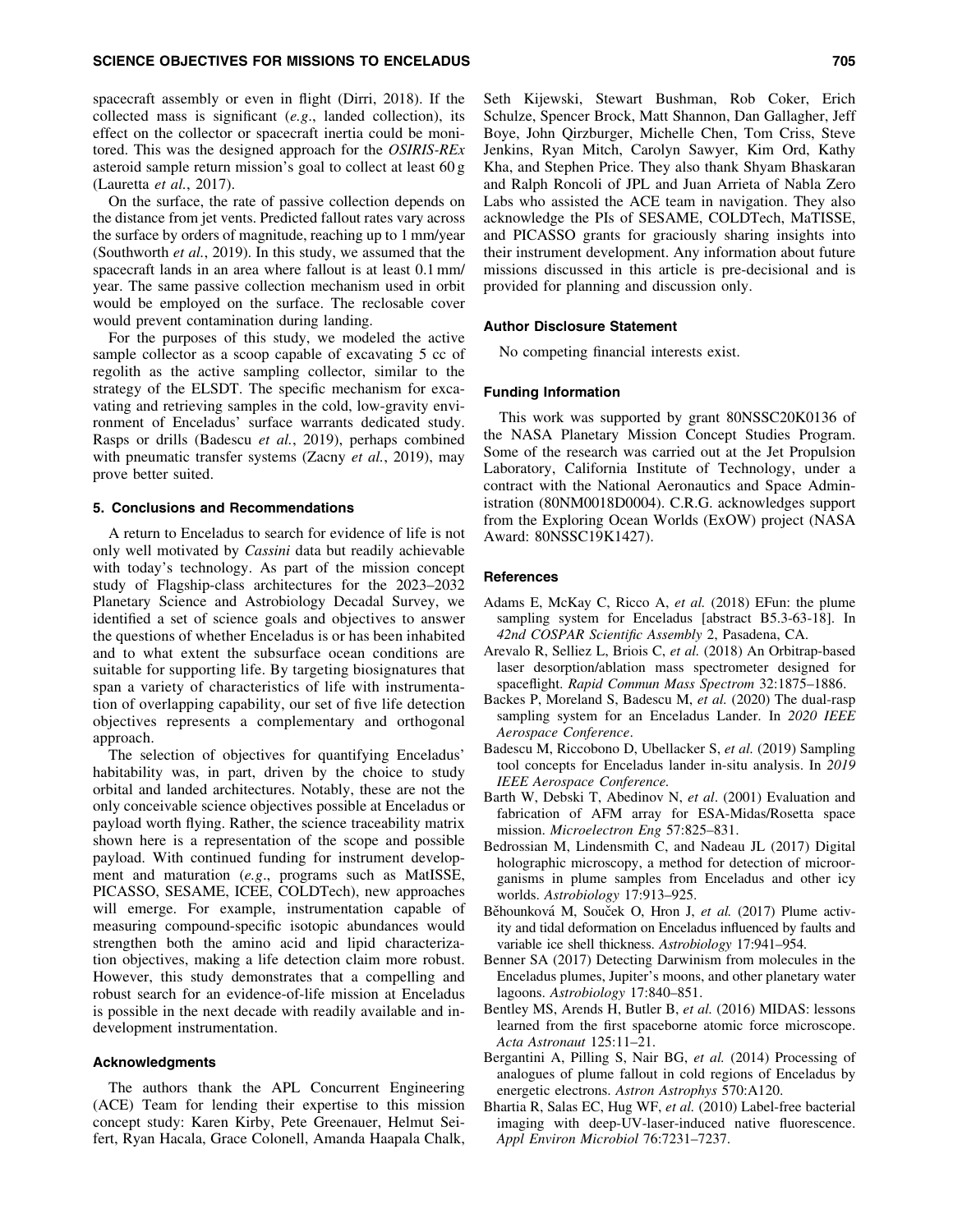- Blank JG, Miller GH, Ahrens MJ, *et al.* (2001) Experimental shock chemistry of aqueous amino acid solutions and the cometary delivery of prebiotic compounds. *Orig Life Evol Biosph* 31:15–51.
- Blankenship DD, Young DA, Moore WB, *et al.* (2009) Radar sounding of Europa's subsurface properties and processes: the view from Earth. In *Europa*, edited by R.T. Pappalardo, W.B. McKinnon, and K. Khurana, University of Arizona Press Tucson, AZ, pp 631–654.
- Boström M, Esteso V, Fiedler J, et al. (2021) Self-preserving ice layers on  $CO<sub>2</sub>$  clathrate particles: implications for Enceladus, Pluto, and similar ocean worlds. *Astron Astrophys* 650:A54.
- Bouquet A, Mousis O, Waite JH, *et al.* (2015) Possible evidence for a methane source in Enceladus' ocean. *Geophys Res Lett* 42:1334–1339.
- Bouquet A, Glein CR, Wyrick D, *et al.* (2017) Alternative energy: production of  $H_2$  by radiolysis of water in the rocky cores of icy bodies. *Astrophys J Lett* 840:L8.
- Bouquet A, Glein CR, and Waite JH (2019) How adsorption affects the gas-ice partitioning of organics erupted from Enceladus. *Astrophys J* 873:28.
- Bowden SA, Parnell J, and Burchell MJ (2009) Survival of organic compounds in ejecta from hypervelocity impacts on ice. *Int J Astrobiol* 8:19–25.
- Brazelton WJ, Schrenk MO, Kelley DS, *et al*. (2006) Methaneand sulfur-metabolizing microbial communities dominate the Lost City hydrothermal field ecosystem. *Appl Environ Microbiol* 72:6257–6270.
- Briois C, Thissen R, Thirkell L, *et al.* (2016) Orbitrap mass analyser for in situ characterisation of planetary environments: performance evaluation of a laboratory prototype. *Planet Space Sci* 131:33–45.
- Brockwell TG, Meech KJ, Pickens K, *et al.* (2016) The mass spectrometer for planetary exploration (MASPEX). In *2016 IEEE Aerospace Conference*, pp 1–17.
- Bruzzone L, Plaut JJ, Alberti G, *et al.* (2013) RIME: Radar for Icy Moon Exploration. In *2013 IEEE International Geoscience and Remote Sensing Symposium*, pp 3907–3910.
- Burchell MJ, Bowden SA, Cole M, *et al.* (2014) Survival of organic materials in hypervelocity impacts of ice on sand, ice, and water in the laboratory. *Astrobiology* 14:473–485.
- Bywaters K, Stoker CR, Batista D, *et al.* (2020) Towards determining biosignature retention in icy world plumes. *Life* 10:40.
- Cable ML, Neveu M, Hsu HW, *et al.* (2020) Enceladus. In *Planetary Astrobiology*, University of Arizona Press, pp 217–246.
- Cable ML, Porco C, Glein CR, *et al.* (2021) The science case for a return to Enceladus. *Planet Sci J* 2:132.
- Cable ML, Spilker LJ, Postberg F, *et al.* (2017) Enceladus Life Finder (ELF): a proposed mission to assess the habitability of a plume-bearing world. In *Habitable Worlds 2017: A System Science Workshop*, Vol. 2042, p. 4124.
- Cadek O, Tobie G, Van Hoolst T, *et al.* (2016) Enceladus's internal ocean and ice shell constrained from Cassini gravity, shape, and libration data. *Geophys Res Lett* 43:5653–5660.
- Capone DG (2006) Follow the nitrogen. *Science* 312:708–709.
- Carr CE, Mojarro A, Hachey J, *et al.* (2017) Towards in situ sequencing for life detection. In *2017 IEEE Aerospace Conference*, pp 1–18.
- Carr CE, Bryan NC, Saboda KN, *et al.* (2020) Nanopore sequencing at Mars, Europa and microgravity conditions. *NPJ Microgravity* 6:24.
- Castro-Wallace SL, Chiu CY, John KK, *et al.* (2017) Nanopore DNA sequencing and genome assembly on the International Space Station. *Sci Rep* 7:18022.
- Cavanaugh JF, Smith JC, Sun X, *et al.* (2007) The mercury laser altimeter instrument for the MESSENGER mission. *Space Sci Rev* 131:451–479.
- Chapelle FH, O'Neill K, Bradley PM, *et al.* (2002) A hydrogenbased subsurface microbial community dominated by methanogens. *Nature* 415:312–315.
- Cheng AF, Weaver HA, Conard SJ, *et al.* (2009) Long-range reconnaissance imager on new horizons. In *New Horizons: Reconnaissance of the Pluto-Charon System and the Kuiper Belt*, Springer, New York, NY, pp 189–215.
- Chiesl TN, Chu WK, Stockton AM, *et al.* (2009) Enhanced amine and amino acid analysis using Pacific Blue and the Mars Organic Analyzer microchip capillary electrophoresis system. *Anal Chem* 81:2537–2544.
- Chin M, Ricco A, Quinn R, *et al.* (2018) SPLIce: a microfluidic sample processor to enable the search for life on icy worlds [abstract F3.6-8-18]. In *42nd COSPAR Scientific Assembly*.
- Chinn TN, Lee AK, Boone TD, *et al.* (2017) Sample Processor for Life on Icy Worlds (SPLIce) design and test results. In *International Conference on Miniaturized Systems for Chemistry and Life Sciences*.
- Choblet G, Tobie G, Sotin C, *et al.* (2017) Powering prolonged hydrothermal activity inside Enceladus. *Nat Astron* 1:841– 847.
- Choukroun M, Molaro JL, Hodyss R, *et al.* (2020) Strength evolution of ice plume deposit analogs of Enceladus and Europa. *Geophys Res Lett* 47:e2020GL088953.
- Choukroun M, Backes P, Cable ML, *et al.* (2021) Sampling plume deposits on Enceladus' surface to explore ocean materials and search for traces of life or biosignatures. *Planet Sci J* 2:100.
- Christensen PR, Bandfield JL, Hamilton VE, *et al.* (2001) Mars Global Surveyor Thermal Emission Spectrometer experiment: investigation description and surface science results. *J Geophys Res Planets* 106:23823–23871.
- Christensen PR, Hamilton VE, Mehall GL, *et al.* (2018) The OSIRIS-REx thermal emission spectrometer (OTES) instrument. *Space Sci Rev* 214:87.
- Christner BC, Royston-Bishop G, Foreman CM, *et al.* (2006) Limnological conditions in subglacial lake Vostok, Antarctica. *Limnol Oceanogr* 51:2485–2501.
- Christner BC, Skidmore ML, Priscu JC, *et al*. (2008) Bacteria in subglacial environments. In *Psychrophiles: From Biodiversity to Biotechnology*, Springer, Berlin, Heidelberg, pp 51–71.
- Cobb AK and Pudritz RE (2014) Nature's starships. I. Observed abundances and relative frequencies of amino acids in meteorites. *ApJ* 783:140.
- Cockell CS, Bush T, Bryce C, *et al.* (2016) Habitability: a review. *Astrobiology* 16:89–117.
- Collins RA, Wangensteen OS, O'Gorman EJ, *et al.* (2018) Persistence of environmental DNA in marine systems. *Commun Biol* 1:1–11.
- Corliss JB, Dymond J, Gordon LI, *et al.* (1979) Submarine thermal springs on the Galapagos Rift. *Science* 203:1073– 1083.
- Cosciotti B, Balbi A, Ceccarelli A, *et al.* (2019) Survivability of anhydrobiotic cyanobacteria in salty ice: implications for the habitability of icy worlds. *Life* 9:86.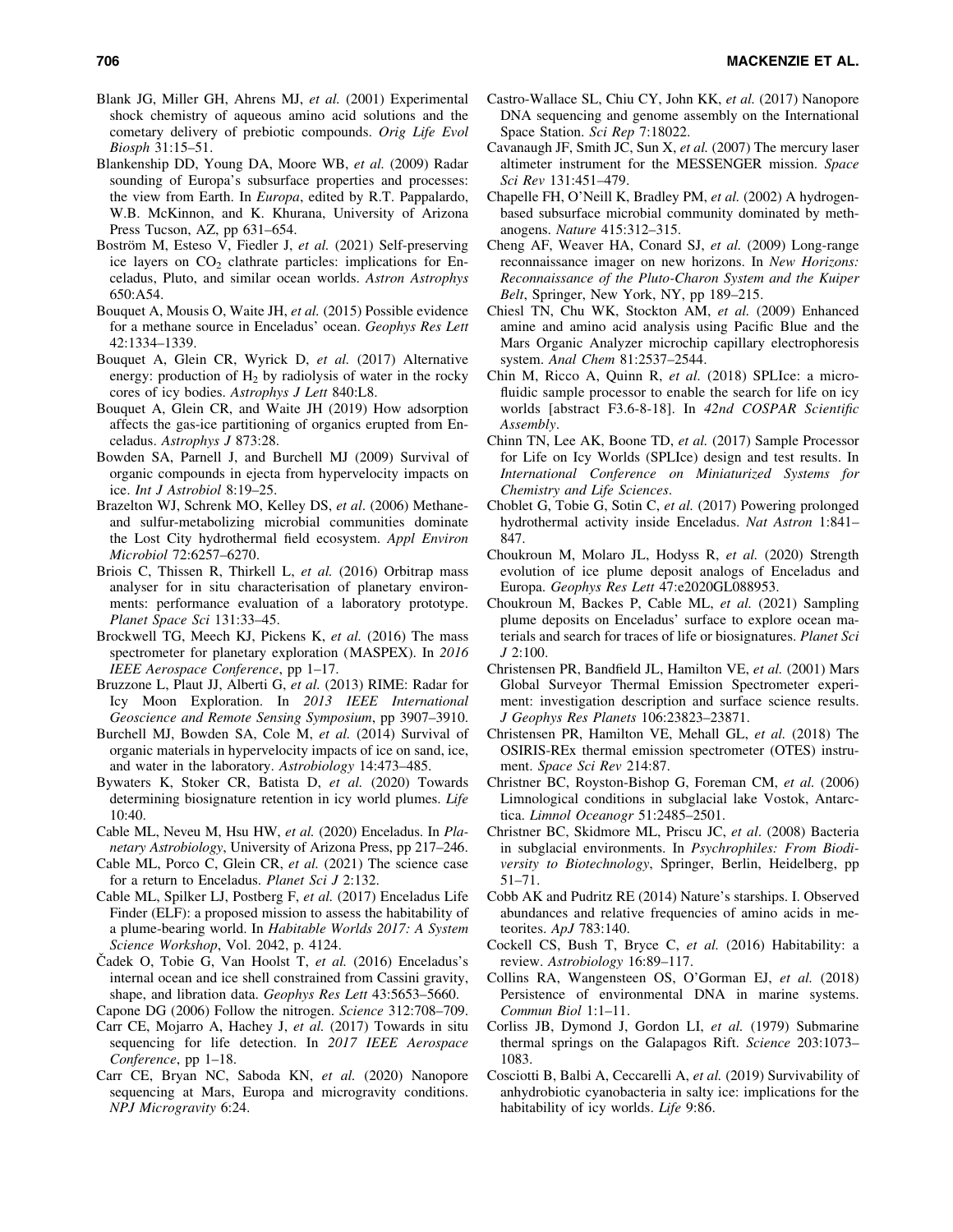- Craft K, Ohiri K, Van Volkenburg T, *et al.* (2021) Development of a microfluidic purification and characterization device for long-chained polymers. In *43rd COSPAR Scientific Assembly.* January 28 to 4 February 43:1958.
- Craft KL, Van Volkenburg TB, Ohiri KA, *et al.* (2020) On-chip purification of amino acids for ocean world in situ biosignature analyses. In *51st Annual Lunar and Planetary Science Conference* 2020 Mar (No. 2326, p. 2560).
- Creamer JS, Mora MF, and Willis PA (2017) Enhanced resolution of chiral amino acids with capillary electrophoresis for biosignature detection in extraterrestrial samples. *Anal Chem* 89:1329–1337.
- Creamer JS, Mora MF, and Willis PA (2018) Stability of reagents used for chiral amino acid analysis during spaceflight missions in high-radiation environments. *Electrophoresis* 39:2864–2871.
- Davies P, Benner SA, Cleland CE, *et al.* (2009) Signatures of a shadow biosphere. *Astrobiology* 9:241–249.
- Degruyter W and Manga M (2011) Cryoclastic origin of particles on the surface of Enceladus. *Geophys Res Lett* 38:16.
- Denisov E, Damoc E, Lange O, *et al.* (2012) Orbitrap mass spectrometry with resolving powers above 1,000,000. *Int J Mass Spectrom* Eugene N. Nikolaev 65th Birthday Honor Issue 325–327:80–85.
- Dirri F (2018) VISTA+ instrument: a new microthermogravimeter device for in-situ measurements in planetary environments and in-space outgassing monitoring [abstract A0.1-11-18]. In *42nd COSPAR Scientific Assembly*.
- Dorn ED, Nealson KH, and Adami C (2011) Monomer abundance distribution patterns as a universal biosignature: examples from terrestrial and digital life. *J Mol Evol* 72:283– 295.
- Dorobantu LS, Goss GG, and Burrell RE (2012) Atomic force microscopy: a nanoscopic view of microbial cell surfaces. *Micron* 43:1312–1322.
- Eigenbrode JL (2008) Fossil lipids for life-detection: a case study from the early Earth record. In *Strategies of Life Detection*, Springer, pp 161–185.
- Eigenbrode J, Gold R, McKay CP, *et al.* (2018) Searching for Life in an Ocean World: the Enceladus Life Signatures and Habitability (ELSAH) mission concept [abstract F3.6-3-18]. In *42nd COSPAR Scientific Assembly*.
- Eigenbrode JL, Gold R, Canham JS, *et al.* (2021) Contamination control for ultra-sensitive life detection missions. *Front Space Technol* 2.
- Ermakov AI, Park RS, Roa J, *et al.* (2021) A recipe for the geophysical exploration of Enceladus. *Planet Sci J* 2:157.
- Eschenmoser A (2004) The TNA-family of nucleic acid systems: properties and prospects. *Orig Life Evol Biosph* 34: 277–306.
- Fiebig J, Tassi F, D'Alessandro W, *et al.* (2013) Carbon-bearing gas geothermometers for volcanic-hydrothermal systems. *Chem Geol* 351:66–75.
- Gaidos E, Marteinsson V, Thorsteinsson T, *et al*. (2009) An oligarchic microbial assemblage in the anoxic bottom waters of a volcanic subglacial lake. *ISME J* 3:486–497.
- Georgiou CD and Deamer DW (2014) Lipids as universal biomarkers of extraterrestrial life. *Astrobiology* 14:541– 549.
- Getty SA, Dworkin JP, Glavin DP, *et al.* (2013) Organics Analyzer for Sampling Icy Surfaces: a liquid chromatographmass spectrometer for future in situ small body missions. In *2013 IEEE Aerospace Conference*, pp 1–8.
- Giggenbach WF (1988) Geothermal solute equilibria. Derivation of Na-K-Mg-Ca geoindicators. *Geochim Cosmochim Acta* 52:2749–2765.
- Glavin DP, Elsila JE, Burton AS, *et al.* (2012) Unusual nonterrestrial l-proteinogenic amino acid excesses in the Tagish Lake meteorite. *Meteorit Planet Sci* 47:1347–1364.
- Glavin DP, Burton AS, Elsila JE, *et al.* (2020) The search for chiral asymmetry as a potential biosignature in our solar system. *Chem Rev* 120:4660–4689.
- Glein CR (2015) Noble gases, nitrogen, and methane from the deep interior to the atmosphere of Titan. *Icarus* 250:570– 586.
- Glein CR, Baross JA, and Waite Jr JH (2015) The pH of Enceladus' ocean. *Geochim Cosmochim Acta* 162:202–219.
- Glein CR and Waite JH (2020) The carbonate geochemistry of Enceladus' ocean. *Geophys Res Lett* 47:e2019 GL085885.
- Goesmann F, Rosenbauer H, Roll R, *et al.* (2007) COSAC, the cometary sampling and composition experiment on Philae. *Space Sci Rev* 128:257–280.
- Goesmann F, Brinckerhoff WB, Raulin F, *et al.* (2017) The Mars Organic Molecule Analyzer (MOMA) instrument: characterization of organic material in martian sediments. *Astrobiology* 17:655–685.
- Goguen JD, Buratti BJ, Brown RH, *et al.* (2013) The temperature and width of an active fissure on Enceladus measured with Cassini VIMS during the 14 April 2012 South Pole flyover. *Icarus* 226:1128–1137.
- Goldstein DB, Hedman M, Manga M, *et al.* (2018) Enceladus plume dynamics: from surface to space. In *Enceladus and the Icy Moons of Saturn*, p 175.
- Griffiths HJ, Anker P, Linse K, *et al.* (2021) Breaking all the rules: the first recorded hard substrate sessile benthic community far beneath an Antarctic ice shelf. *Front Mar Sci* 8:76.
- Grima C, Schroeder DM, Blankenship DD, *et al*. (2014) Planetary landing-zone reconnaissance using ice-penetrating radar data: concept validation in Antarctica. *Planet Space Sci* 103:191–204.
- Grima C, Greenbaum JS, Lopez Garcia EJ, *et al*. (2016) Radar detection of the brine extent at McMurdo Ice Shelf, Antarctica, and its control by snow accumulation. *Geophys Res Lett* 43:7011–7018.
- Grima C, Koch I, Greenbaum JS, *et al*. (2019) Surface and basal boundary conditions at the Southern McMurdo and Ross Ice Shelves, Antarctica. *J Glaciol* 65:675–688.
- Guzman M, Lorenz R, Hurley D, *et al.* (2019) Collecting amino acids in the Enceladus plume. *Int J Astrobiol* 18.
- Hand KP, Murray AE, Garvin JB, *et al.* (2017) *Report of the Europa Lander Science Definition Team*. Available online at [https://europa.nasa.gov/resources/58/europa-lander-study-](https://europa.nasa.gov/resources/58/europa-lander-study-2016-report)[2016-report](https://europa.nasa.gov/resources/58/europa-lander-study-2016-report)
- Hansen CJ, Shemansky DE, Esposito LW, *et al.* (2011) The composition and structure of the Enceladus plume. *Geophys Res Lett* 38:11.
- Hansen CJ, Esposito LW, Aye KM, *et al.* (2017) Investigation of diurnal variability of water vapor in Enceladus' plume by the Cassini ultraviolet imaging spectrograph. *Geophys Res Lett* 44:672–677.
- Hansen CJ, Esposito LW, Colwell JE, *et al*. (2020) The composition and structure of Enceladus' plume from the complete set of Cassini UVIS occultation observations. *Icarus* 344: 113461.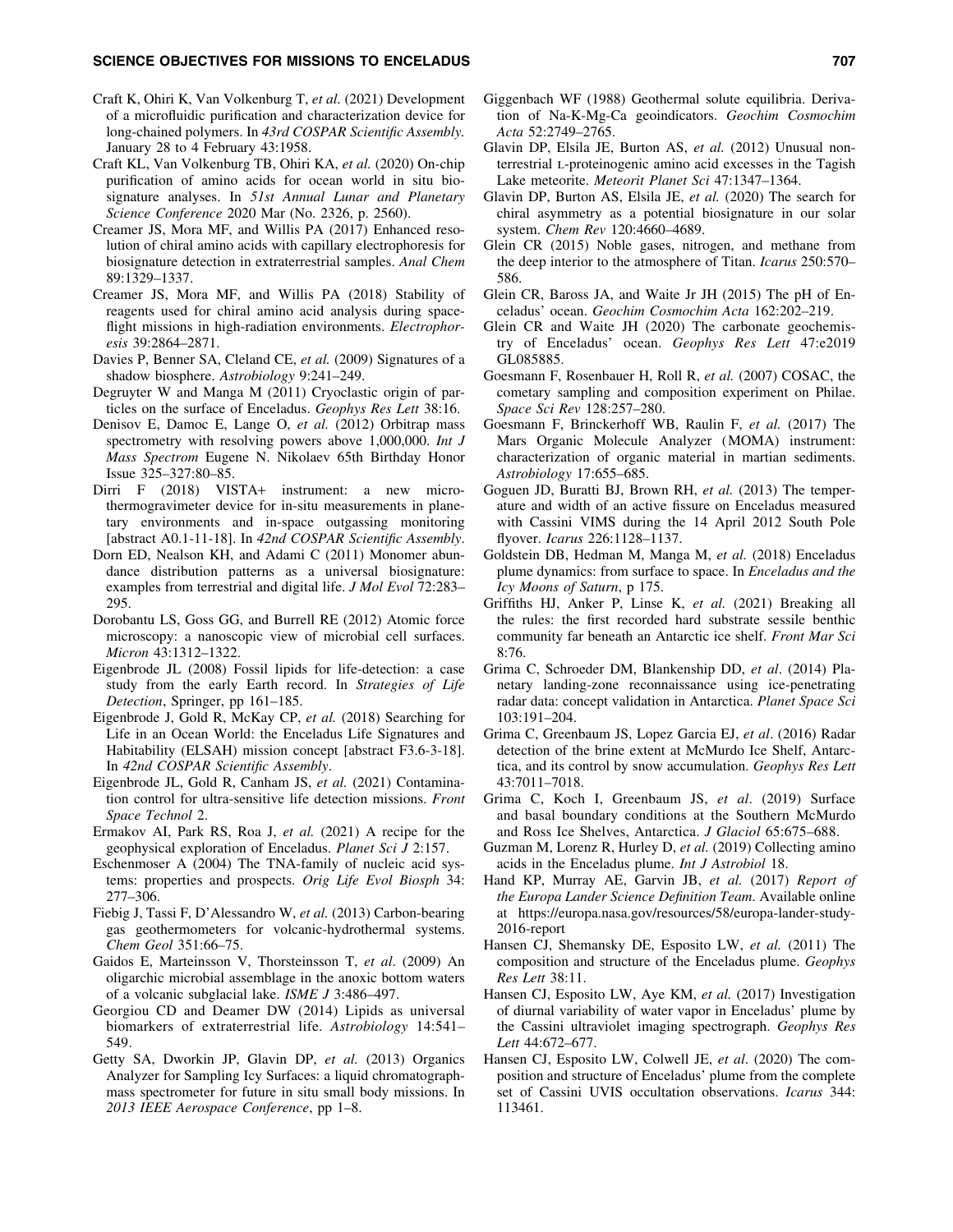- He Y, Buch A, Szopa C, *et al.* (2020) The search for organic compounds with TMAH thermochemolysis: from Earth analyses to space exploration experiments. *Trends Anal Chem* 127:115896.
- Hecht M, Marshall J, Pike W, *et al.* (2008) Microscopy capabilities of the microscopy, electrochemistry, and conductivity analyzer. *J Geophys Res Planets* 113.
- Hecht MH, Kounaves SP, and Quinn RC (2009) Detection of perchlorate and the soluble chemistry of martian soil at the Phoenix lander site. *Science* 325:64–67.
- Hedman MM, Dhingra D, Nicholson PD, *et al.* (2018) Spatial variations in the dust-to-gas ratio of Enceladus' plume. *Icarus* 305:123–138.
- Heggy E, Scabbia G, Bruzzone L, *et al.* (2017) Radar probing of jovian icy moons: understanding subsurface water and structure detectability in the JUICE and Europa missions. *Icarus* 285:237–251.
- Helfenstein P and Porco CC (2015) Enceladus geysers: relation to geological features. *Astronom J* 150:96.
- Hemingway DJ and Mittal T (2019) Enceladus's ice shell structure as a window on internal heat production. *Icarus* 332: 111–131.
- Hemingway DJ, Rudolph ML, and Manga M (2020) Cascading parallel fractures on Enceladus. *Nat Astron* 4:234–239.
- Hendrix AR, Hurford TA, Barge LM, *et al.* (2019) The NASA roadmap to ocean worlds. *Astrobiology* 19:1–27.
- Hinrichs KU, Eglinton G, Engel MH, *et al.* (2001) Exploiting the multivariate isotopic nature of organic compounds. *Geochem Geophys Geosystems* 2.
- Hoehler TM (2007) An energy balance concept for habitability. *Astrobiology* 7:824–838.
- Horányi M, Juhász A, and Morfill GE (2008) Large-scale structure of Saturn's E-ring. *Geophys Res Lett* 35.
- Horita J and Berndt ME (1999) Abiogenic methane formation and isotopic fractionation under hydrothermal conditions. *Science* 285:1055–1057.
- Horrigan SG (1981) Primary production under the Ross Ice Shelf, Antarctica 1. *Limnol Oceanogr* 26:378–382.
- Howett CJA, Spencer JR, Pearl J, *et al.* (2011) High heat flow from Enceladus' south polar region measured using 10– 600 cm-<sup>1</sup> Cassini/CIRS data. *J Geophys Res Planets* 116.
- Hsu HW, Postberg F, Sekine Y, *et al.* (2015) Ongoing hydrothermal activities within Enceladus. *Nature* 519:207– 210.
- Huber JA, Welch DB, Morrison HG, *et al*. (2007) Microbial population structures in the deep marine biosphere. *Science* 318:97–100.
- Hurford TA, Helfenstein P, Hoppa GV, *et al.* (2007) Eruptions arising from tidally controlled periodic openings of rifts on Enceladus. *Nature* 447:292–294.
- Hurford T, Henning W, Maguire R, *et al.* (2020) Seismicity on tidally active solid-surface worlds. *Icarus* 338:113466.
- Iess L, Stevenson D, Parisi M, *et al.* (2014) The gravity field and interior structure of Enceladus. *Science* 344: 78–80.
- Ingersoll AP and Ewald SP (2017) Decadal timescale variability of the Enceladus plumes inferred from Cassini images. *Icarus* 282:260–275.
- Ingersoll AP and Pankine AA (2010) Subsurface heat transfer on Enceladus: conditions under which melting occurs. *Icarus* 206:594–607.
- Ingersoll AP, Ewald SP, and Trumbo SK (2020) Time variability of the Enceladus plumes: orbital periods, decadal pe-

riods, and aperiodic change. *Icarus Cassini Mission Sci Results* 344:113345.

- Jaramillo-Botero A, Cable ML, Hofmann AE, *et al.* (2021) Understanding hypervelocity sampling of biosignatures in space missions. *Astrobiology* 21:421–442.
- Junge K, Krembs C, Deming J, *et al*. (2001) A microscopic approach to investigate bacteria under in situ conditions in sea-ice samples. *Ann Glaciol* 33:304–310.
- Kaiser K and Benner R (2008) Major bacterial contribution to the ocean reservoir of detrital organic carbon and nitrogen. *Limnol Oceanogr* 53:99–112.
- Kaiser RI, Stockton AM, Kim YS, *et al.* (2013) On the formation of dipeptides in interstellar model ices. *Astrophys J* 765:111.
- Kallmeyer J (2013) Data report: microbial abundance in subseafloor sediments of the equatorial Pacific Ocean, Expedition 320/321. *Proc IODP* 2013:321.
- Kalousová K, Schroeder DM, and Soderlund KM (2017) Radar attenuation in Europa's ice shell: obstacles and opportunities for constraining the shell thickness and its thermal structure. *J Geophys Res Planets* 122:524–545.
- Kehl F, Kovarik NA, Creamer JS, *et al*. (2019) A subcritical water extractor prototype for potential astrobiology spaceflight missions. *Earth Space Sci* 6:2443–2460.
- Kempf S, Beckmann U, and Schmidt J (2010) How the Enceladus dust plume feeds Saturn's E ring. *Icarus* 206:446–457.
- Khawaja N, Postberg F, Hillier J, *et al.* (2019) Low-mass nitrogen-, oxygen-bearing, and aromatic compounds in Enceladean ice grains. *Mon Notices Royal Astron Soc* 489: 5231–5243.
- Kim T, Serabyn E, Schadegg M, *et al.* (2020) ELVIS: a correlated light-field and digital holographic microscope for field and laboratory investigations. *Microsc Today* 28:18– 25.
- Kimura J, Hussmann H, Kamata S, *et al.* (2019) Science objectives of the Ganymede Laser Altimeter (GALA) for the JUICE mission. *Trans Jpn Soc Aeronaut Space Sci Aerospace Technol Jpn* 17:234–243.
- Kirchoff MR and Schenk P (2009) Crater modification and geologic activity in Enceladus' heavily cratered plains: evidence from the impact crater distribution. *Icarus* 202:656–668.
- Kite ES and Rubin AM (2016) Sustained eruptions on Enceladus explained by turbulent dissipation in tiger stripes. *Proc Natl Acad Sci U S A* 113:3972–3975.
- Klein HP, Lederberg J, and Rich A (1972) Biological experiments: the Viking Mars Lander. *Icarus* 16:139–146.
- Koga T and Naraoka H (2017) A new family of extraterrestrial amino acids in the Murchison meteorite. *Sci Rep* 7:1–8.
- Kounaves SP, Hecht MH, West SJ, *et al.* (2009) The MECA Wet Chemistry Laboratory on the 2007 Phoenix Mars Scout Lander. *J Geophys Res Planets* 114.
- Kounaves SP, Hecht MH, Kapit J, *et al.* (2010) Wet Chemistry experiments on the 2007 Phoenix Mars Scout Lander mission: data analysis and results. *J Geophys Res Planets* 115.
- Kubota T, Kobayashi T, Nunoura T, *et al*. (2016) Enantioselective utilization of D-amino acids by deep-sea microorganisms. *Front Microbiol* 7:511.
- Lainey V, Casajus LG, Fuller J, *et al.* (2020) Resonance locking in giant planets indicated by the rapid orbital expansion of Titan. *Nat Astron* 4:1053–1058.
- Lammer H, Bredehöft JH, Coustenis A, et al. (2009) What makes a planet habitable? *Astron Astrophys Rev* 17:181–249.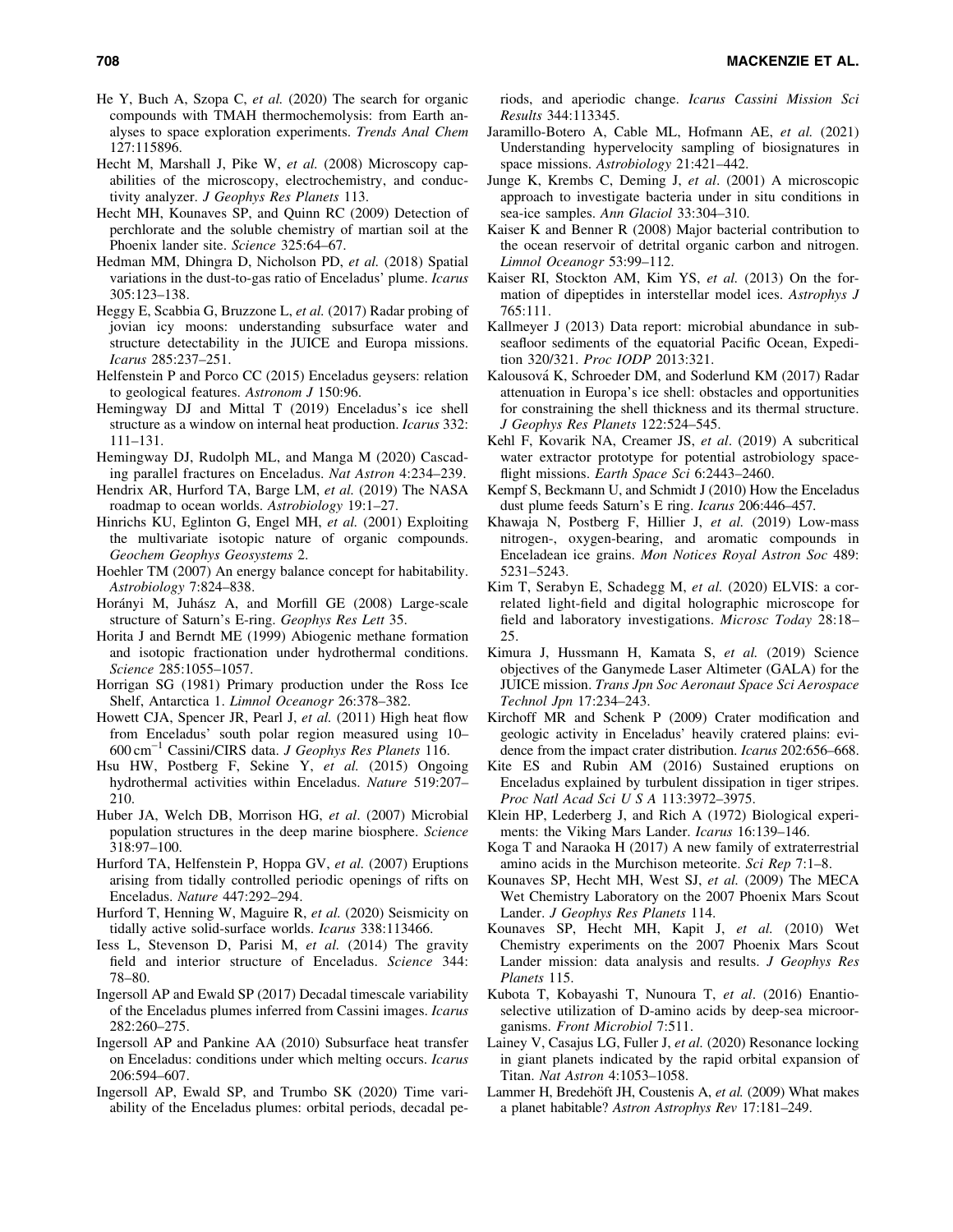- Lauretta DS, Balram-Knutson SS, Beshore E, *et al.* (2017) OSIRIS-REx: sample return from asteroid (101955) Bennu. *Space Sci Rev* 212:925–984.
- Lawless JG and Yuen GU (1979) Quantification of monocarboxylic acids in the murchison carbonaceous meteorite. *Nature* 282:396–398.
- Lemmon MT, Smith PH, Shinohara C, *et al.* (2008) The Phoenix surface stereo imager (SSI) investigation. In *Lunar and Planetary Science Conference, Lunar and Planetary Science Conference*, p 2156.
- Lin LH, Wang PL, Rumble D, *et al.* (2006) Long-term sustainability of a high-energy, low-diversity crustal biome. *Science* 314:479–482.
- Lobo AH, Thompson AF, Vance SD, *et al*. (2021) A pole-toequator ocean overturning circulation on Enceladus. *Nat Geosci* 14:185–189.
- Lognonné P, Banerdt WB, Giardini D, et al. (2019) SEIS: Insight's Seismic Experiment for Internal Structure of Mars. *Space Sci Rev* 215:12.
- Lovelock JE (1965) A physical basis for life detection experiments. *Nature* 207:568–570.
- Lunine JI (2017) Ocean worlds exploration. *Acta Astronaut* 131:123–130.
- MacKenzie SM, Caswell TE, Phillips-Lander CM, *et al.* (2016) THEO concept mission: testing the habitability of Enceladus's Ocean. *Adv Space Res* 58:1117–1137.
- MacKenzie SM, Neveu M, Davila A, *et al.* (2021) The Enceladus Orbilander Mission concept: balancing return and resources in the search for life. *Planet Sci J* 2:77.
- Mader HM, Pettitt ME, Wadham JL, *et al*. (2006) Subsurface ice as a microbial habitat. *Geology* 34:169–172.
- Mahaffy PR, Webster CR, Cabane M, *et al.* (2012) The sample analysis at Mars investigation and instrument suite. *Space Sci Rev* 170:401–478.
- Malespin CA, Chu P, Pinnick V, *et al.* (2020) The Collaborative Acceptance and Distribution for Measuring Europan Samples (CADMES) sample delivery system for a future Europa lander. In *Lunar and Planetary Science Conference* 1943.
- Marshall SM, Murray ARG, and Cronin L (2017) A probabilistic framework for identifying biosignatures using Pathway Complexity. *Philos Trans R Soc A* 375:20160342.
- Marshall SM, Mathis C, Carrick E, *et al.* (2021) Identifying molecules as biosignatures with assembly theory and mass spectrometry. *Nat Commun* 12:1–9.
- Marusiak AG, Vance S, Panning MP, *et al.* (2021) Exploration of icy ocean worlds using geophysical approaches. *Planet Sci J* 2:150.
- Mathies RA, Razu ME, Kim J, *et al.* (2017) Feasibility of detecting bioorganic compounds in Enceladus plumes with the Enceladus Organic Analyzer. *Astrobiology* 17:902–912.
- Matson DL, Castillo JC, Lunine JI, *et al.*(2007) Enceladus' plume: compositional evidence for a hot interior. *Icarus* 187:569–573.
- McCollom TM and Shock EL (1997) Geochemical constraints on chemolithoautotrophic metabolism by microorganisms in seafloor hydrothermal systems. *Geochim Cosmochim Acta* 61:4375–4391.
- McDermott J, Seewald J, German CR, *et al*. (2015) Pathways for abiotic organic synthesis at submarine hydrothermal fields. *Proc Natl Acad Sci U S A* 112:7668–7672.
- McKay CP (2004) What is life—and how do we search for it in other worlds? *PLoS Biol* 2:e302.
- McKay CP, Porco CC, Altheide T, *et al.* (2008) The possible origin and persistence of life on Enceladus and detection of biomarkers in the plume. *Astrobiology* 8:909–919.
- McKay CP, Anbar AD, Porco CC, *et al.* (2014) Follow the plume: the habitability of Enceladus. *Astrobiology* 14:352–355.
- McKinnon WB (2010) Argon-40 degassing from Titan and Enceladus: a tale of two satellites. In *Lunar and Planetary Science Conference, Lunar and Planetary Science Conference* 2718.
- McKinnon WB (2015) Effect of Enceladus's rapid synchronous spin on interpretation of Cassini gravity: Enceladus: global ocean, thick ice shell. *Geophys Res Lett* 42:2137–2143.
- Meyer J and Wisdom J (2007) Tidal heating in Enceladus. *Icarus* 188:535–539.
- Mojarro A, Ruvkun G, Zuber MT, *et al*. (2017) Nucleic acid extraction from synthetic Mars analog soils for in situ life detection. *Astrobiology* 17:747–760.
- Mora MF, Kehl F, Tavares da Costa E, *et al.* (2020) Fully automated microchip electrophoresis analyzer for potential life detection missions. *Anal Chem* 19:12959–12966.
- Moussessian A, Blankenship DD, Plaut JJ, *et al*. (2015) REA-SON for Europa [abstract P13E-05]. In *American Geophysical Union, Fall Meeting*.
- Nadeau JL, Perreault NN, Niederberger TD, *et al.* (2008) Fluorescence microscopy as a tool for in situ life detection. *Astrobiology* 4:859–874.
- Nadeau J, Lindensmith C, Deming JW, *et al.* (2016) Microbial morphology and motility as biosignatures for outer planet missions. *Astrobiology* 16:755–774.
- Nadeau JL, Bedrossian M, and Lindensmith CA (2018) Imaging technologies and strategies for detection of extant extraterrestrial microorganisms. *Adv Phys* 3:1424032.
- Nakajima M and Ingersoll AP (2016) Controlled boiling on Enceladus. 1. Model of the vapor-driven jets. *Icarus* 272: 309–318.
- Naraoka H, Shimoyama A, and Harada K (1999) Molecular distribution of monocarboxylic acids in Asuka carbonaceous chondrites from Antarctica. *Orig Life Evol Biosph* 29:187– 201.
- National Academies of Sciences, Engineering, and Medicine (2019) *An Astrobiology Strategy for the Search for Life in the Universe*. National Academies Press, Washington, DC.
- Neumann W and Kruse A (2019) Differentiation of Enceladus and retention of a porous core. *ApJ* 882:47.
- Neveu M, Hays LE, Voytek MA, *et al.* (2018) The ladder of life detection. *Astrobiology* 18:1375–1402.
- Neveu M, *et al. Astrobiology* in review.
- New JS, Kazemi B, Price MC, *et al.* (2020) Feasibility of Enceladus plume biosignature analysis: successful capture of organic ice particles in hypervelocity impacts. *Meteorit Planet Sci* 55:1936–1948.
- New JS, Kazemi B, Spathis V, *et al.* (2021) Quantitative evaluation of the feasibility of sampling the ice plumes at Enceladus for biomarkers of extraterrestrial life. *Proc Natl Acad Sci U S A* 118:e2106197118.
- Nikrad MP, Cottrell MT, and Kirchman DL (2012) Abundance and single-cell activity of heterotrophic bacterial groups in the western Arctic Ocean in summer and winter. *Appl Environ Microbiol* 78:2402–2409.
- Nimmo F and Pappalardo RT (2016) Ocean worlds in the outer solar system. *J Geophys Res Planets* 121:1378–1399.
- Nimmo F, Bills BG, and Thomas PC (2011) Geophysical implications of the long-wavelength topography of the saturnian satellites. *J Geophys Res Planets* 116.
- Noell AC, Jaramillo E, Kounaves SP, *et al.* (2019) MICA: Microfluidic Icy-World Chemistry Analyzer. In *2019 Astrobiology Science Conference*.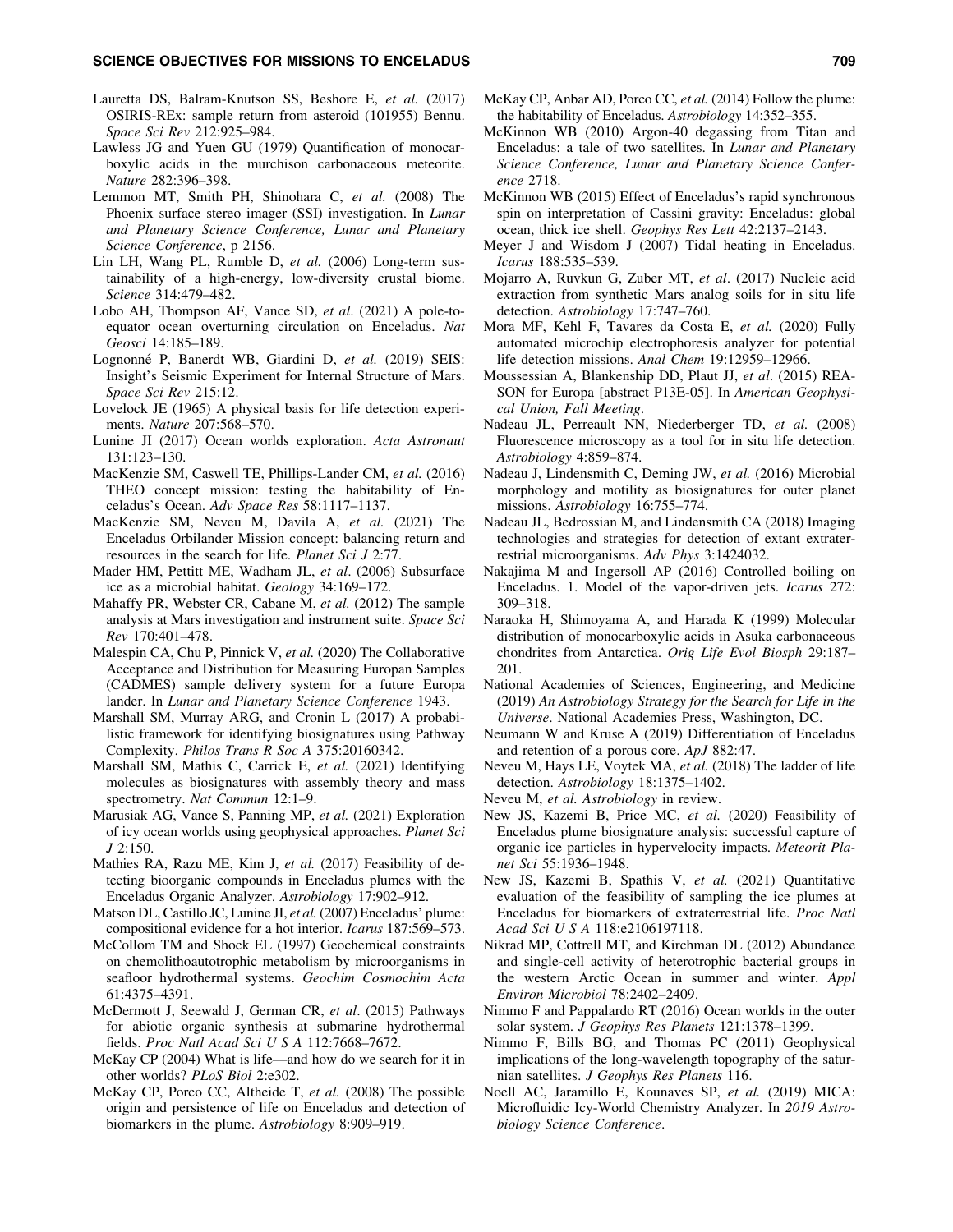- Nordheim TA, Hand KP, Paranicas C, *et al.* (2017) The nearsurface electron radiation environment of Saturn's moon Mimas. *Icarus* 286:56–68.
- Nordheim TA, Hand KP, and Paranicas C (2018) Preservation of potential biosignatures in the shallow subsurface of Europa. *Nat Astron* 2:673–679.
- Nordheim TA, Jasinski JM, and Hand KP (2019) Galactic cosmic-ray bombardment of Europa's surface. *Astrophys J Lett* 881:L29.
- Ono H, Takenouchi A, Mikouchi T, *et al.* (2019) Silica minerals in cumulate eucrites: Insights into their thermal histories. *Meteorit Planet Sci* 54:2744–2757.
- Ono M, Mitchell K, Parness A, *et al.* (2018) Enceladus Vent Explorer Concept. In *Outer Solar System*, Springer, pp 665– 717.
- Panning MP, Stähler SC, Huang HH, et al. (2018) Expected seismicity and the seismic noise environment of Europa. *J Geophys Res Planets* 123:163–179.
- Patthoff DA and Kattenhorn SA (2011) A fracture history on Enceladus provides evidence for a global ocean. *Geophys Res Lett* 38.
- Perner M, Petersen JM, Zielinski F, *et al.* (2010) Geochemical constraints on the diversity and activity of  $H_2$ -oxidizing microorganisms in diffuse hydrothermal fluids from a basaltand an ultramafic-hosted vent. *FEMS Microbiol Ecol* 74:55–71.
- Pinheiro VB, Taylor AI, Cozens C, *et al.* (2012) Synthetic genetic polymers capable of heredity and evolution. *Science* 336:341–344.
- Poniecka EA, Bagshaw EA, Sass H, *et al.* (2020) Physiological capabilities of cryoconite hole microorganisms. *Front Microbiol* 11:1783.
- Porco CC, Thomas P, Ingersoll A, *et al.* (2006) Cassini observes the active south pole of Enceladus. *Science* 311:1393–1401.
- Porco CC, DiNino D, and Nimmo F (2014) How the geysers, tidal stresses, and thermal emission across the south polar terrain of Enceladus are related. *Astronom J* 148:45.
- Porco CC, Dones L, and Mitchell C (2017) Could it be snowing microbes on Enceladus? Assessing conditions in its plume and implications for future missions. *Astrobiology* 17:876–901.
- Postberg F, Kempf S, Hillier JK, *et al.* (2008) The E-ring in the vicinity of Enceladus: II. Probing the moon's interior—the composition of E-ring particles. *Icarus* 193:438–454.
- Postberg F, Kempf S, Rost D, *et al.* (2009) Discriminating contamination from particle components in spectra of Cassini's dust detector CDA. *Planet Space Sci* 57:1359–1374.
- Postberg F, Schmidt J, Hillier J, *et al.* (2011) A salt-water reservoir as the source of a compositionally stratified plume on Enceladus. *Nature* 474:620–622.
- Postberg F, Clark RN, Hansen CJ, *et al.* (2018a) Plume and surface composition of Enceladus. In *Enceladus and the Icy Moons of Saturn*, University of Arizona Press, pp 129–162.
- Postberg F, Khawaja N, Abel B, *et al.* (2018b) Macromolecular organic compounds from the depths of Enceladus. *Nature* 558:564–568.
- Powers LS, Smith HD, Kilungo AP, *et al*. (2018) In situ realtime quantification of microbial communities: applications to cold and dry volcanic habitats. *Glob Ecol Conserv* 16:e00458.
- Priscu JC, Adams EE, Lyons WB, *et al.* (1999) Geomicrobiology of subglacial ice above Lake Vostok, Antarctica. *Science* 286:2141–2144.
- Proskurowski G, Lilley MD, Kelley DS, *et al.* (2006) Low temperature volatile production at the Lost City Hydrothermal Field, evidence from a hydrogen stable isotope geothermometer. *Chem Geol* 229:331–343.
- Quinn RC, Ricco AJ, Boone TD, *et al.* (2019) Microfluidic approaches to searching for extant life on Mars. In *Mars Extant Life: What's Next? Conference* 2108:5032.
- Radosevich LA, Ricco AJ, Quinn RC, *et al.* (2019) SPLIce: a microfluidic sample processor to enable the search for life on icy worlds. In: *2019 Astrobiology Science Conference*.
- Ray C, Glein C R, Waite JH, *et al.* (2021) Oxidation processes diversify the metabolic menu on Enceladus. *Icarus* 364:114248.
- Reveillaud J, Reddington E, McDermott J, *et al*. (2016) Subseafloor microbial communities in hydrogen-rich vent fluids from hydrothermal systems along the Mid-Cayman Rise. *Environ Microbiol* 18:1970–1987.
- Roberts JH and Nimmo F (2008) Near-surface heating on Enceladus and the south polar thermal anomaly. *Geophys Res Lett* 35.
- Schippers A, Kock D, Höft C, et al. (2012) Quantification of microbial communities in subsurface marine sediments of the Black Sea and off Namibia. *Front Microbiol* 3:16.
- Schmidt J, Brilliantov N, Spahn F, *et al.* (2008) Slow dust in Enceladus' plume from condensation and wall collisions in tiger stripe fractures. *Nature* 451:685–688.
- Schneider NM, Burger MH, Schaller EL, *et al.* (2009) No sodium in the vapour plumes of Enceladus. *Nature* 459:1102– 1104.
- Schroeder DM, Bingham RG, Blankenship DD, *et al*. (2020) Five decades of radioglaciology. *Ann Glaciol* 61:1–3.
- Sekine Y, Shibuya T, Postberg F, *et al.* (2015) Hightemperature water–rock interactions and hydrothermal environments in the chondrite-like core of Enceladus. *Nat Commun* 6:8604.
- Selliez L, Briois C, Carrasco N, *et al.* (2019) Identification of organic molecules with a laboratory prototype based on the Laser Ablation-CosmOrbitrap. *Planet Space Sci* 170: 42–51.
- Selliez L, Maillard J, Cherville B, *et al.* (2020) High-resolution mass spectrometry for future space missions: comparative analysis of complex organic matter with LAb-CosmOrbitrap and laser desorption/ionization Fourier transform ion cyclotron resonance. *Rapid Commun Mass Spectrom* 34:e8645.
- Serabyn E, Liewer K, Lindensmith C, *et al.* (2016) Compact, lensless digital holographic microscope for remote microbiology. *Opt Express* 24:28540–28548.
- Shapiro R and Schulze-Makuch D (2009) The search for alien life in our solar system: strategies and priorities. *Astrobiology* 9:335–343.
- Sherr EB, Sherr BF, Wheeler PA, *et al*. (2003) Temporal and spatial variation in stocks of autotrophic and heterotrophic microbes in the upper water column of the central Arctic Ocean. *Deep Sea Res Part I Oceanogr Res Papers* 50:557– 571.
- Shimoyama A, Naraoka H, Yamamoto H, *et al.* (1986) Carboxylic acids in the Yamato-791198 carbonaceous chondrites from Antarctica. *Chem Lett* 5:1561–1564.
- Shock EL and Holland ME (2007) Quantitative habitability. *Astrobiology* 7:839–851.
- Smith DE, Zuber MT, Jackson GB, *et al.* (2010) The Lunar Orbiter Laser Altimeter investigation on the Lunar Reconnaissance Orbiter Mission. *Space Sci Rev* 150:209–241.
- Soderlund KM, Kalousová K, Buffo JJ, *et al.* (2020) Ice-ocean exchange processes in the jovian and saturnian satellites. *Space Sci Rev* 216:80.
- Sogin ML, Morrison HG, Huber JA, *et al*. (2006) Microbial diversity in the deep sea and the underexplored ''rare biosphere.'' *Proc Natl Acad Sci U S A* 103:12115–12120.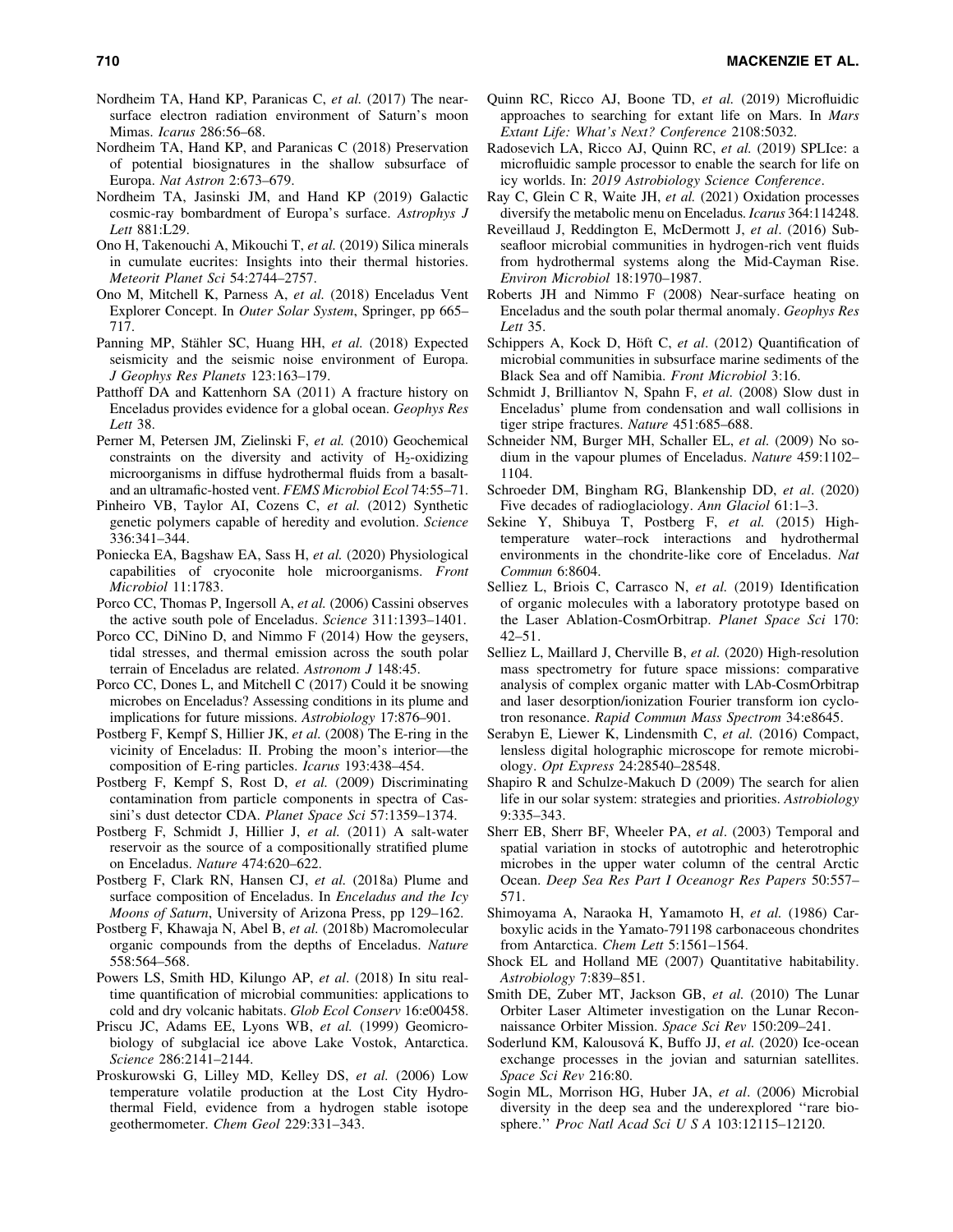#### SCIENCE OBJECTIVES FOR MISSIONS TO ENCELADUS 711 AND 2012 12:00 2013

- Southard AE, Getty SA, Balvin M, et al. (2014) Liquid chromatography-mass spectrometry interface for detection of extraterrestrial organics. In *2014 IEEE Aerospace Conference*, pp 1–7.
- Southworth BS, Kempf S, and Spitale J (2019) Surface deposition of the Enceladus plume and the zenith angle of emissions. *Icarus* 319:33–42.
- Spencer JR and Nimmo F (2013) Enceladus: an active ice world in the Saturn system. *Annu Rev Earth Planet Sci* 41.
- Spencer JR, Pearl JC, Segura M, *et al.* (2006) Cassini encounters Enceladus: background and the discovery of a south polar hot spot. *Science* 311:1401–1405.
- Spencer JR, Nimmo F, Ingersoll AP, *et al.* (2018) Plume origins and plumbing: from ocean to surface. In *Enceladus and the Icy Moons of Saturn*, pp 163–174.
- Spitale JN and Porco CC (2007) Association of the jets of Enceladus with the warmest regions on its south-polar fractures. *Nature* 449:695–697.
- Spitale JN, Hurford TA, Rhoden AR, *et al.* (2015) Curtain eruptions from Enceladus' south-polar terrain. *Nature* 521: 57–60.
- Stähler SC, Panning MP, Vance SD, et al. (2018) Seismic wave propagation in icy ocean worlds. *J Geophys Res Planets* 123: 206–232.
- Steel EL, Davila A, and McKay CP (2017) Abiotic and biotic formation of amino acids in the Enceladus ocean. *Astrobiology* 17:862–875.
- Steinbrügge G, Schroeder DM, Haynes MS, et al. (2018) Assessing the potential for measuring Europa's tidal Love number h2 using radar sounder and topographic imager data. *Earth Planet Sci Lett* 482:334–341.
- Stevens TO and McKinley JP (1995) Lithoautotrophic microbial ecosystems in deep basalt aquifers. *Science* 270:450–455.
- Stockton AM, Chiesl TN, Lowenstein TK, *et al.* (2009a) Capillary electrophoresis analysis of organic amines and amino acids in saline and acidic samples using the Mars Organic Analyzer. *Astrobiology* 9:823–831.
- Stockton AM, Chiesl TN, Scherer JR, *et al.* (2009b) Polycyclic aromatic hydrocarbon analysis with the Mars Organic Analyzer microchip capillary electrophoresis system. *Anal Chem* 81:790–796.
- Stockton AM, Chandra TC, Huang GL, *et al.* (2010) Analysis of carbonaceous biomarkers with the Mars Organic Analyzer microchip capillary electrophoresis system: aldehydes, ketones, and carboxylic acids. In *Astrobiology Science Conference*, p 5023.
- Stockton AM, Tjin CC, Chiesl TN, *et al.* (2011) Analysis of carbonaceous biomarkers with the Mars Organic Analyzer microchip capillary electrophoresis system: carboxylic acids. *Astrobiology* 11:519–528.
- Summons RE, Albrecht P, Mcdonald G, *et al.* (2008) Molecular biosignatures. *Space Sci Rev* 135:133–159.
- Sunamura M, Higashi Y, Miyako C, *et al*. (2004) Two bacteria phylotypes are predominant in the Suiyo Seamount hydrothermal plume. *Appl Environ Microbiol* 70:1190–1198.
- Tajeddine R, Soderlund KM, Thomas PC, *et al.* (2017) True polar wander of Enceladus from topographic data. *Icarus* 295:46–60.
- Taubner RS, Pappenreiter P, Zwicker J, *et al.* (2018) Biological methane productions under putative Enceladus-like conditions. *Nat Commun* 9:748.
- Teolis BD, Perry ME, Hansen CJ, *et al.* (2017) Enceladus plume structure and time variability: comparison of Cassini observations. *Astrobiology* 17:926–940.
- Thomas EC, Vu TH, Hodyss R, *et al.* (2019) Kinetic effect on the freezing of ammonium-sodium-carbonate-chloride brines and implications for the origin of Ceres' bright spots. *Icarus Occator Crater Ceres* 320:150–158.
- Thomas PC, Tajeddine R, Tiscareno MS, *et al.* (2016) Enceladus's measured physical libration requires a global subsurface ocean. *Icarus* 264:37–47.
- Thurman EM (1985) Organic geochemistry of natural waters. In *Developments in Biogeochemistry*, Springer Netherlands.
- Tobie G, Čadek O, and Sotin C (2008) Solid tidal friction above a liquid water reservoir as the origin of the south pole hotspot on Enceladus. *Icarus* 196:642–652.
- Toner BM, German CR, Dick GJ, *et al*. (2016) Deciphering the complex chemistry of deep-ocean particles in the ocean using complementary synchrotron X-ray microscope and microprobe instruments. *Acc Chem Res* 49:128–137.
- Toyoda M, Okumura D, Ishihara M, *et al.* (2003) Multi-turn time-of-flight mass spectrometers with electrostatic sectors. *J Mass Spectrom* 38:1125–1142.
- Trainer MG, Brinckerhoff WB, Freissinet C, *et al.* (2018) Dragonfly: investigating the surface composition of Titan. In *49th Lunar and Planetary Science Conference, Lunar and Planetary Science Conference* 2586.
- Vance SD, Hand KP, and Pappalardo RT (2016) Geophysical controls of chemical disequilibria in Europa. *Geophys Res Lett* 43:4871–4879.
- Vance SD, Kedar S, Panning MP, *et al.* (2018a) Vital signs: seismology of icy ocean worlds. *Astrobiology* 18:37–53.
- Vance SD, Panning MP, Stähler S, et al. (2018b) Geophysical investigations of habitability in ice-covered ocean worlds. *J Geophys Res Planets* 123:180–205.
- Vance SD, DellaGiustina DN, Hughson K, *et al.* (2020) Planetary Seismology: the Solar System's Ocean Worlds. White Paper submitted to the *National Academies of Sciences Engineering and Medicine Planetary Science and Astrobiology Decadal Survey 2023–2032*.
- Venkateswaran K, Satomi M, Chung S, *et al.* (2001) Molecular microbial diversity of a spacecraft assembly facility. *Syst Appl Microbiol* 24:311–320.
- Waite JH, Lewis WS, Magee BA, *et al.* (2009) Liquid water on Enceladus from observations of ammonia and 40Ar in the plume. *Nature* 460:487–490.
- Waite JH, Glein CR, Perryman RS, *et al.* (2017) Cassini finds molecular hydrogen in the Enceladus plume: evidence for hydrothermal processes. *Science* 356:155–159.
- Waller SE, Belousov A, Kidd RD, *et al.* (2019) Chemical ionization mass spectrometry: applications for the in situ measurement of nonvolatile organics at ocean worlds. *Astrobiology* 19:1196–1210.
- Waller SE, Jaramillo-Botero A, Miller ME, *et al.* (2020) Hypervelocity Sampling of the Enceladus Plume: Implications for Astrobiology Investigations. In *AGU Fall Meeting Abstracts 2020*, Vol. 2020, pp. P001–P005.
- Wang R, Zhang Z, Sun J, *et al*. (2020) Differences in bioavailability of canonical and non-canonical D-amino acids for marine microbes. *Sci Total Environ* 733:139216.
- Whitman WB, Coleman DC, and Wiebe WJ (1998) Prokaryotes: the unseen majority. *Proc Natl Acad Sci U S A* 95: 6578–6583.
- Willis PA, Creamer JS, and Mora MF (2015) Implementation of microchip electrophoresis instrumentation for future spaceflight missions. *Anal Bioanal Chem* 407:6939–6963.
- Xue L, Yamazaki H, Ren R, *et al*. (2020) Solid-state nanopore sensors. *Nat Rev Mater* 5:931–951.